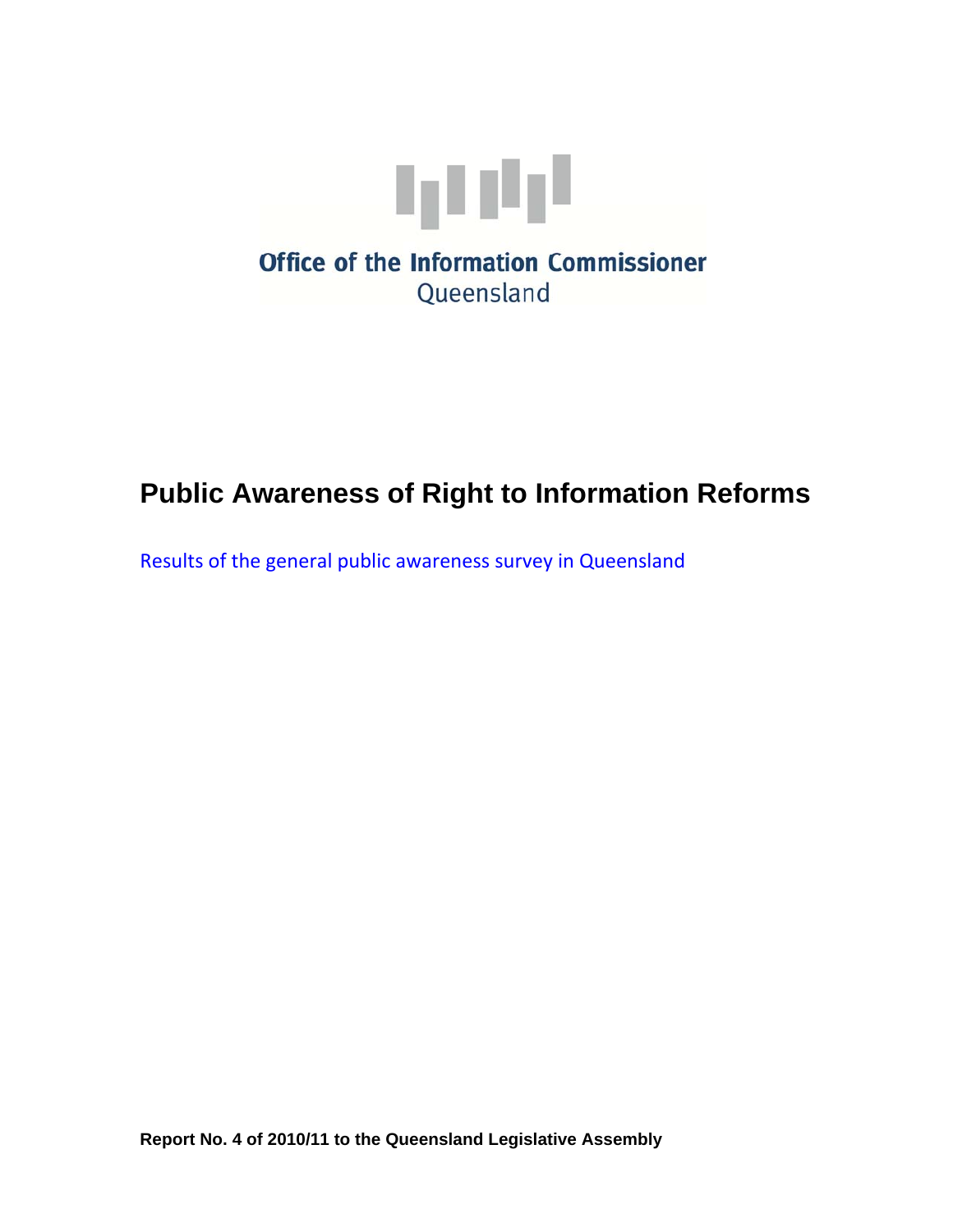### ெ⊛

This report to the Queensland Legislative Assembly by the Office of the Information Commissioner is licensed under a Creative Commons - Attribution Non Commercial No Derivatives 3.0 Unported License. People reading or using this report may do so in accordance with the following conditions: Attribution (BY), requiring attribution to the original author; Non-Commercial (NC), requiring the work is not used for commercial purposes; and No Derivative Works (ND), allowing only the original work, without derivatives.

© The State of Queensland. (Office of the Information Commissioner) 2011

Copies of this report are available on our website at www.oic.qld.gov.au and further copies are available on request to:

Office of the Information Commissioner Level 8, 160 Mary Street, Brisbane, Qld 4000 PO Box 10143, Adelaide Street, Brisbane, Qld 4000 Phone 07 3234 7373 Fax 07 3405 1122 Email administration@oic.qld.gov.au Web www.oic.qld.gov.au

ISBN: 978-0-646-55849-3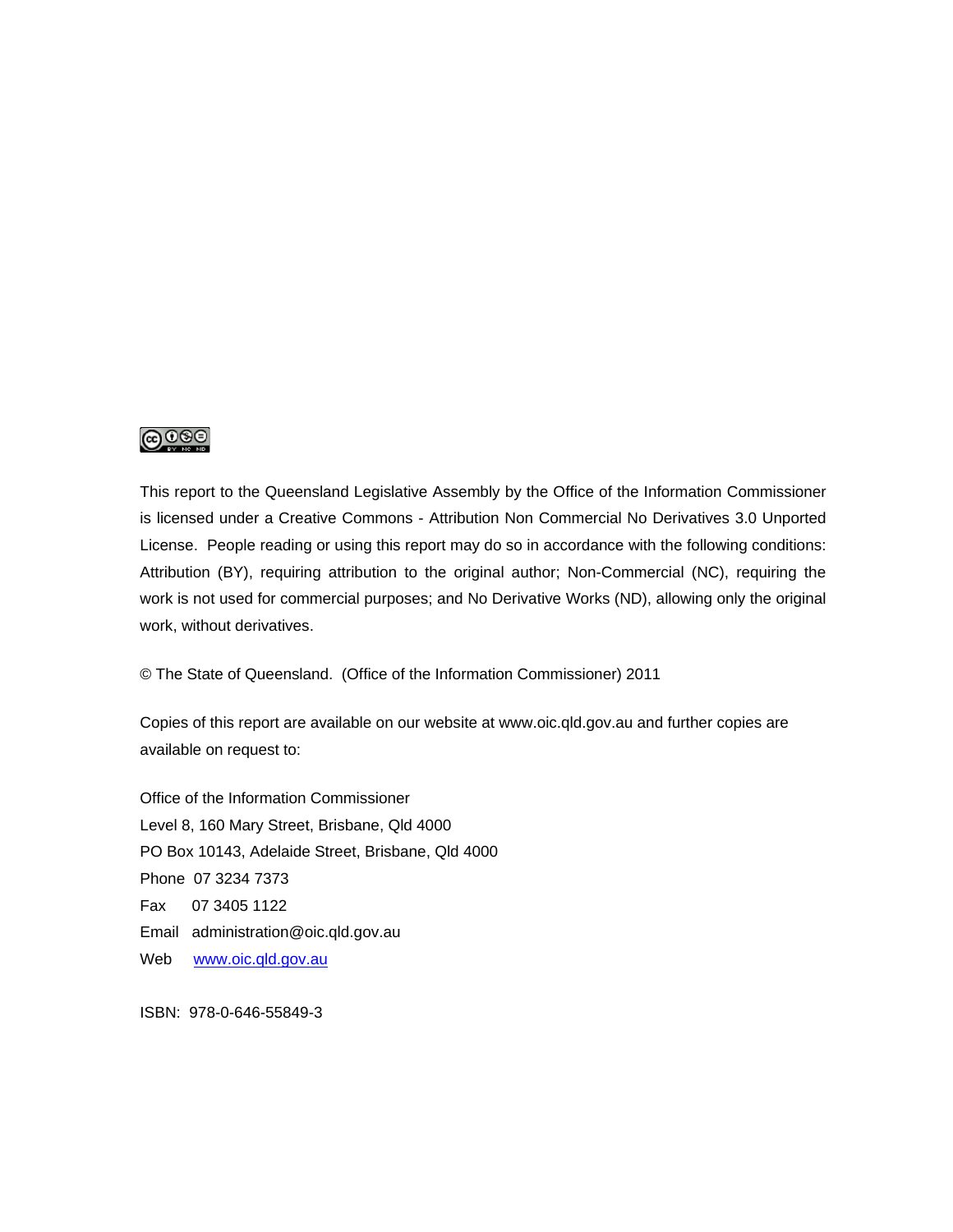June 2011

Ms Barbara Stone MP **Chair** Legal Affairs, Police, Corrective Services and Emergency Services Committee Parliament House George Street Brisbane QLD 4000

Dear Ms Stone

I am pleased to present *Public Awareness of Right to Information Reforms: Results of the general public awareness survey in Queensland* capturing public awareness of the reforms contained in the *Right to Information Act 2009* (Qld) and the *Information Privacy Act 2009* (Qld). The report also captures Queensland public attitudes to the reforms and to government more generally.

This report is prepared under sections 128 and 131 of the *Right to Information Act 2009*  (Qld). The report identifies areas of greater public support and awareness and areas requiring further promotion.

In accordance with subsection 184(5) of the *Right to Information Act 2009* (Qld), I request that you arrange for the report to be tabled in the Legislative Assembly on the next sitting day.

Yours sincerely

Stimmass

Julie Kinross **Information Commissioner**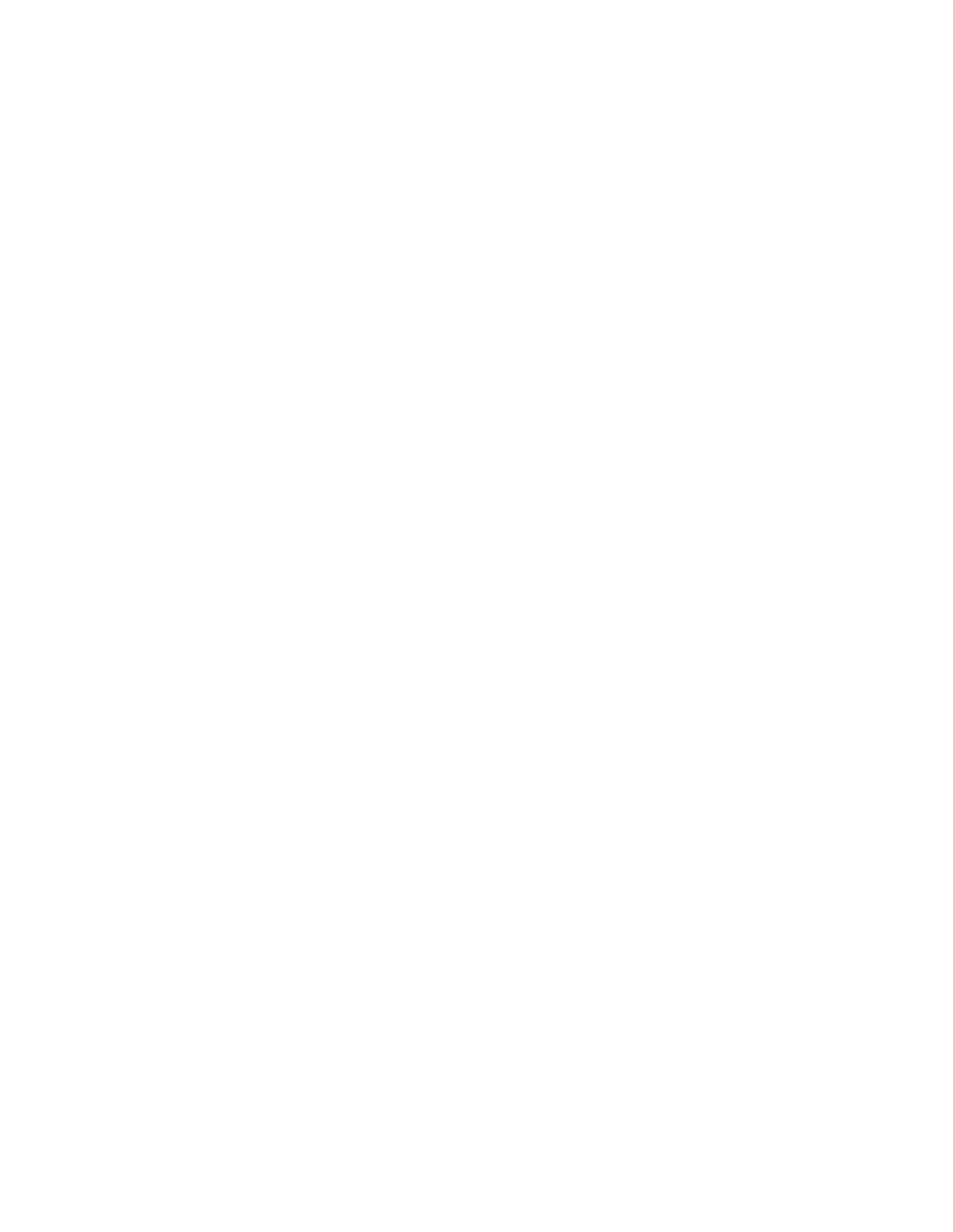### **Table of Contents**

| $\mathbf 1$    |     |  |
|----------------|-----|--|
| $\overline{2}$ |     |  |
| 3              |     |  |
|                | 3.1 |  |
|                | 3.2 |  |
|                | 3.3 |  |
|                | 3.4 |  |
|                | 3.5 |  |
|                | 3.6 |  |
|                |     |  |

# **Supplementary Material**

Appendix 1 **General Public Awareness of Rights to Information Survey 2010: Summary Report**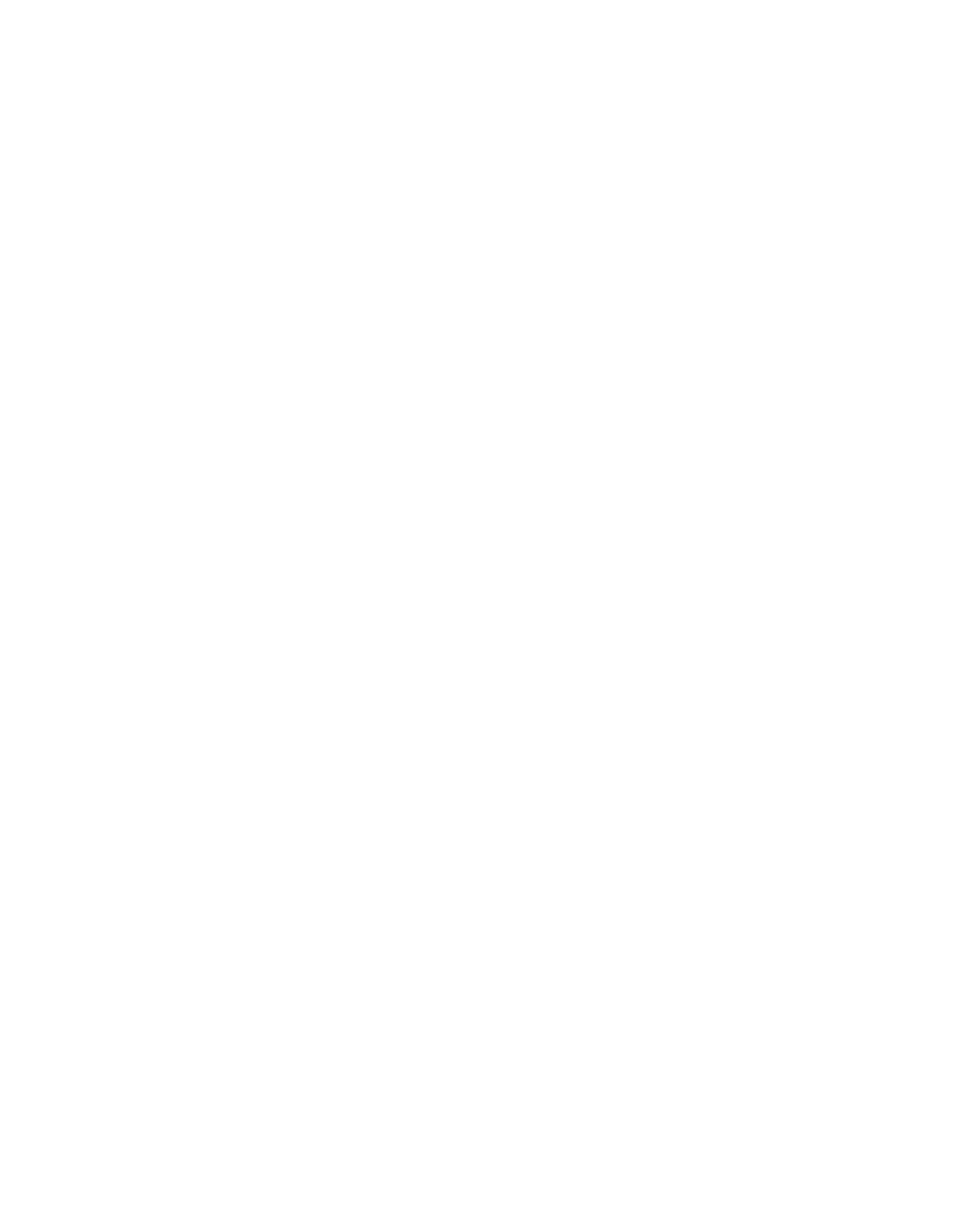### **1 Executive Summary**

Community confidence is both a driver and a measure of the effectiveness of the right to information reforms. The Queensland Government introduced the reforms to strengthen our democratic institutions, recognising that in a free and democratic society:

- there should be open discussion of public affairs
- openness in government enhances the accountability of government
- openness in government increases the participation of members of the community in democratic processes leading to better informed decision-making; and
- right to information legislation improves public administration and the quality of government and decision-making.<sup>1</sup>

It is the Office of the Information Commissioner's (OIC) view that confidence in government will follow quality public service and accountable government. In assessing the impact of the right to information refoms, OIC has conducted a survey of Queensland public awareness of the reforms and public confidence in government agency decision-making. The survey identified that:

- four in five Queenslanders are aware of freedom of information
- one in three recognise the new terminology: right to information and information privacy
- nine out of ten Queenslanders believe they have a right to see all of their personal information held by a public agency on request. Approximately two thirds believe they can see any information on request. However, very few have exercised these rights by formally requesting information
- people who apply for information are primarily seeking information about themselves
- consistent with overseas jurisdictions, around half of Queenslanders are confident in the openness of public sector agencies' decision-making and that agency decisions are for the greater public good
- confidence in public sector decision-making varies by age, language and region; and
- over half the respondents are confident in their ability to engage with public agencies.

Queenslanders have a broad level of awareness of their information rights. Future surveys will track changes in public awareness of the reforms and assess the impact on public confidence in government openness and decision-making by agencies. This survey and the rate of progress over time against this baseline report are expected to inform agency and OIC programs.

 1 Preamble to the *Right to Information Act 2009*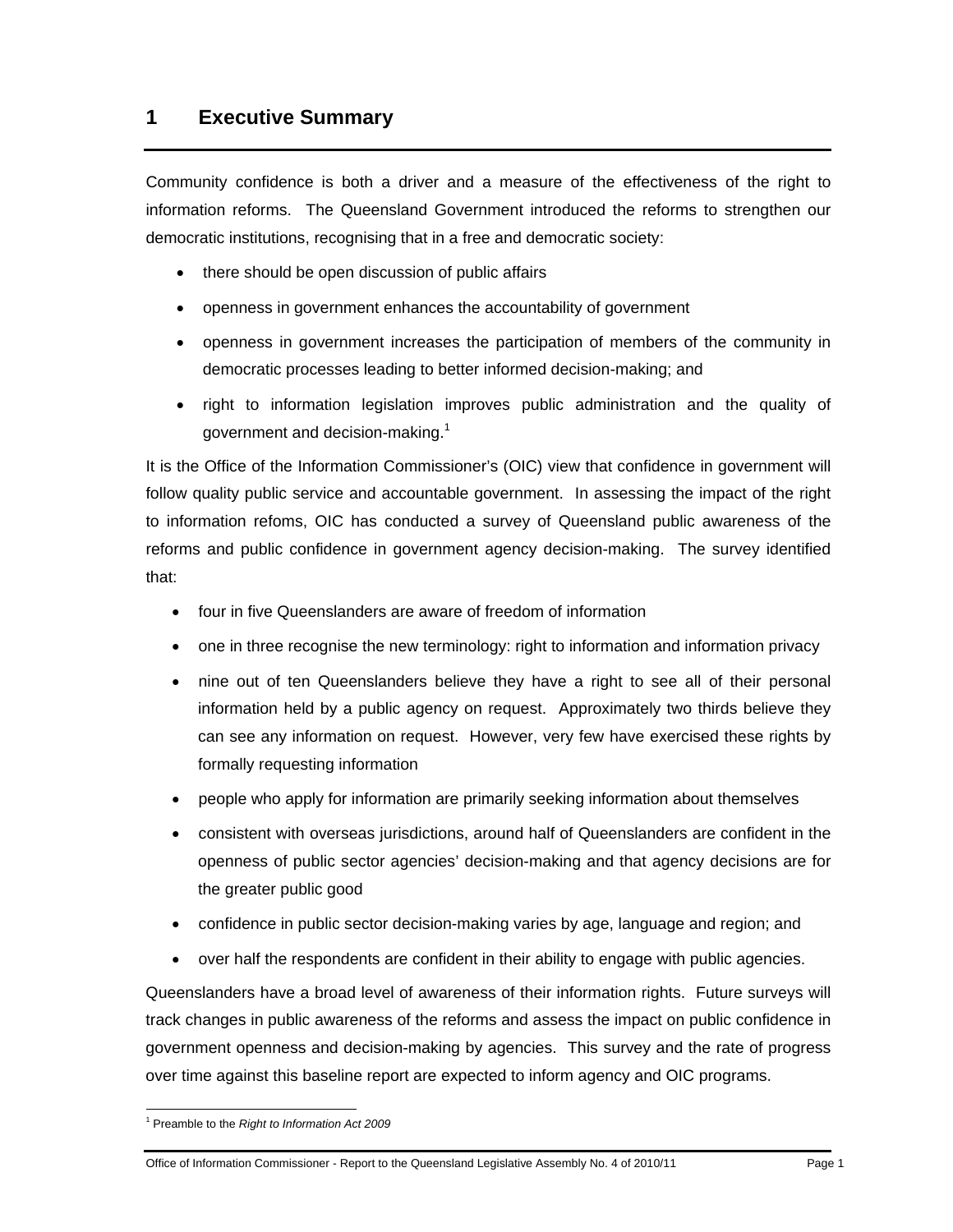### **2 Introduction**

### *Background*

The Office of the Information Commissioner (OIC) reviews the impact of the right to information (RTI) and information privacy (IP) reforms designed to foster open and accountable government. The reforms require government agencies to make government information available to the public as a matter of course, unless there is a good reason not to, and to provide safeguards for the handling of personal information. The reforms are part of a growing recognition by governments that the free flow of information makes for effective democracy and public confidence in government. $2$ 

After 12 months of implementation OIC conducted a survey of the general Queensland public. The survey sought to measure public awareness of rights to access information held by State Government agencies under the *Right to Information Act 2009* (Qld) (RTI Act) and their right to access their own personal information held by agencies under the *Information Privacy Act 2009*  (Qld) (IP Act).

### *Reporting Framework*

Under section 128 of the RTI Act, the functions of the Information Commissioner include conducting research and surveys to monitor whether the RTI Act has been achieving its aims. Under section 131 of the RTI Act, the functions of the Information Commissioner include reviewing and reporting on agencies in relation to the operation of the RTI Act and chapter 3 of the IP Act. The Information Commissioner under section 131(2) is to give a report to the Legal Affairs, Police, Corrective Services and Emergency Services Committee about the outcome of each review.

### *Scope and objectives*

-

In June 2010, OIC commissioned the Office of Economic and Statistical Research (OESR) to conduct a telephone survey of members of the Queensland public to obtain a baseline measure of:

- public awareness of the RTI and IP reforms
- community attitudes to the openness of public sector agencies; and
- community perceptions about government decision-making.

<sup>2</sup> See for example, *The right to information: A response to the review of Queensland's Freedom of Information Act*, 2008.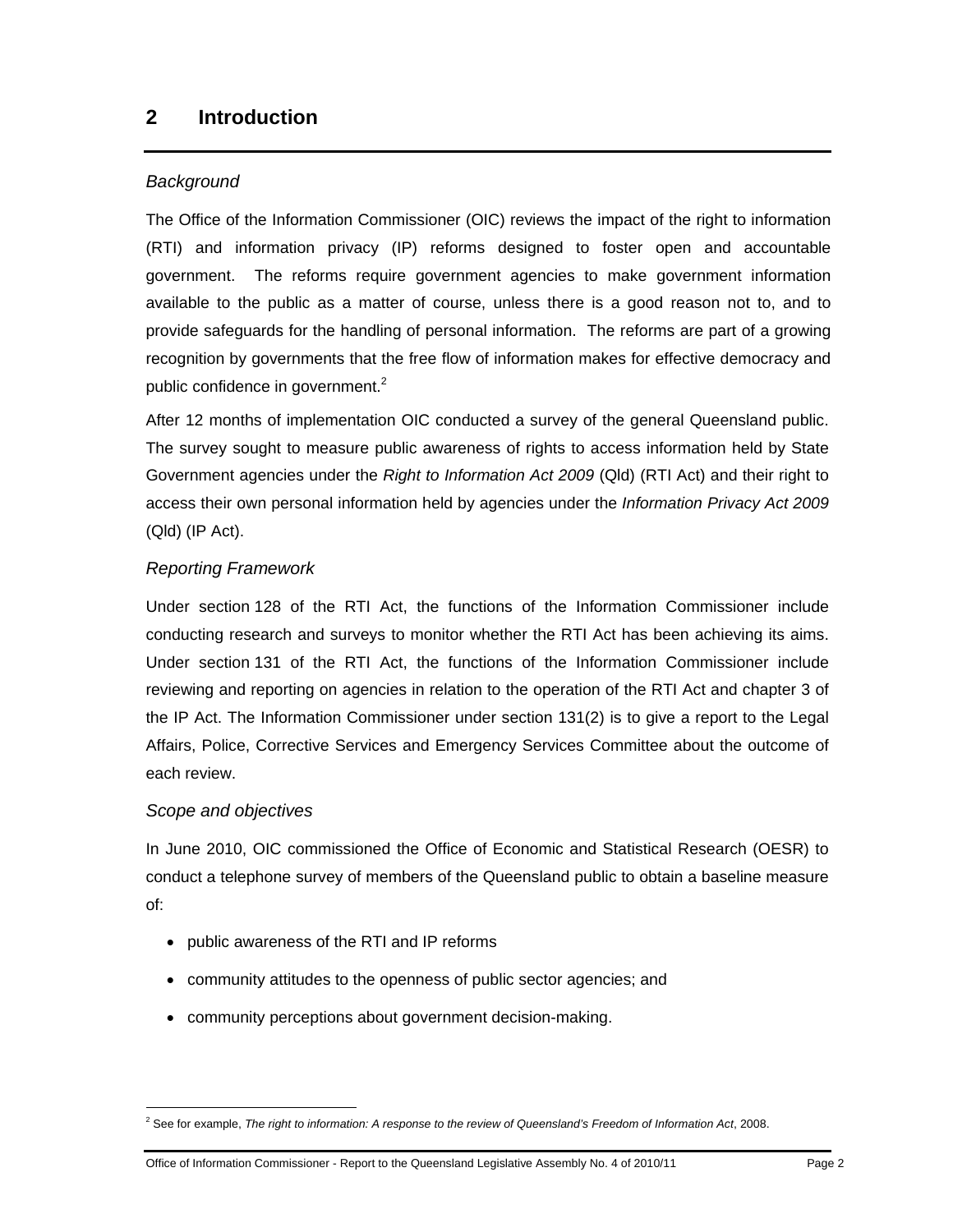#### *Methodology*

-

OIC developed the survey questions in cooperation with OESR and settled the survey questions after a pilot was conducted.

The questions were designed to evaluate public awareness of aspects of the OIC's published Performance Standards and Measures $3$  and had reference to public awareness surveys conducted in the United Kingdom. $4$  The survey instrument is provided as part of the OESR report at Appendix 1.

OESR interviewers conducted the survey by calling a random sample of 1,879 private Queensland households with a landline using Computer Assisted Telephone Interviewing (CATI).<sup>5</sup> OESR made sufficient calls to obtain 600 responses for each of the two geographical groups: South East Queensland and the Rest of Queensland consisting of all other parts of the state. Ultimately, 1207 survey responses were received, a response rate of 64%.

Individuals were asked to respond to up to 28 items relating to the RTI Act, IP Act, trust and engagement with the Government and their experiences with accessing government information.

OESR analysed the data, responses for each question and differences in responses by demographic groupings.

 $3$  Published on the OIC website  $www.oic,qld.gov.au$  pursuant to section 131(1)(c) of the RTI Act.

<sup>&</sup>lt;sup>4</sup> Public Awareness Report 2009, Scottish Information Commissioner; Information Rights Tracker Survey reports, Ministry of Justice,

London; and survey reports from the Information Commissioner's Office, London.<br><sup>5</sup> With CATI, interviewers use a computer terminal. The questions appear on the computer screen and the interviewers key in the responses directly into the computer. The interviewer's screen is programmed to show questions in the planned order. Interviewers cannot inadvertently omit questions or ask them out of sequence. Online edits warn interviewers if they key in invalid values or unusual values. Viewed at http://www.oesr.qld.gov.au/about-statistics/survey-methods/index.php on 24 March 2011.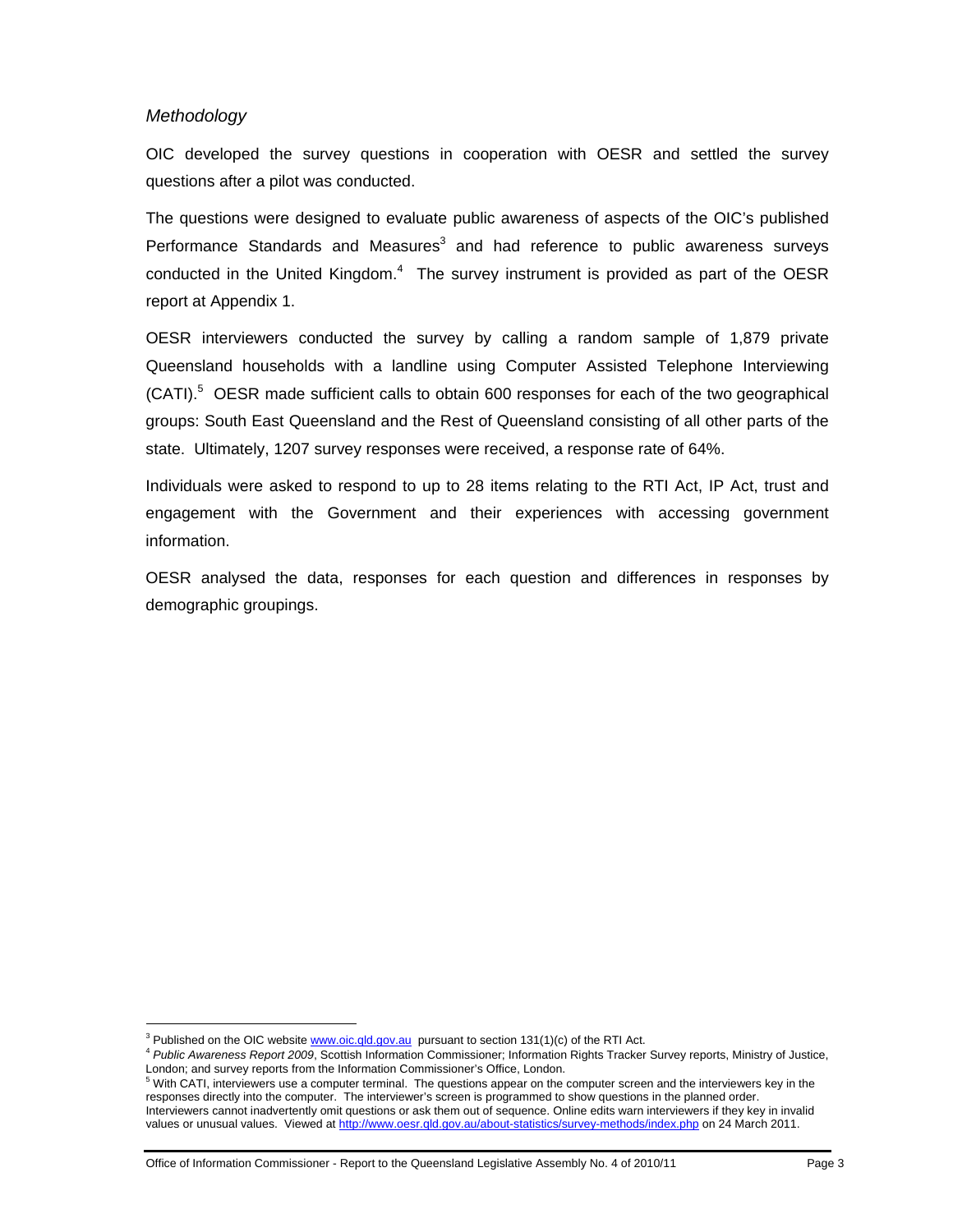### **3 Results**

The report draws attention to areas of positive public perception and areas where more work is needed to build public awareness, support and understanding of the reforms. The rate of progress over time against this baseline report is expected to inform agency and OIC programs to improve the level of public awareness of the reforms.

The results have been grouped under the following headings:

- Overall Performance
- Public Awareness
- Confidence in Public Agencies
- Engagement with Public Agencies
- Requests for Information

#### **3.1 Comments on Reading the Results**

The results provide a useful snapshot of the public's views as to the current state of the reforms based on a strong response rate from individuals contacted.

Feedback provided by the interviewers provides some insight into the survey results. Interviewers reported that some refusals resulted from respondents who had no knowledge of the topic. Some respondents seemed apprehensive about doing the survey and were intimidated by words such as 'legislation' and 'law'. Others found the survey informative and beneficial.

The survey was based on randomised calling of landlines. Future surveys will benefit from new systems available to OESR which capture households that rely solely on mobile phones. OESR estimates that approximately 15% of households have mobile phone access only. The reliance on landline contact in this survey should be considered particularly when interpreting results based on demographic data.

The results provided in this report are the most significant findings of the survey. More detailed information is provided in the supplementary material to this report. Appendix 1 provides the OESR report on the results of the survey including the survey instrument.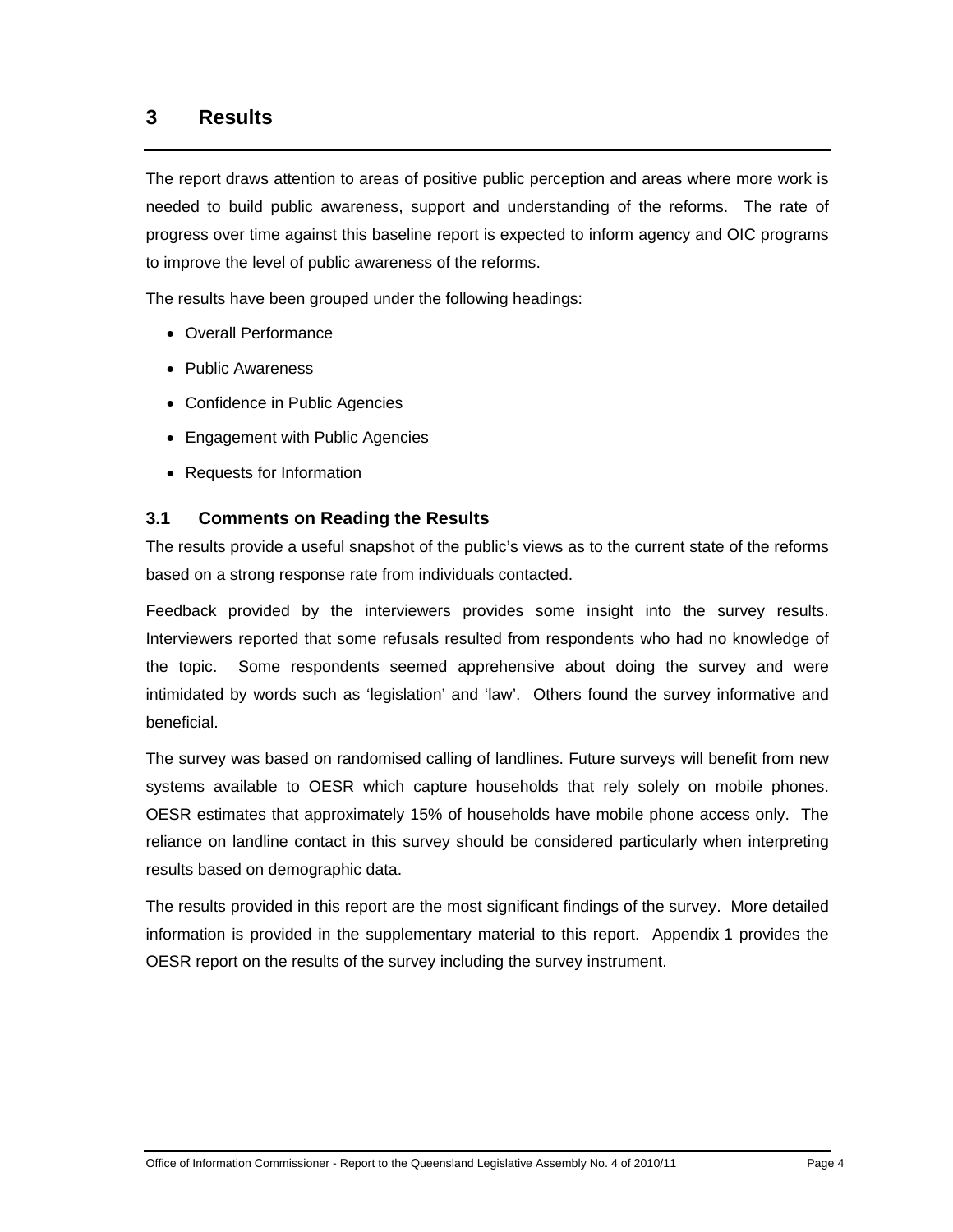### **3.2 Overall Performance**

A high level of awareness of freedom of information or right to information has been linked in principle to a community perception that government is open. Open government is seen as a contributing factor to public confidence in government. In this context, the survey asked questions about community perceptions of open government and public confidence in public agencies' decision-making, to establish a benchmark measure of the current level of public confidence in open and accountable government, at the same time as measuring the current level of public awareness of their right to information.

The Queenslanders surveyed were very aware of the concept of the right to information (79%) but continued to associate the concept with 'freedom of information'. Recognition of the RTI Act or IP Act was comparatively low (only a third of respondents were aware of RTI or IP).

Respondents thought freedom of information meant that the public could access government held information or information about themselves (71%).

A majority of Queenslanders believed they had a right to see all of their personal information (88%), and any information (64%), held by a public agency. Few have exercised this right by making a written request for information (4%). Those respondents who had made a written request for information had primarily sought information about themselves (66%).

Half of the respondents were confident that the decisions made by public agencies were for the greater public good (49%) and that decision-making by public agencies was an open process and the public could find out how the decision had been made (51%). Confidence in public sector decision-making varied with demographic factors.

A majority of the respondents were confident in their ability to engage with public agencies. This was made up of 92% of respondents who agreed that they could find out about a decision that affected them being made by a public agency and 61% of respondents who agreed that they knew how to express an opinion to a public agency about a decision affecting them. Between 43% and 51% of respondents had confidence in government agencies' responsiveness.

Generally speaking, the findings about public awareness and attitudes benchmark closely with similar surveys in the more mature jurisdictions in the United Kingdom, covering England, Scotland and Wales. For example, awareness of the concept of a legal right to access government held information was around 80% across all the surveys and 42% of respondents agreed that public authorities were open and trustworthy. OIC will continue to benchmark Queensland's survey results against other jurisdictions.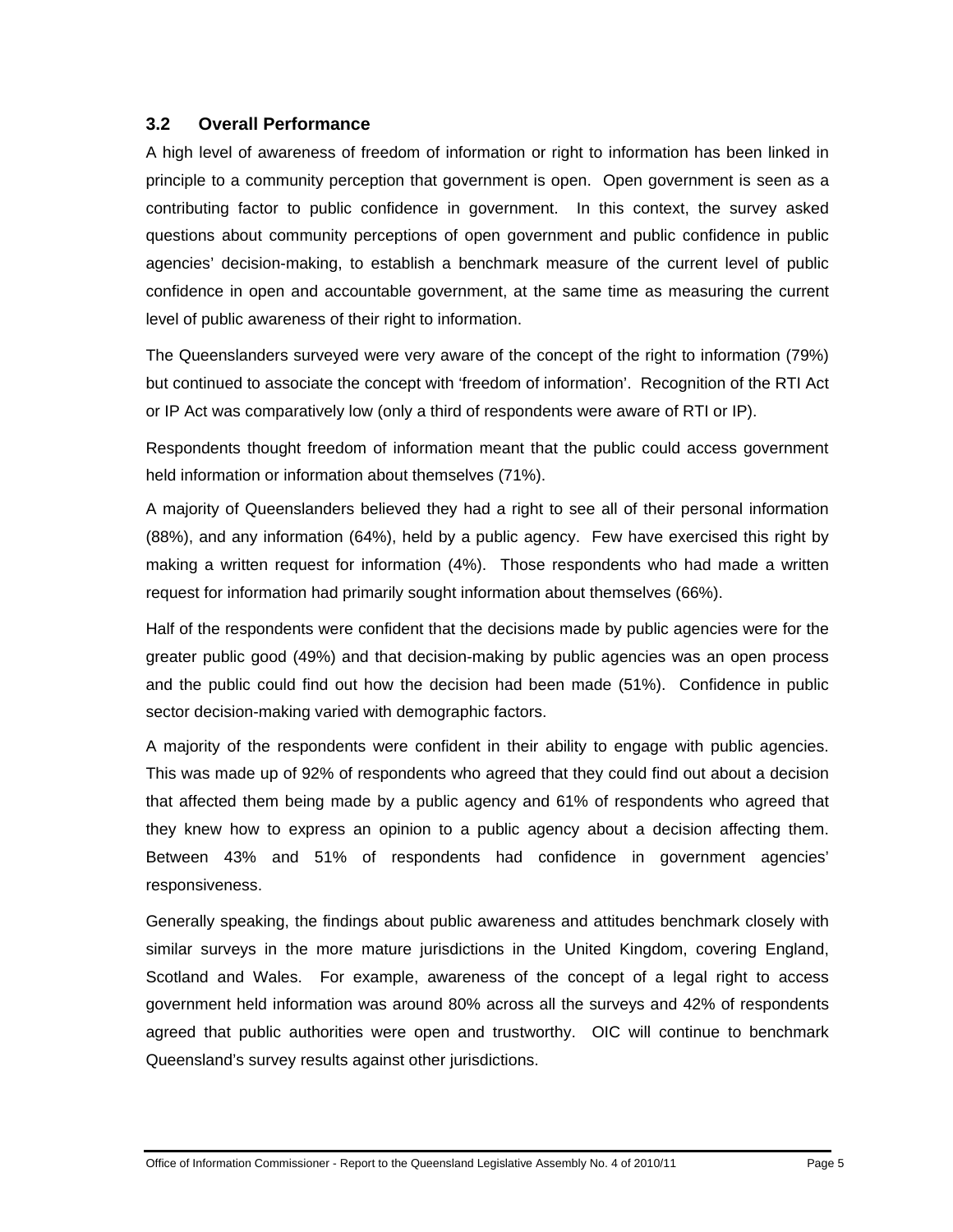### **3.3 Public Awareness**

The Queensland public surveyed were very aware of the concept of the right to information but continue to associate the concept with 'freedom of information'. Awareness of the new terminology of 'right to information' and 'information privacy' was comparatively low.



#### **Awareness of reforms**

*Chart 1: Percentage of respondents that had heard of each concept.*

Four in five Queenslanders had heard of freedom of information and most could describe what it meant. When asked "*what freedom of information means to you?"* the most popular answers (71% of answers) were:

- the public can access government documentation (42%); and
- you have the right to access information about yourself (29%).

By contrast, recognition of the RTI Act or IP Act was relatively low. Only a third of respondents were aware of RTI or IP. Even when people said they knew about RTI or IP, in fact on closer questioning, only around a quarter of the people who had heard of RTI (23%) or IP (28%) could describe what they knew. This result is directly related to the recency of the policy change and is a better measure of the recognition of the policy name change rather than a measure of the awareness of information rights generally.

People were more likely to have heard of freedom of information if they:

- were older
- lived with a partner
- earned more
- spoke English at home; or
- did not identify themselves as having Indigenous origins.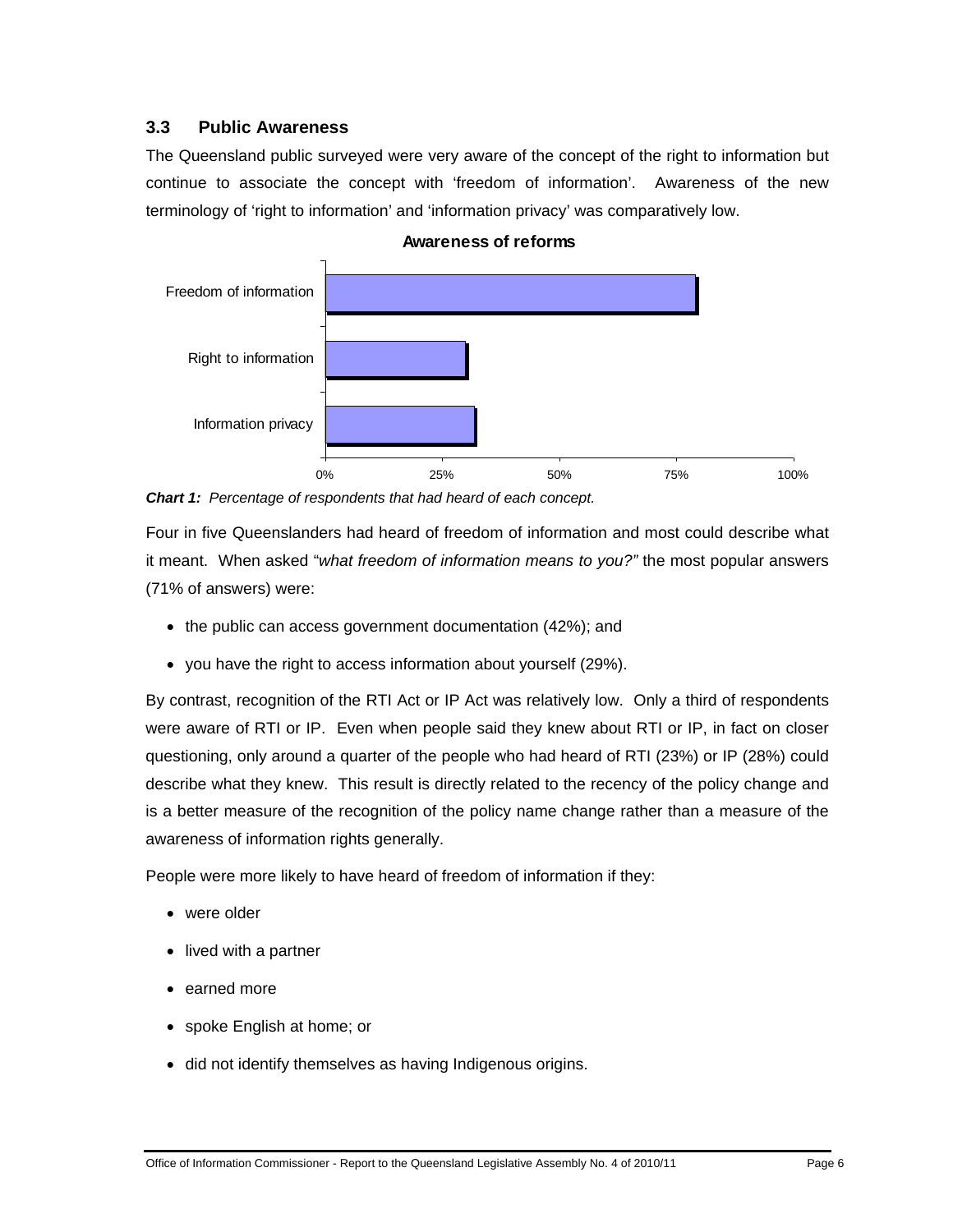One difference between awareness of freedom of information and awareness of RTI or IP was that women were more likely than men, by a small margin, to have heard of RTI (33% of women compared to 27% of men) or IP (37% of women compared to 27% of men). Gender was not a significant factor for awareness of freedom of information.

### **3.4 Confidence in Public Agencies**

At the time of the survey, about half of the respondents expressed general confidence in public agencies. Almost half (49%) of respondents were confident that the decisions made by public agencies are for the greater public good. This result benchmarked positively against five years of survey findings in the United Kingdom, where the proportion of respondents who agreed that public authorities were open and trustworthy increased from 30% in 2005 to 42% in 2010.

Confidence that decisions made by public agencies are for the greater good differed with age, language and region as shown in Chart 2:



**Confidence that decisions made by public agencies are for the greater public good**

*Chart 2: Percentage of respondents in each demographic that agreed or strongly agreed that they are confident that the decisions made by public agencies are for the greater public good.*  Half of the respondents (51%) were confident that decision making by public agencies was an open process and the public could find out how the decision had been made. This confidence increased to 68% for people who spoke a language other than English at home.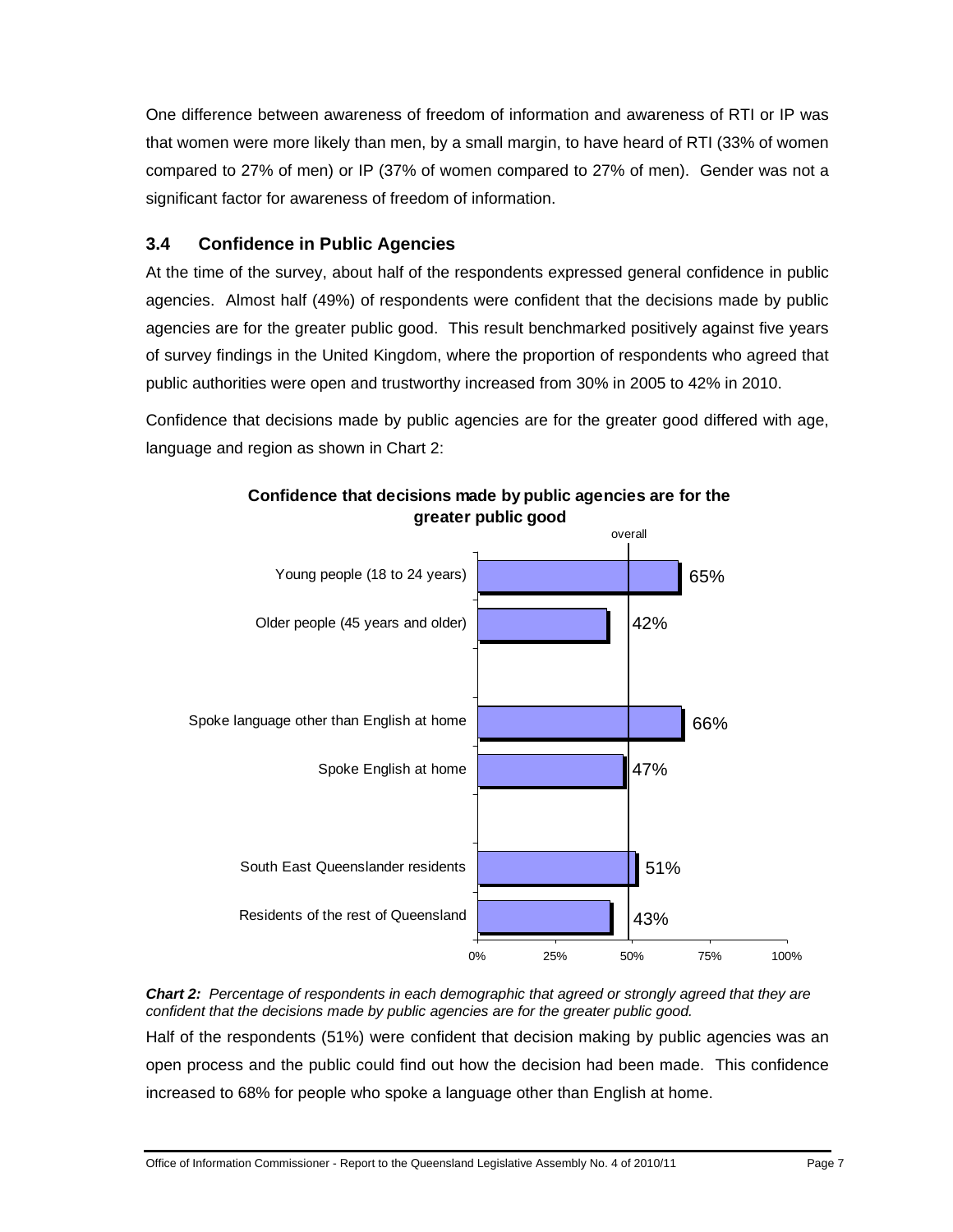### **3.5 Engagement with Public Agencies**

The survey found that Queenslanders were confident in their own ability to engage with public agencies. They were less confident that public agencies would be responsive, as shown in Chart 3.



#### **Comparison between self confidence in ability to engage and confidence in government responsiveness**

*Chart 3: Percentage of respondents that agreed or strongly agreed.* 

Confidence was greater for people who spoke a language other than English at home, with 79% percent of people who spoke a language other than English at home believing they would know how to express their opinion to the agency, compared with 60% of other respondents. Sixty percent of people who spoke a language other than English at home agreed that an agency would acknowledge their opinion, compared with 42% of other respondents. Similarly, 72% of people who spoke a language other than English at home had confidence that the agency would consider what they had to say, compared with 42% of other respondents.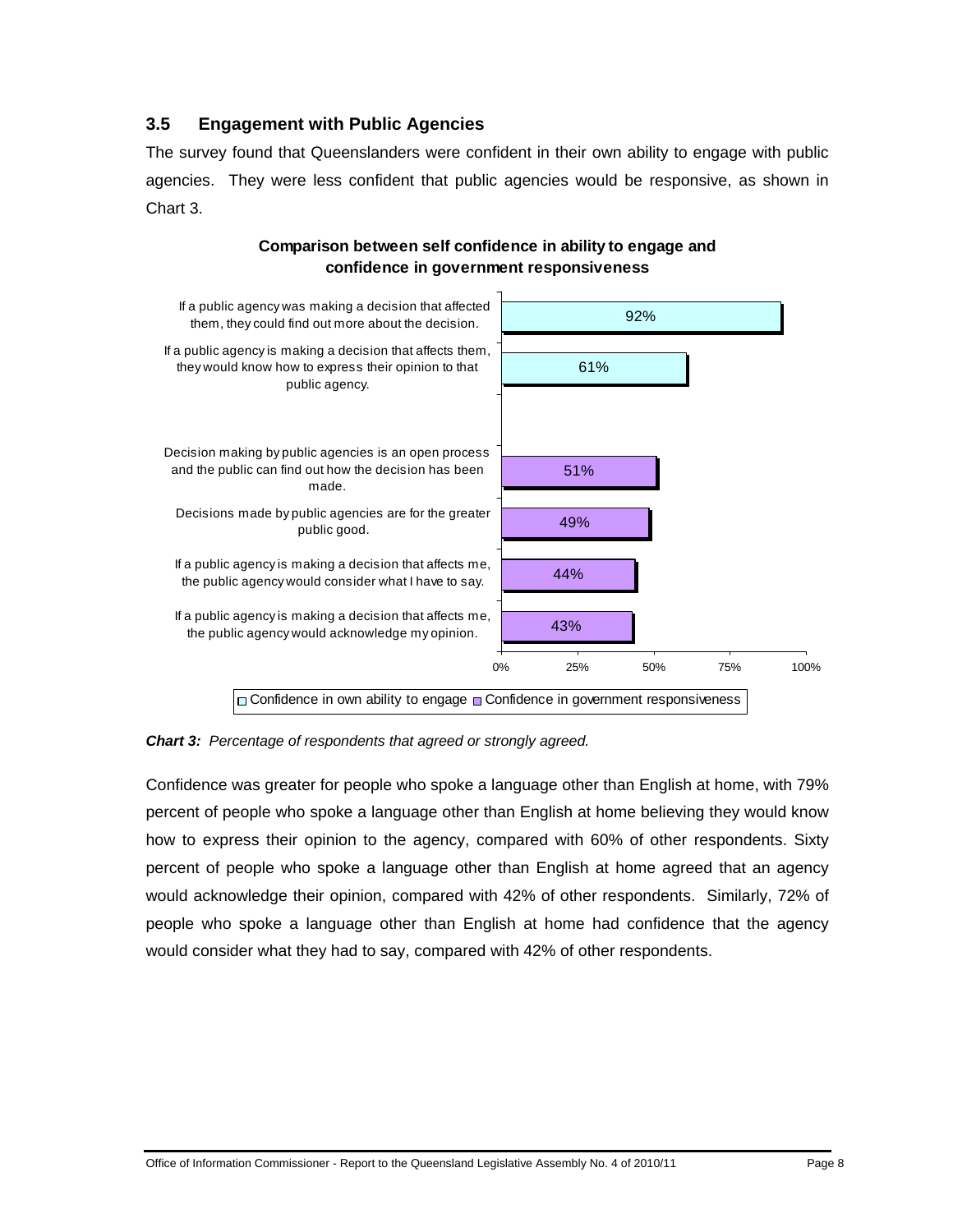### **3.6 Requests for Information**

A strong majority of respondents (88%) believed they had a right to see all of their personal information held by a public agency and a clear majority (64%) believed they had a right to see any information held by a public agency, as depicted in Chart 4.



### **The public believes they have a right to see:**

*Chart 4: Percentage of respondents that agreed or strongly agreed.* 

Most of those who believed that they had a right to see at least some form of information held by a public agency agreed they would have to make their request in writing (80%). Only 23% agreed that they had to pay a fee.

The survey results showed that only 4% of Queensland adults (48 survey respondents) had made a written request for information since July 2009. As shown in Chart 5, of those who said they had made a written request for information, the most commonly requested information was information about themselves (66% of the 48 respondents).



*Chart 5: Proportion of respondents that had made a written request for information to a public agency and the type of information requested.*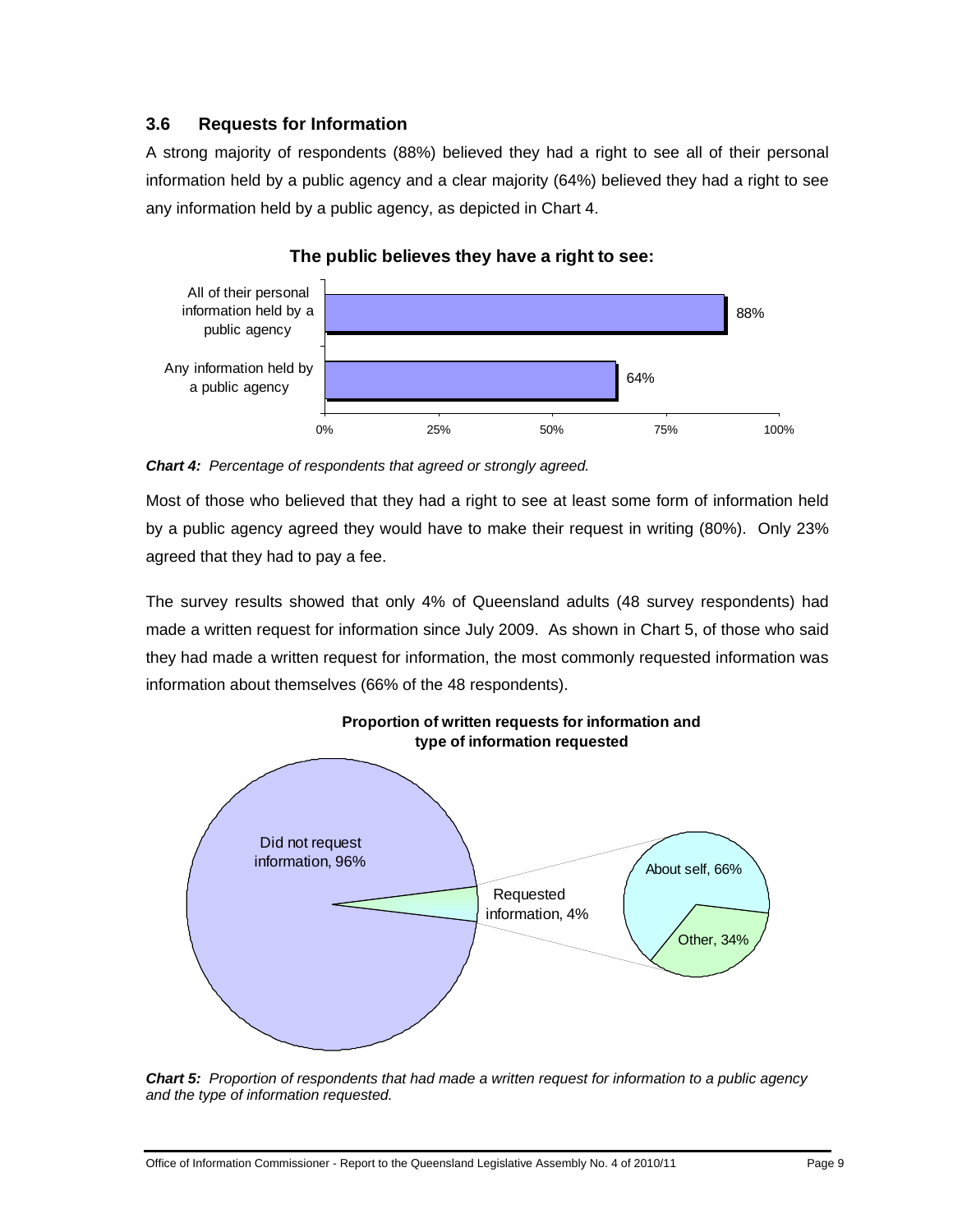Given the small number of people who reported making a request for information the results about this group might not be reflective of general trends. The requests made were also not specifically identified as requests to right to information applications or information privacy complaints. For these 48 respondents information was most commonly requested from a State Government department (49%). Less than half were satisfied with the time taken to process their request for information (47%) and the cost (45%). If they did not get what they had asked for, less than a third (30%) of these respondents were satisfied with the reasons given. Over half were satisfied with the quality of communication with them (52%) and the timeliness of the communication (57%).

### **4 Conclusion**

OIC undertook a survey of general public awareness of rights to access information held by State Government agencies under the RTI and IP Acts. The survey was designed to establish a baseline upon which future progress can be measured. The survey succeeded in establishing a baseline measure and a snapshot of progress to date. The survey provides valuable information about public awareness and attitudes to the reforms and to government.

OIC has identified that, at the time of the survey, public awareness of the right to obtain information was reasonably high, but the terminology of Right to Information and Information Privacy was not yet well recognised. More work is required to increase public awareness and understanding of the RTI reforms.

The survey also showed that the general public expected to be able to access government held information. Half of the general public expressed confidence in the openness of public agencies and agreed that decision making by public agencies was for the greater public good. This result compared positively to findings in the United Kingdom, where public confidence peaked at 42% agreement that public authorities were open and trustworthy.

The results of this report will be used to target OIC efforts to promote greater awareness of the RTI and IP Acts in the community, in training, and the development of information resources. Future surveys will be able to assess the change in public awareness and confidence against the baseline results of this report.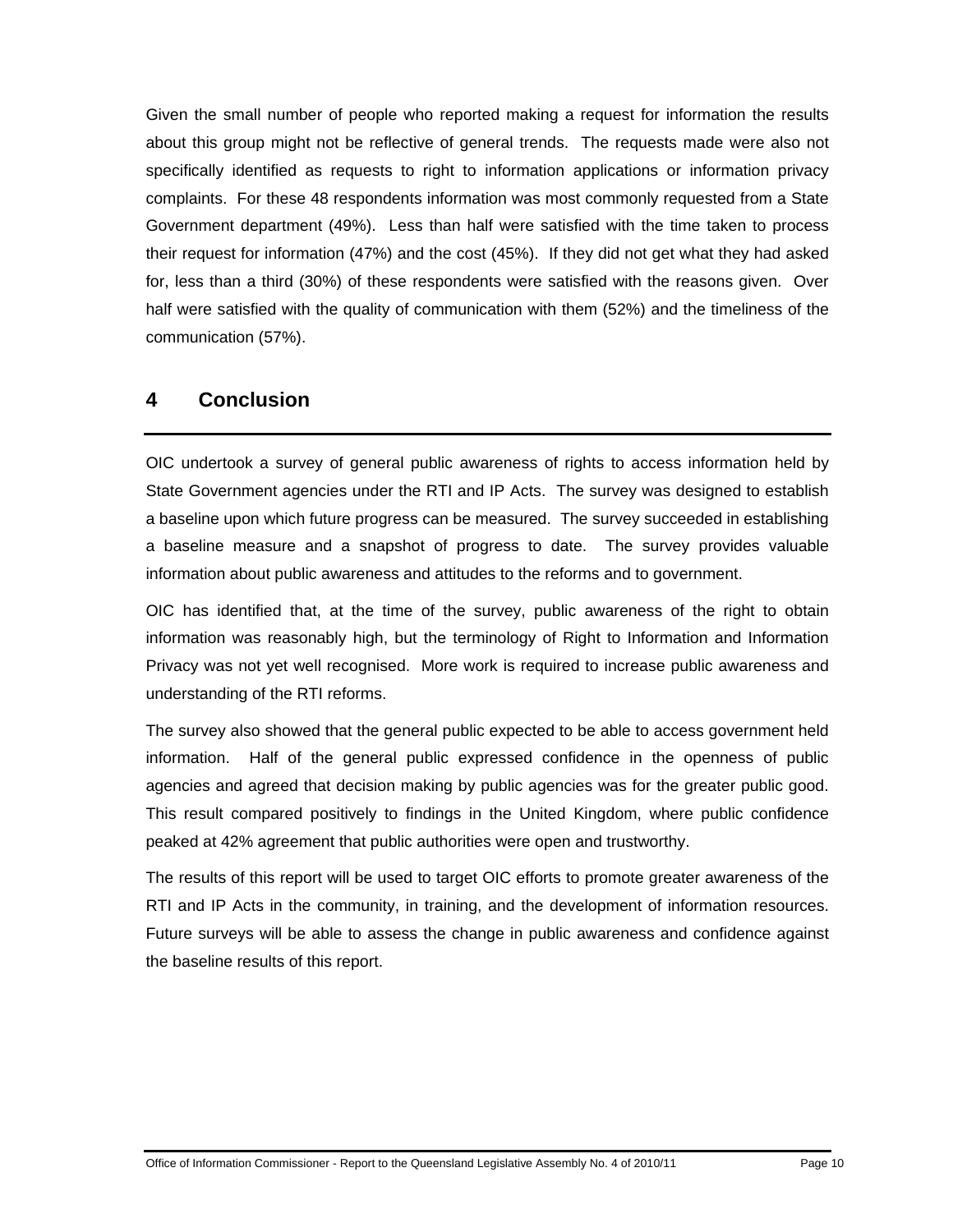

# **2010 General Public Awareness of Rights to Information Survey Summary Report**

prepared for

# **Office of the Information Commissioner**

Office of Economic and Statistical Research Level 8, 33 Charlotte Street Brisbane QLD 4000 Ph: (07) 3224 5326 [http://www.oesr.qld.gov.au](http://www.oesr.qld.gov.au/)

27/09/2010 FINAL VERSION 1.0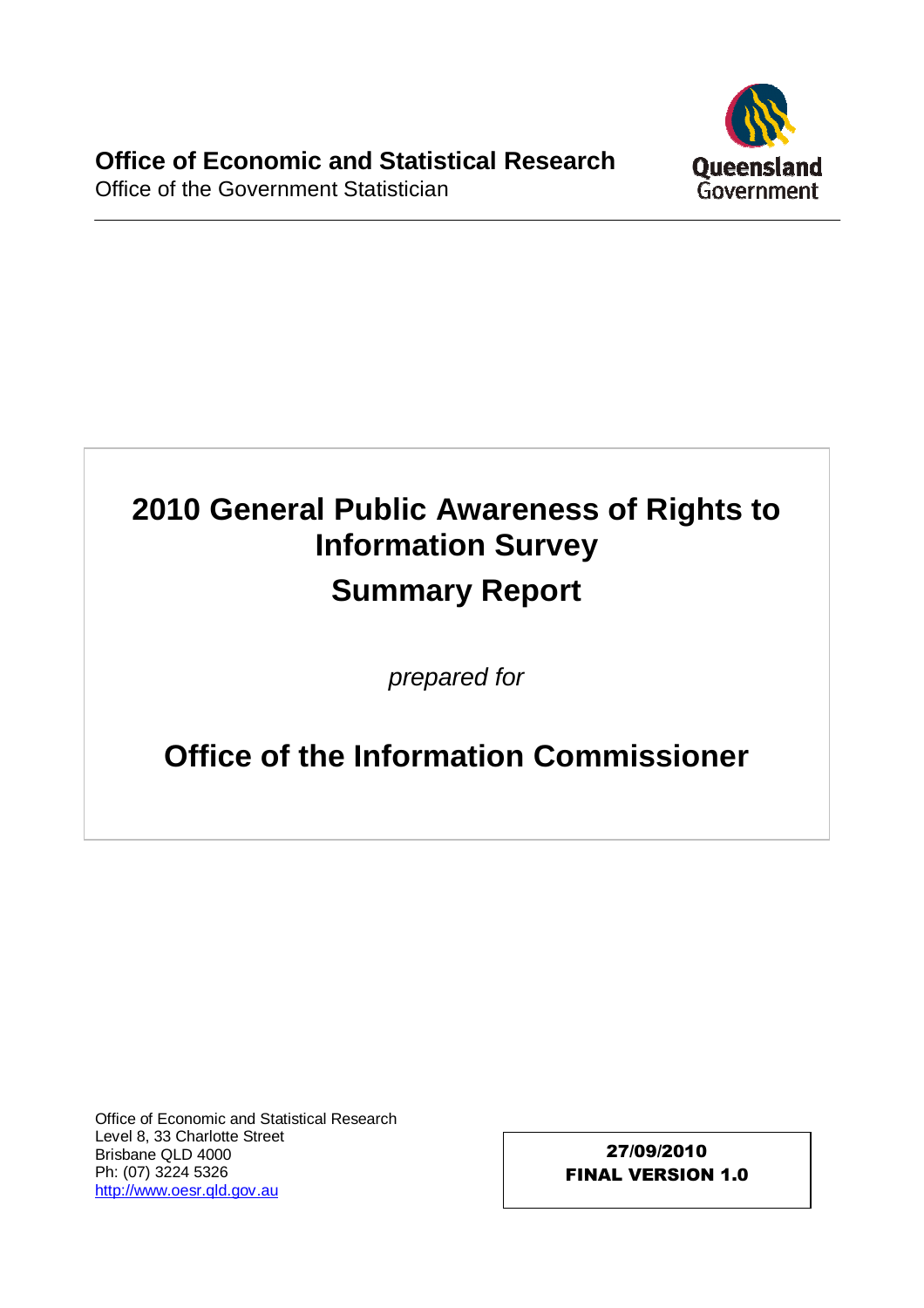This report is for the exclusive use of the Office of the Information Commissioner without restriction.

All data and information in this document are believed to be accurate and have come from sources believed to be reliable. However, the Office of Economic and Statistical Research, Queensland Treasury does not guarantee or represent that the data and information are accurate, up to date or complete, and disclaims liability for all claims, losses, damages or costs of whatever nature and howsoever occurring, arising as a result of relying on the data and information, regardless of the form of action, whether in contract, tort (including negligence), breach of statutory duty or otherwise.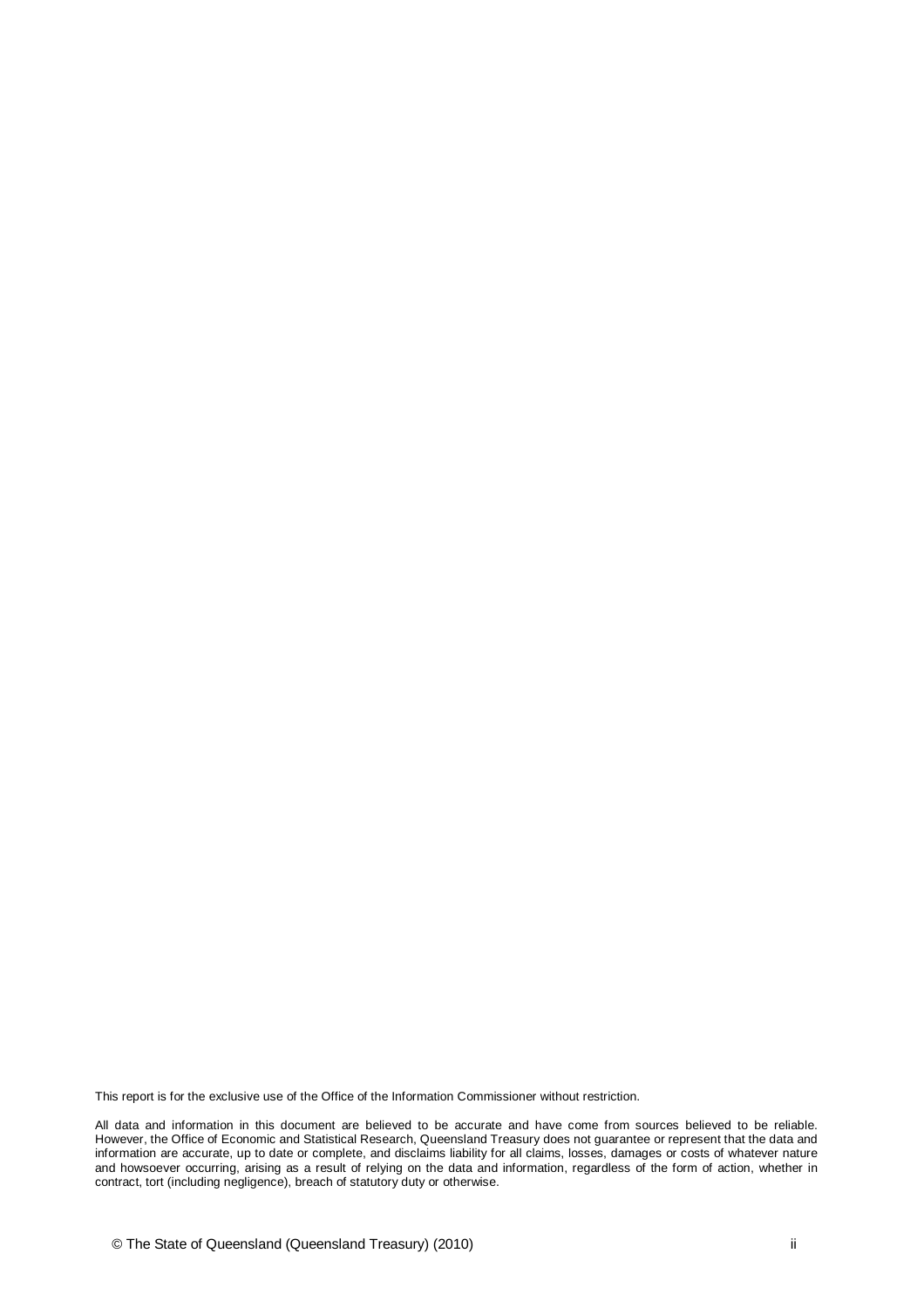## **Contents**

| 1<br>$\overline{2}$ |                                                                                                                     |  |
|---------------------|---------------------------------------------------------------------------------------------------------------------|--|
|                     | 2.1<br>2.2<br>2.3                                                                                                   |  |
| 3                   |                                                                                                                     |  |
|                     | 3.1<br>3.2<br>3.3<br>3.4                                                                                            |  |
| 4                   |                                                                                                                     |  |
|                     | 4.1<br>4.2<br>4.3<br>4.4<br>4.5<br>Input into decision-making processes of public agencies  12<br>4.6<br>4.7<br>4.8 |  |
| 5<br>6<br>7         |                                                                                                                     |  |
|                     |                                                                                                                     |  |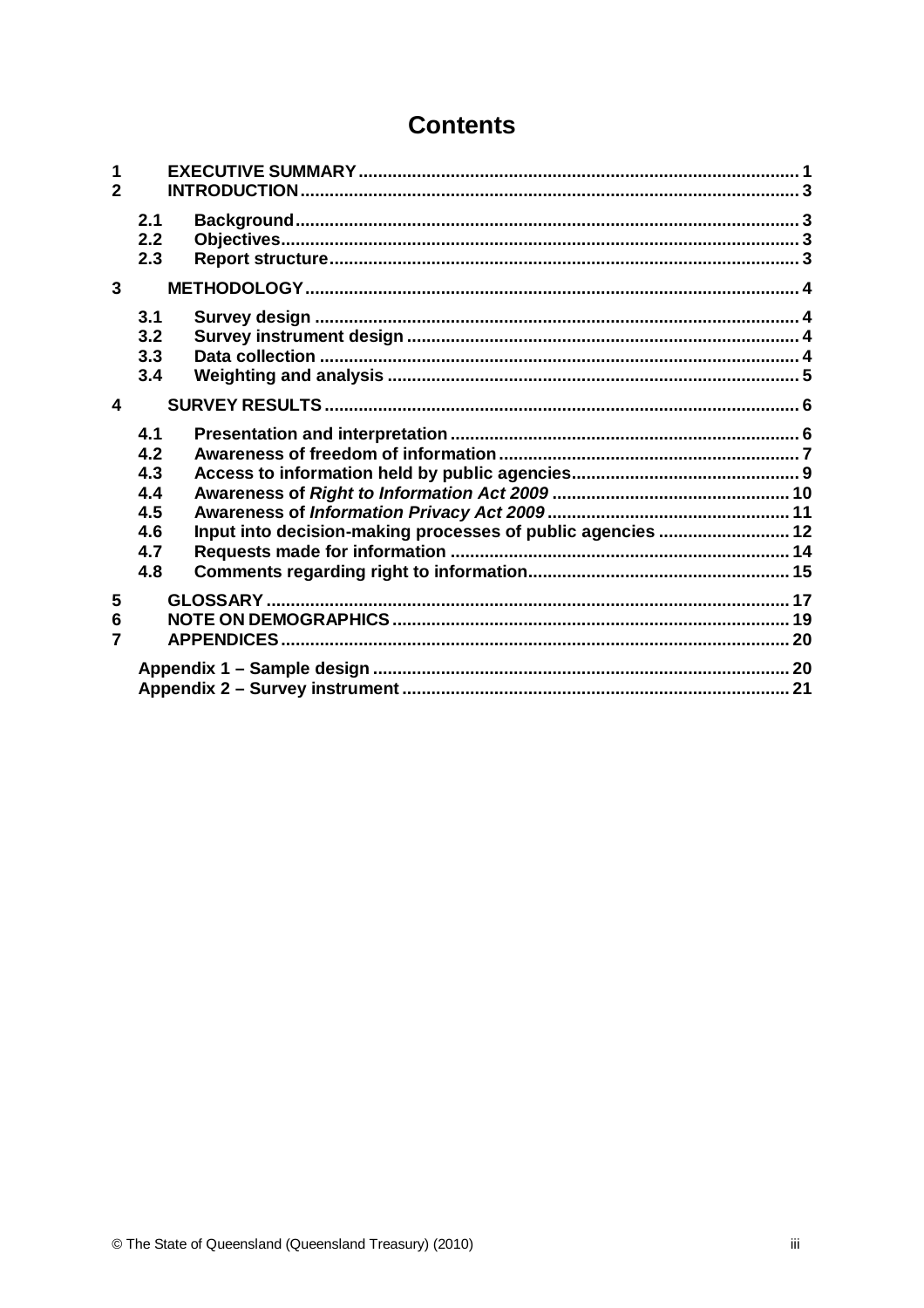### **List of figures**

| Figure 4: Agreement that decisions made by public agencies are for the greater good |  |
|-------------------------------------------------------------------------------------|--|
|                                                                                     |  |

### **List of tables**

| Table 2: Can you tell me what you know about the RTI legislation?  11 |  |
|-----------------------------------------------------------------------|--|
| Table 3: Can you tell me what you know about the IP legislation?  12  |  |
|                                                                       |  |
|                                                                       |  |
| Table 6: Do you have any comments regarding Right to Information? 16  |  |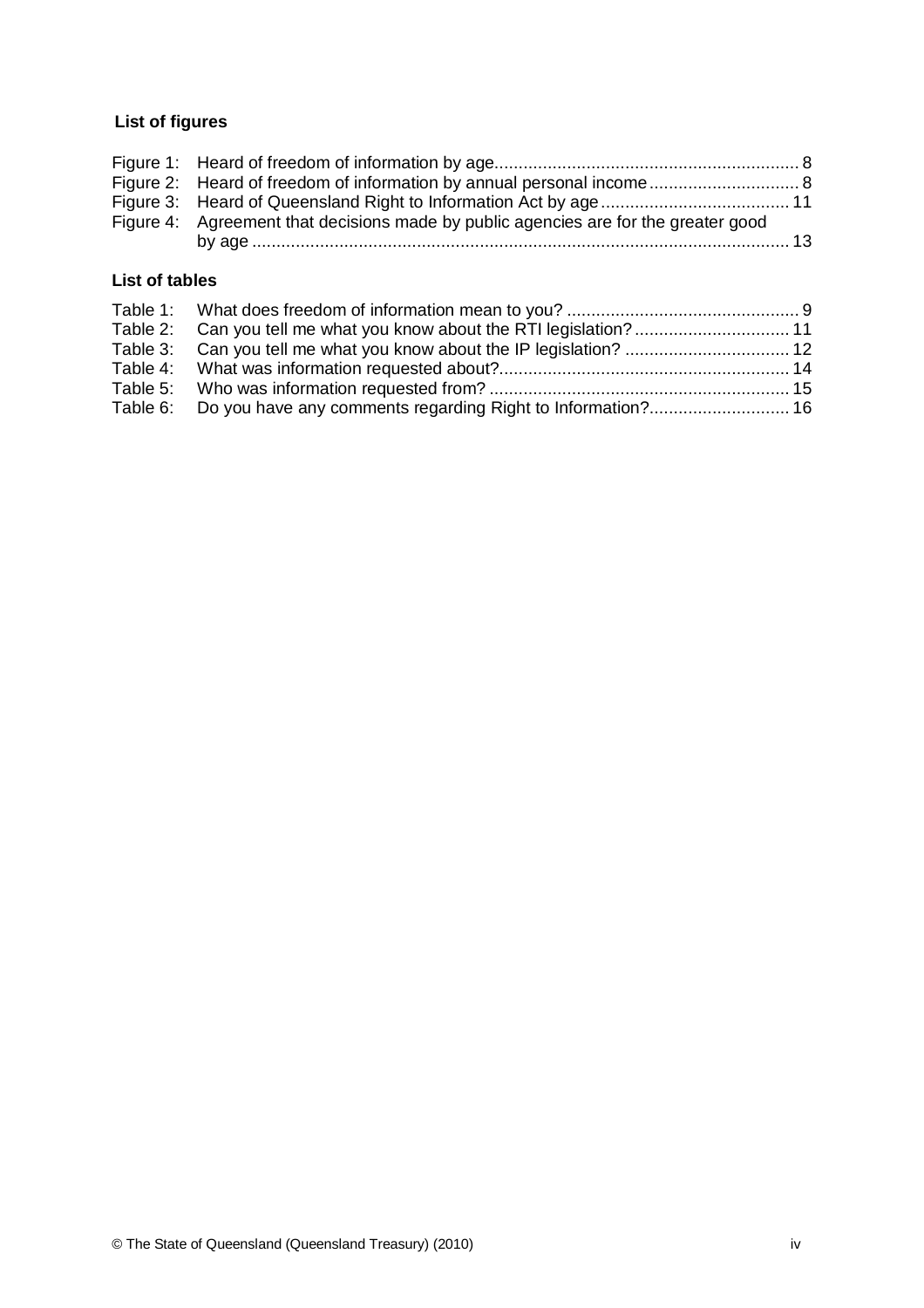### **Abbreviations**

The following abbreviations and symbols are used in this report:

| ABS         | <b>Australian Bureau of Statistics</b>                                                         |
|-------------|------------------------------------------------------------------------------------------------|
| CATI        | computer assisted telephone interviewing                                                       |
| IP Act      | Information Privacy Act 2009                                                                   |
| <b>LCL</b>  | lower confidence limit                                                                         |
| <b>OESR</b> | Office of Economic and Statistical Research                                                    |
| <b>OIC</b>  | Office of the Information Commissioner                                                         |
| <b>RDD</b>  | random digit dialling                                                                          |
| <b>RSE</b>  | relative standard error                                                                        |
| RTI Act     | <b>Right to Information Act 2009</b>                                                           |
| <b>SD</b>   | Statistical Division (as classified by the Australian Standard Geographical<br>Classification) |
| <b>UCL</b>  | upper confidence limit                                                                         |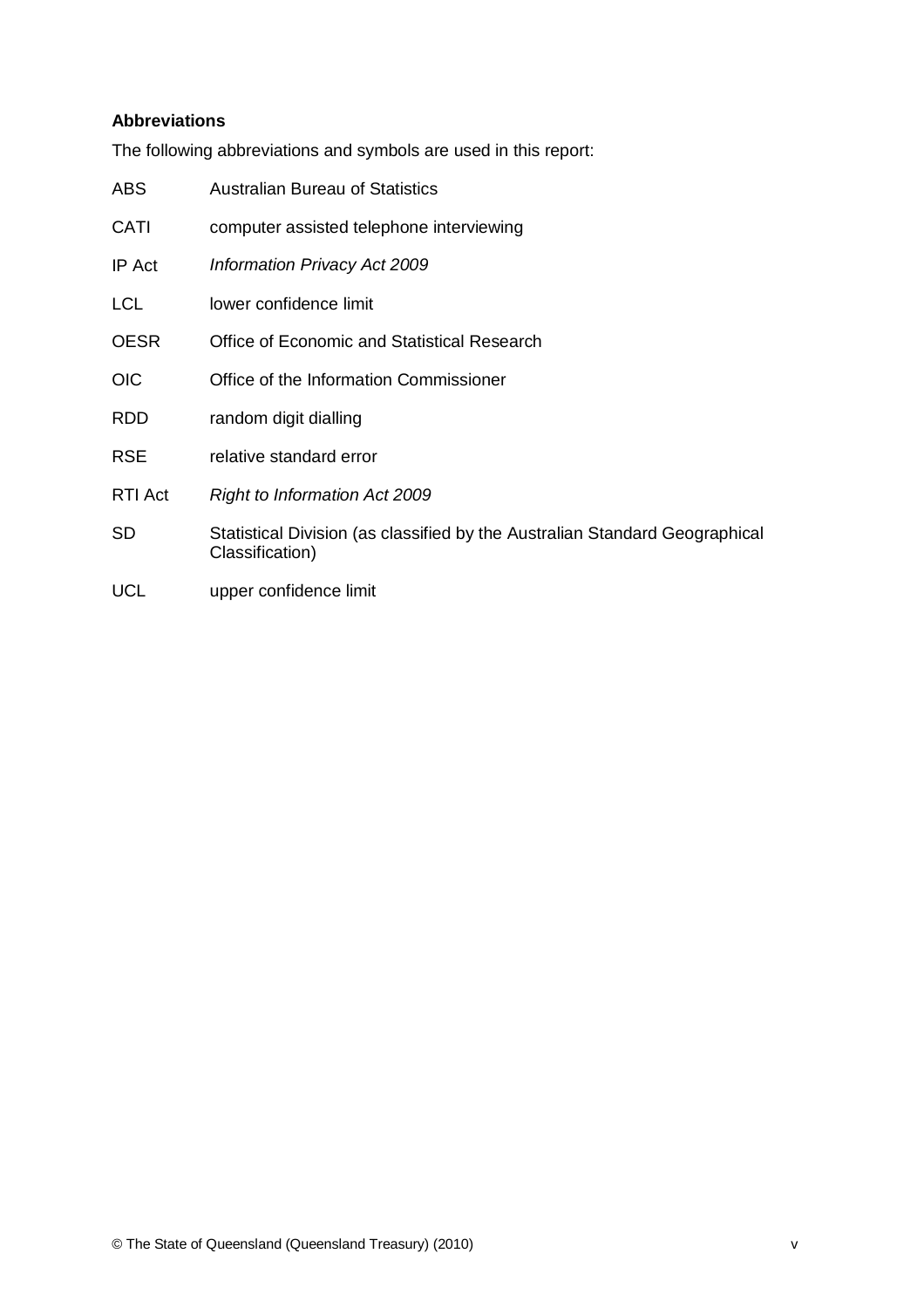# <span id="page-21-0"></span>**1 EXECUTIVE SUMMARY**

# Background and methodology

The 2010 General Public Awareness of Rights to Information Survey was conducted by the Office of Economic and Statistical Research (OESR) on behalf of the Office of the Information Commissioner (OIC) as part of the Right to Information Suite of Surveys 2010. The purpose of the 2010 General Public Awareness of Rights to Information Survey was to obtain measures of public awareness of rights to access information held by State Government agencies under the Right to Information Act 2009, and their right to access their own personal information held by agencies. This report presents the results of this survey.

The survey was conducted by telephone between 23 June and 2 July 2010. A sample of 1,207 interviews of respondents aged 18 years and over from across Queensland was completed. The response rate for the survey was 64.2%. Results in this report represent population estimates calculated from the sample. The results are presented for all questions at the whole of Queensland level, with results by region and demographic variables presented where relevant.

## Key results

Survey estimates indicate that almost four in five of the estimated 3,278,924 Queensland adults had heard of freedom of information, and that of those who had, 42.1% believed that freedom of information means that the public can access government documentation.

The survey also found that the majority of adults living in Queensland agreed (or strongly agreed) that:

- they have a legal right to see information held by a public agency (79.3%);
- if they request it, they can see any information held by a public agency (64.3%); and
- if they request it, they can see all of their personal information held by a public agency (88.3%).

The majority of those who did not agree or strongly agree that they can see any information or all of their personal information held by a public agency, did agree or strongly agree that they could see most information or some of their personal information held by a public agency, 72.5% and 63.0% respectively.

Of those who agreed or strongly agreed that they have a right, or can request, to see at least some form of information held by a public agency:

- 80.3% agreed (or strongly agreed) that to get information, they have to put in a formal request in writing; and
- 22.9% agreed or strongly agreed that to get information, they had to pay a fee.

Almost one-third of Queensland adults (29.9%) had heard of the Right to Information Act 2009, and of these, over three-quarters either did not know anything about the legislation (27.5%), or could not tell the interviewer what they did know (50.5%).

Almost one-third (31.9%) had heard of the Information Privacy Act 2009, and of these, 26.3% did not know anything about the legislation and 45.3% could not tell the interviewer what they did know about the legislation.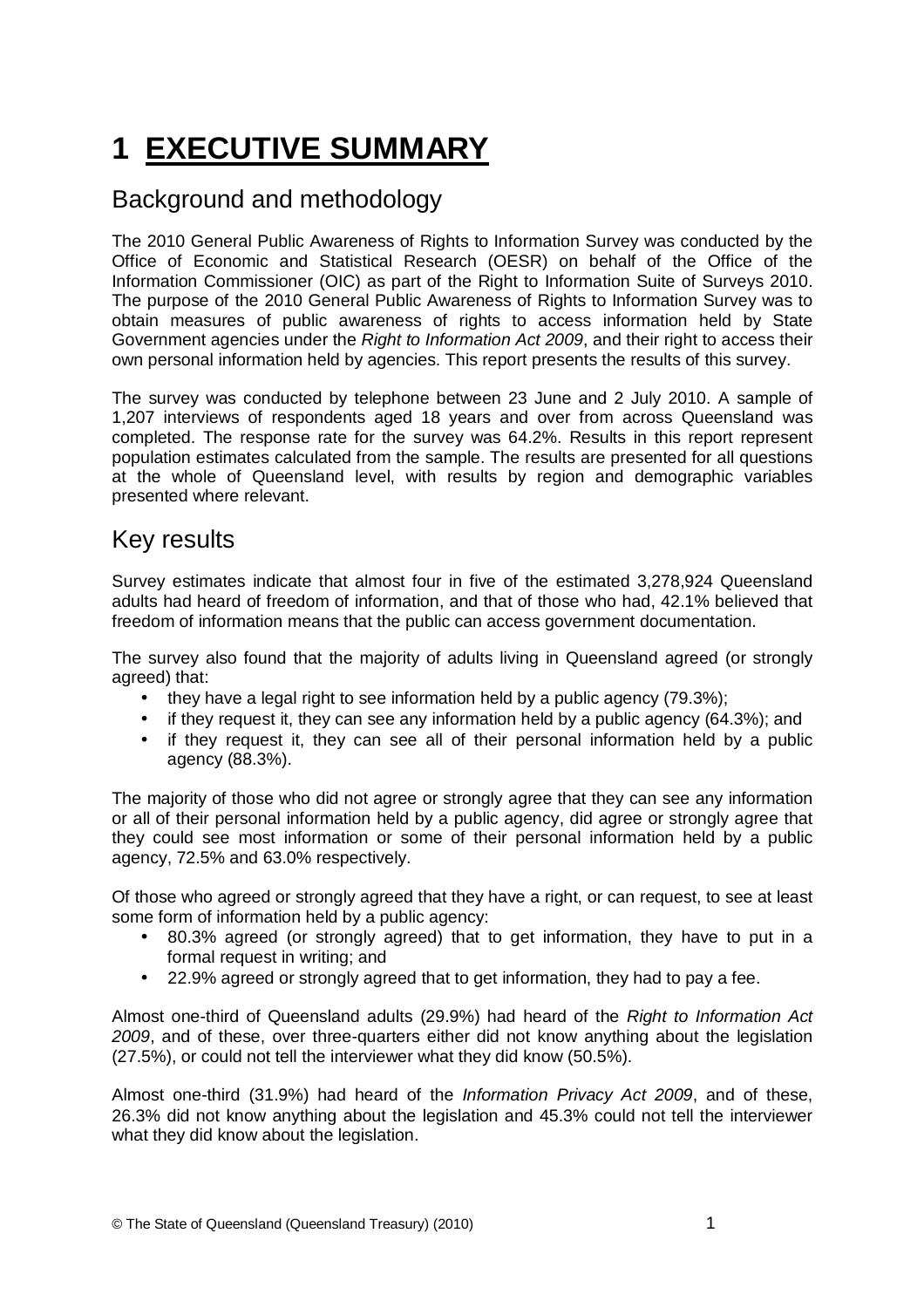When asked about decision making by public agencies:

- 91.5% of people agreed or strongly agreed that if a public agency is making a decision that affects them, they can find out more about it from that public agency;
- 60.8% agreed or strongly agreed that if a public agency is making a decision that affects them, they would know how to express their opinion to that public agency;
- 42.7% agreed or strongly agreed that if a public agency is making a decision that affects them, they are confident that the public agency would acknowledge their opinion;
- 44.0% agreed or strongly agreed that if a public agency is making a decision that affects them, they are confident that the public agency would consider what they have to say;
- 50.9% agreed or strongly agreed that they are confident that decision making by public agencies is an open process and the public can find out how the decision has been made; and
- 48.5% agreed or strongly agreed that they are confident that the decisions made by public agencies are for the greater public good.

The survey results showed that four per cent of Queensland adults had made a written request for information since July 2009, and of these:

- Close to half (47.1%) were satisfied with the time taken to process their request for information;
- Just less than half (44.6%) were satisfied with the cost of processing their request for information;
- Almost one-third (29.5%) were satisfied with the reasons given if access was not granted in full to the information that they requested;
- Approximately half (51.6%) were satisfied with the quality of communication with them about the process; and
- Just over half (57.1%) were satisfied with the timeliness of communication with them about the process.

The most commonly requested information was information about the respondent (66.0%) and information was most commonly requested from State Government departments (49.1%).

About three-quarters of Queensland adults (73.0%) had no comments regarding Right to Information.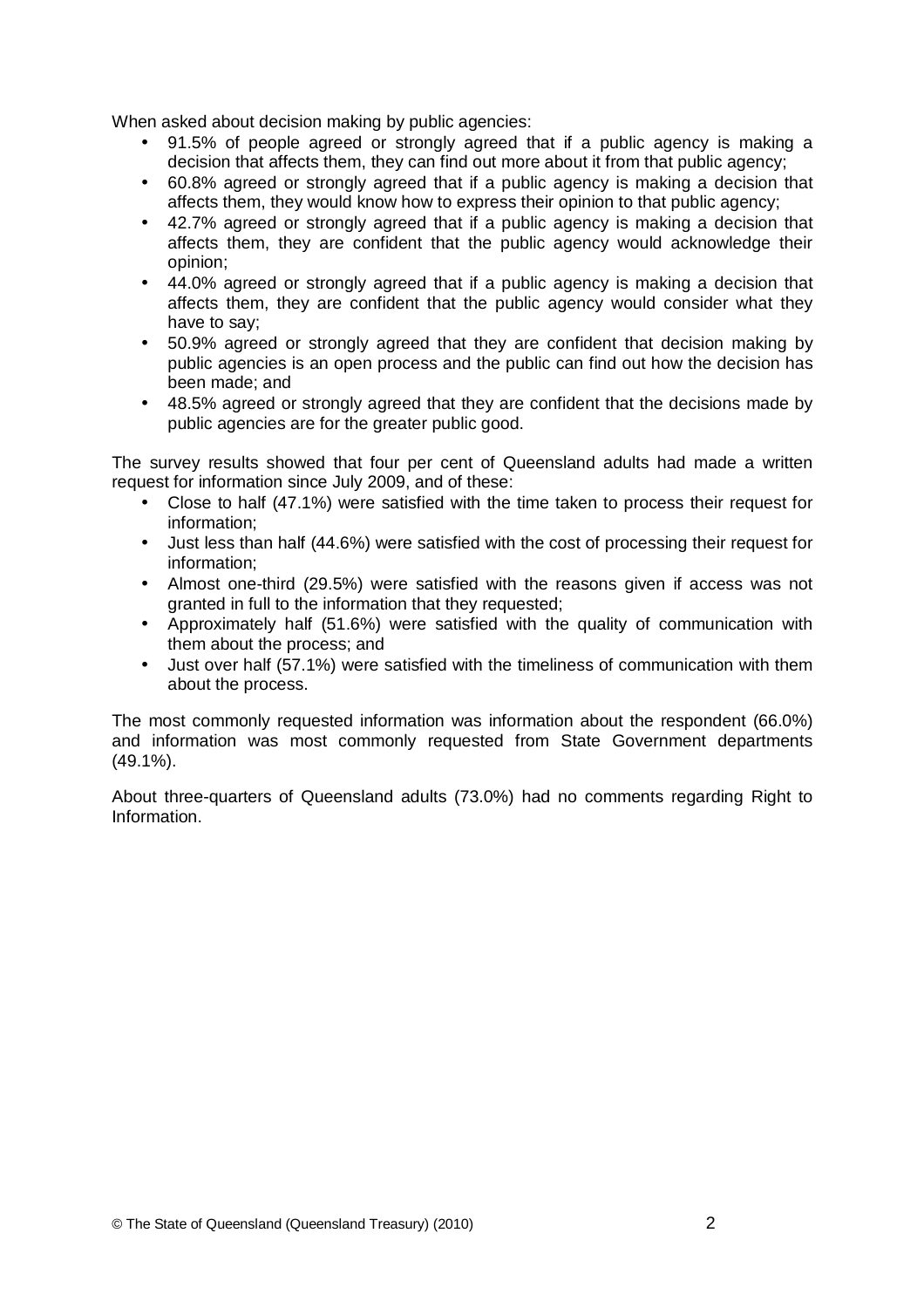# <span id="page-23-0"></span>**2 INTRODUCTION**

## 2.1 Background

In August 2008, the Queensland Government released The Right to Information: A Response to the Review of Queensland's Freedom of Information Act. The aim of this review was to ensure that government made information readily available to the community.

In response to the review, the government passed the Right to Information Act 2009 (RTI Act) and the Information Privacy Act 2009 (IP Act), to ensure that government information was made available, while at the same time protecting personal privacy and other public interest issues.

Under the legislation, OIC monitors public awareness of right to access information and how public agencies are maximising the information disclosure.

# 2.2 Objectives

The objective of the 2010 General Public Awareness of Rights to Information Survey was to measure public awareness of rights to access information held by State Government agencies under the RTI Act, and their right to access their own personal information held by agencies.

General topics addressed by the survey included, but were not limited to:

- 1. Public awareness of freedom of information and relevant legislation (RTI Act and IP Act);
- 2. Public understanding of the role of public agencies in providing the public with information on request; and
- 3. Public satisfaction with State Government agencies' responses to requests for information.

### 2.3 Report structure

The survey results are summarised in the Executive Summary in Chapter 1, while the relevant methodological aspects that underlie the results are outlined in Chapter 3 (Methodology). Response data from questions are presented in Chapter 4 (Survey Results). Chapters 5, 6 and 7 contain the Glossary, Notes on demographics and Appendices consecutively.

More detailed information about the sample design is contained in Appendix 1 and a copy of the survey instrument is provided in Appendix 2.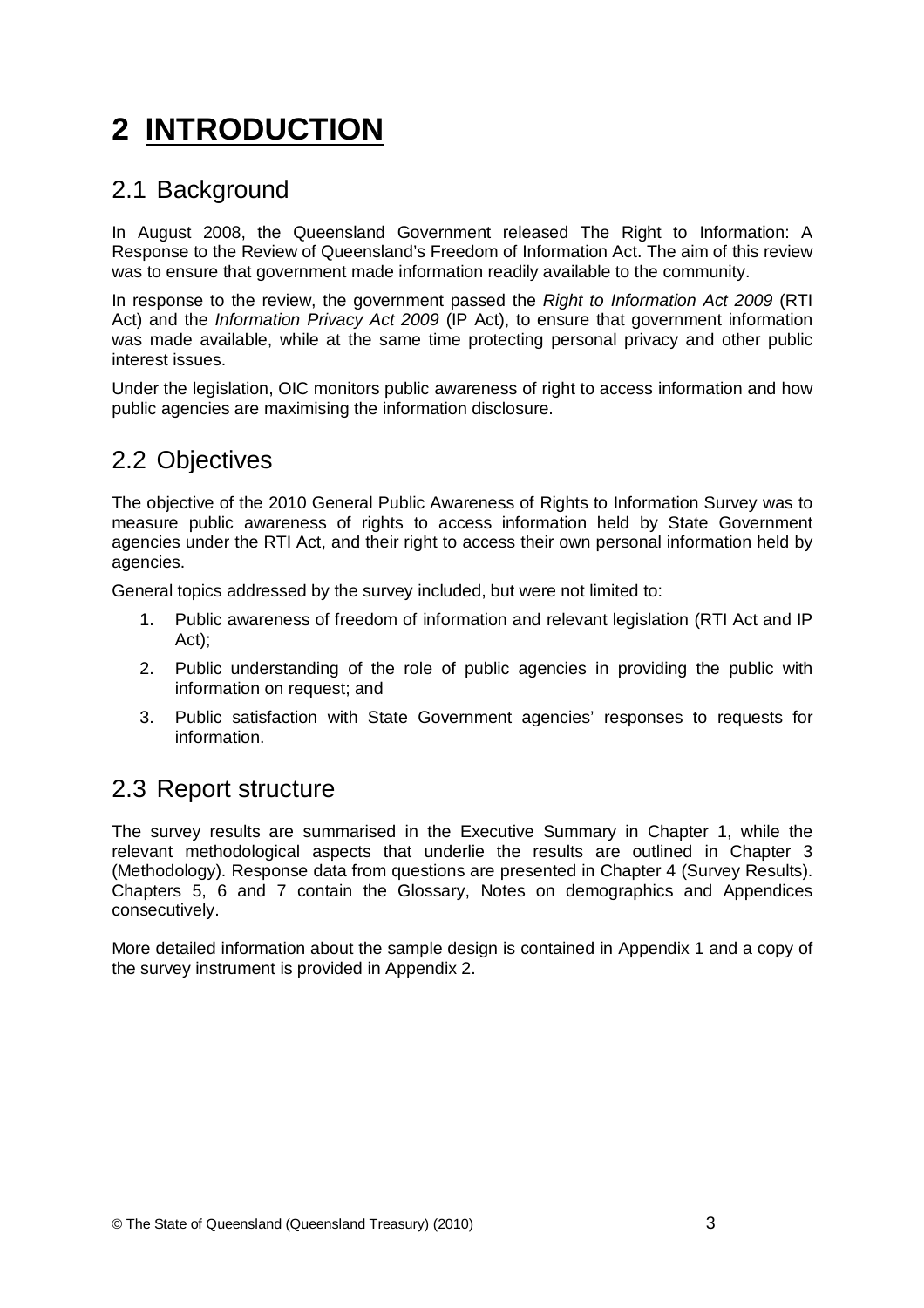# <span id="page-24-0"></span>**3 METHODOLOGY**

## 3.1 Survey design

The target population for the 2010 General Public Awareness of Rights to Information Survey consisted of persons aged 18 years or over living in private dwellings in Queensland.

The population frame used for the 2010 General Public Awareness of Rights to Information Survey was all private dwellings with a landline telephone. This frame was developed using the most recently available electronic version of the White Pages as a basis. Random Digit Dialling (RDD) was used to contact private dwellings with a landline telephone at random. One usual resident of the dwelling aged 18 years or over was then selected at random and interviewed. The final sample was geographically stratified to achieve 1,200 interviews from across two regions in the State (i.e. 600 in South East Queensland and 600 from the rest of Queensland). These regions were based on Queensland's Statistical Divisions (see Appendix 1 for more detail on Sample design).

Note that recent research points to a small but increasing number of mobile-only households (that is, no landline). In as much as the characteristics of such households and the persons in them differ in significant ways from households with landlines, the 2010 General Public Awareness of Rights to Information Survey may be less than fully representative of the target population.

# 3.2 Survey instrument design

Questions were developed in accordance with OIC's research objectives, with technical advice offered by statisticians in OESR. The core demographic questions included in the 2010 General Public Awareness of Rights to Information Survey were designed by OESR, following standards and practices established at the Australian Bureau of Statistics (ABS).

The questionnaire was piloted with 50 respondents to test whether the questions were clear and sequenced appropriately. Data from the pilot was not combined with data collected in the main survey.

The questionnaire is included in Appendix 2.

# 3.3 Data collection

The data collection for the 2010 General Public Awareness of Rights to Information Survey was conducted by the Office of the Government Statistician within OESR between 23 June and 2 July 2010. The Survey was administered using Computer Assisted Telephone Interviewing (CATI).

Survey responses were collected under the Statistical Returns Act 1896 which prohibits the disclosure of identifiable information relating to an individual without their consent.

OESR defines the response rate as the number of interviews that can be used in the analysis, as a percentage of the number of eligible persons contacted. This form of response rate is more accurately called a consent rate. A rate of 64.2% was achieved for the 2010 General Public Awareness of Rights to Information Survey. The rate is derived by dividing the number of responding in-scope persons (1,207) by the total number of in-scope persons contacted (1,879).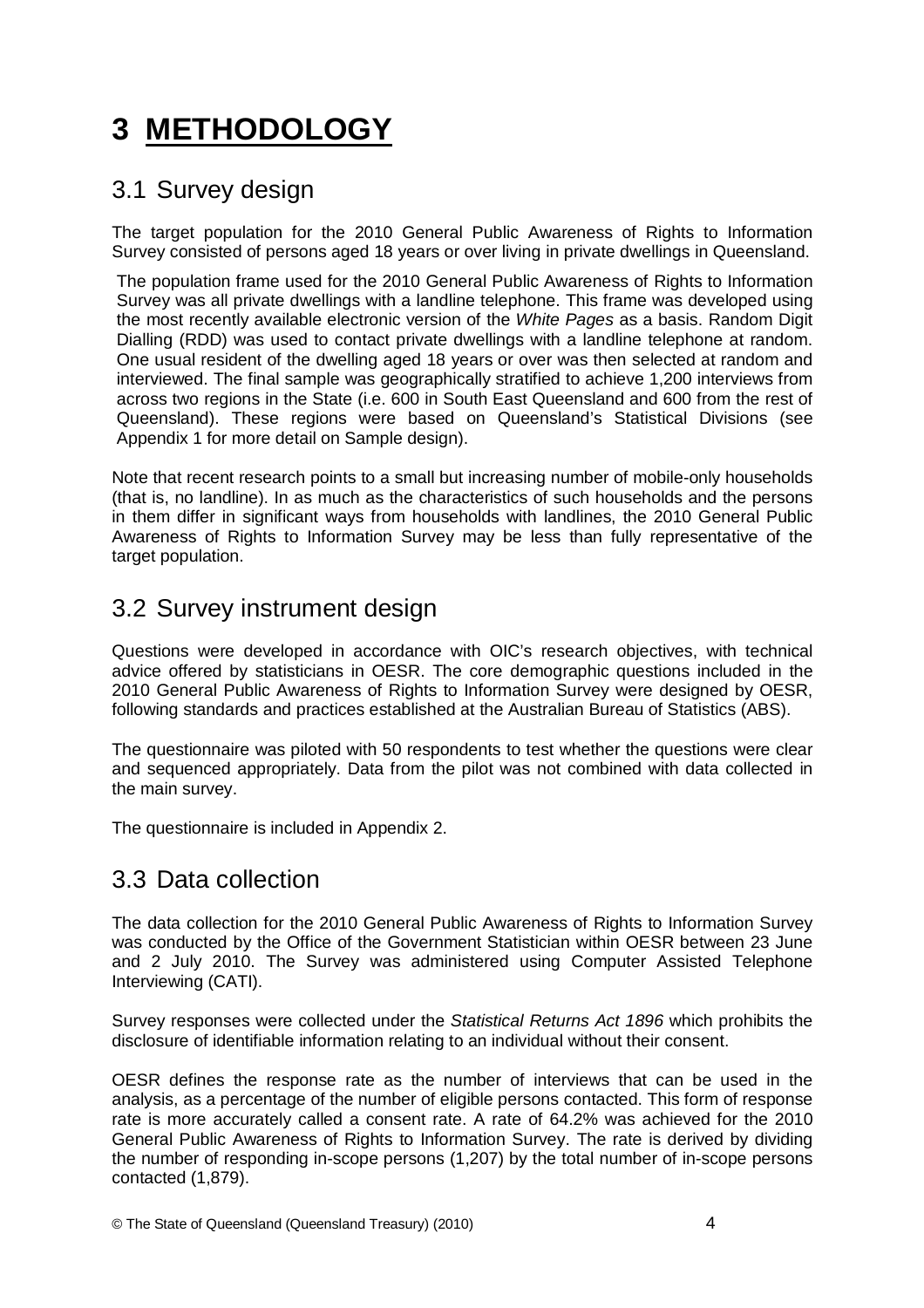## <span id="page-25-0"></span>3.4 Weighting and analysis

This survey makes use of a sample of adults from Queensland households to estimate behaviours and attributes for the whole population of Queensland adults. Each respondent to the survey represents a certain number of adults in the population. This number is referred to as a 'weight' and is used as a multiplier in calculations. Its value depends on the match between the demographic characteristics of the sample and those of the population<sup>1</sup>.

Since the estimates are based on a sample they are subject to sampling variability. Therefore, estimates in this report have a level of imprecision associated with them. See the introduction in Section 4.1 for an explanation of how weighting and uncertainty are incorporated into this report.

 $\overline{a}$ 

<sup>&</sup>lt;sup>1</sup> For a non-technical introduction to weighting, see Dorofeev, Sergey and Grant, Peter (2006) Statistics for Real-Life Sample Surveys: Non-Simple-Random Samples and Weighted Data, Cambridge University Press: Cambridge.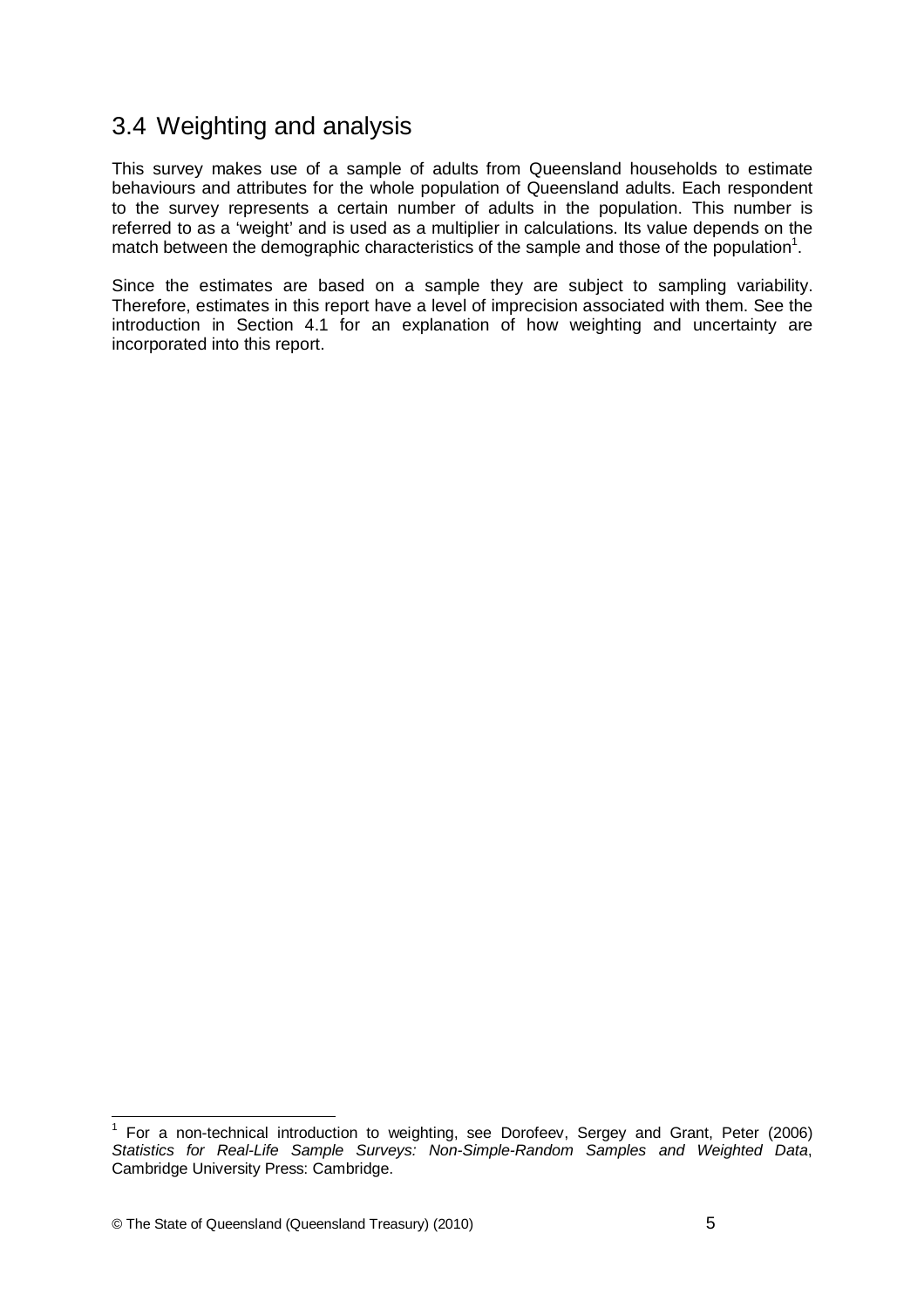# <span id="page-26-0"></span>**4 SURVEY RESULTS**

## 4.1 Presentation and interpretation

This report summarises survey responses at the whole of Queensland level, as well as by region and demographic characteristics where relevant. Results and comparisons are presented as a combination of text, graphs and/or tables, depending on the most appropriate method for displaying the data.

Results presented in this report relate to characteristics of the population of Queensland adults, and are weighted to estimates of the total number of Queensland adults living in private dwellings (3,278,924).

Estimation of population characteristics using data collected from a random sample entails some imprecision (termed sampling error). The precision of an estimated population count or percentage describes the degree to which this estimate would hypothetically vary were the survey to be repeated on many different random samples. In this report, the degree of imprecision associated with population estimates is summarised using upper and lower confidence limits (UCLs and LCLs) and relative standard errors (RSEs).

Estimates with a relative standard error from 25% to 50% are imprecise and should be used with caution (except where an estimate is very low). Estimates with a relative standard error above 50% are unreliable and should not be used. These are highlighted in tables with \* denoting an RSE of 25% to 50%, and \*\* denoting an RSE of greater than 50%. Results may not be displayed where this could lead to their misinterpretation, for example, those estimates with a low level of precision (i.e. with a large RSE).

The report primarily highlights population estimate differences that were statistically significant. In general, a difference in survey estimates was considered significant if the 95% confidence intervals for the two estimates did not overlap. This is a conservative test designed to ensure that the probability of incorrectly declaring a difference to be significant is kept to about 1%. The only exception made to this procedure was in the comparison of responses across the two 2010 General Public Awareness of Rights to Information Survey regions, where 98% confidence intervals were used.

The source of all graphs, tables and text is the 2010 General Public Awareness of Rights to Information Survey. Graphs of estimates include 'error bars' which show the upper and lower 95% confidence limits associated with each estimate. Note that percentages presented in tables may not add up to exactly 100% due to rounding. Similarly, estimates may not sum to exactly the column or row total for the same reason.

There are three important issues to consider when interpreting statistics and evaluating the findings in this report:

- 1. Responses provided in the interview may not be accurate and could be biased by recall error or social desirability bias (a type of non-sampling error).
- 2. Some attitudes and behaviours may channicege rapidly over time. The results presented in this report are designed to be representative of the Queensland population at the time of collection.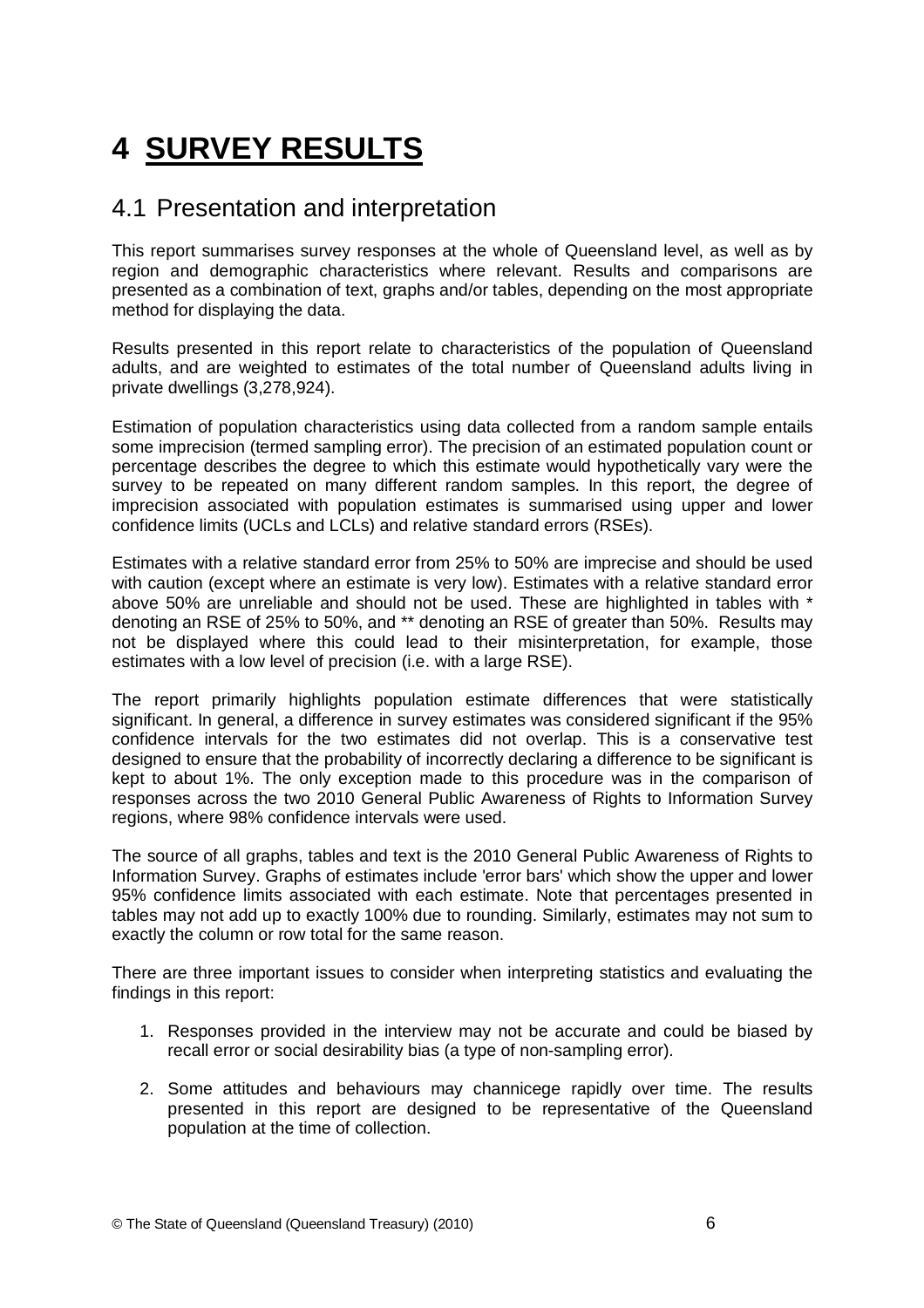<span id="page-27-0"></span>3. Estimated percentages and counts may not be representative of the Queensland population if the characteristic being investigated is structured by a particular attribute that may affect the likelihood of being interviewed (termed non-response bias). For example, if the survey seeks to determine employment rates, results may be influenced by the fact that people in the workforce may be less likely to be at home, and therefore, less likely to be interviewed.

Finally, some insight into the survey results can be gained from feedback provided by the interviewers. Interviewers reported that some refusals resulted from respondents who refused because they had no knowledge of the topic. Some respondents seemed apprehensive about doing the survey and were intimated by words such as 'legislation' and 'law'. Others found the survey informative and beneficial. In terms of response, it should be noted that different respondents had different interpretations of those questions asking them whether they agree, or disagree: many respondents interpreted the questions as asking whether they agree/disagree that they should have the legal right, rather than whether they do have the right, which is what the questions were asking. This misinterpretation may have distorted the results for these questions.

# 4.2 Awareness of freedom of information

All respondents were asked: Have you heard of freedom of information before? (Q4)

Of the 3,278,924 adults living in private dwellings in Queensland, an estimated 79.1% (2,595,253) had heard of freedom of information.

A number of factors were found to have a significant relationship with having heard of freedom of information.

### Age

Those aged 25 years and over (range: 75.9% to 90.5%) were more likely than those aged 18 to 24 years (42.9%) to have heard of freedom of information. Moreover, those aged 45 to 64 year olds (range: 89.9% to 90.5%) were more likely than those aged 25 to 34 years (75.9%) to have heard of freedom of information (Figure 1).

#### Marital status

People who lived with a partner (82.9%) were more likely than those who did not live with a partner (72.6%) to have heard of freedom of information. This result, however, could be affected by age as younger people are less likely to live with a partner.

#### Annual personal income

People who earned \$57,000 or more each year (90.7%) were more likely than people who earned less than \$34,000 (range: 73.2% to 76.4%) each year to have heard of freedom of information (Figure 2). Again, this result could also be affected by age as younger people have been in workforce fewer years and hence, tend to earn less than those who are more experienced.

#### Language spoken

People who spoke English at home (80.5%) were more likely than those who spoke a language other than English at home (61.4%) to have heard of freedom of information.

#### Indigenous status

People who did not identify themselves as having Indigenous origins (79.8%) were more likely than those who did (47.9%) to have heard of freedom of information.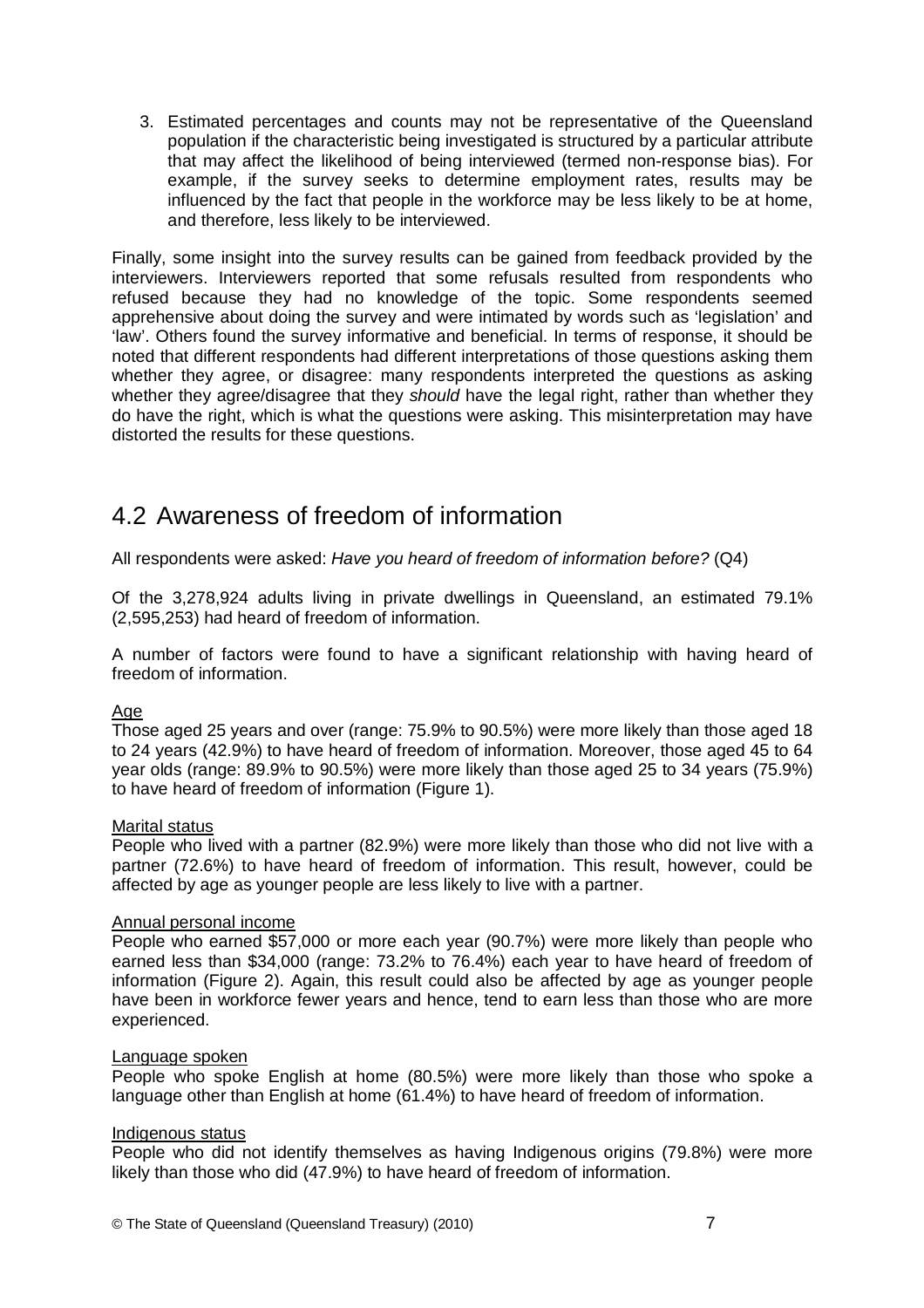<span id="page-28-0"></span>



Source: Office of Economic and Statistical Research (2010), General Public Awareness of RTI Survey (unpublished data).

**Figure 2: Heard of freedom of information by annual personal income** 



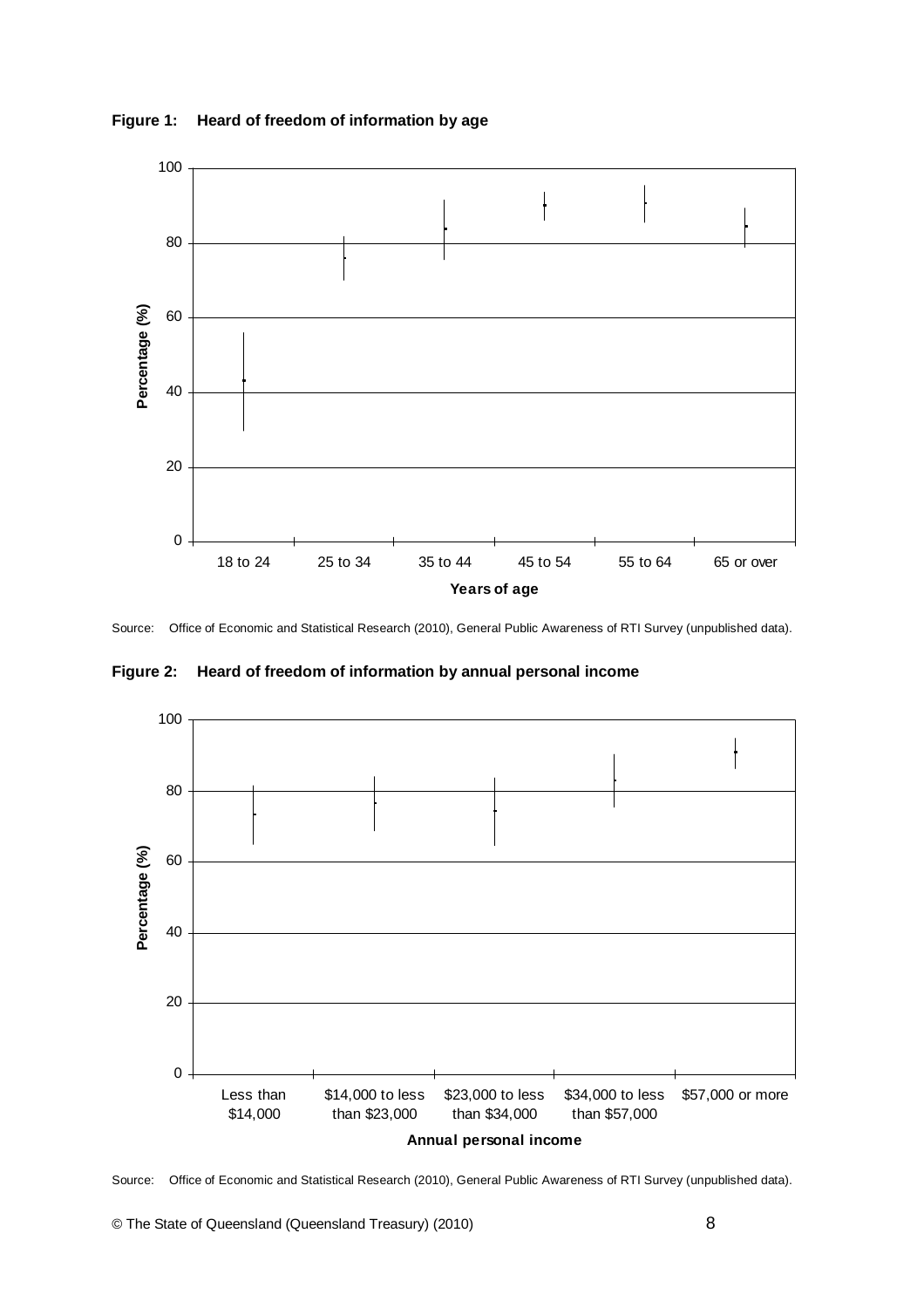<span id="page-29-0"></span>Respondents who had heard of freedom of information were then asked: Can you tell me what freedom of information means to you? (Q5). Of the answers given (Table 1), the most popular were:

- The public can access government documentation (42.1%); and
- You have the right to access information about yourself (28.9%).

|                                                                                                                                 | Percent (%) | <b>95% LCL</b> | <b>95% UCL</b> |
|---------------------------------------------------------------------------------------------------------------------------------|-------------|----------------|----------------|
| Public can access government documentation                                                                                      | 42.1        | 39.0           | 45.2           |
| Right to access information about yourself                                                                                      | 28.9        | 25.4           | 32.3           |
| Right/ability to access information about<br>anyone/anything                                                                    | 10.2        | 7.6            | 12.9           |
| Public can access government documentation after<br>a certain period of time                                                    | 7.6         | 5.4            | 9.9            |
| Government/organisations/the general public can<br>access details about me                                                      | 3.4         | 1.9            | 5.0            |
| Freedom of speech                                                                                                               | $2.8*$      | 1.4            | 4.2            |
| Government/organisations aren't allowed to divulge<br>information about me/general public cannot access<br>information about me | 2.5         | 1.4            | 3.6            |
| Other                                                                                                                           | 10.4        | 8.2            | 12.5           |
| Don't know                                                                                                                      | 13.2        | 11.2           | 15.3           |
| Refused                                                                                                                         | $0.1**$     | 0.0            | 0.1            |

#### **Table 1: What does freedom of information mean to you?**

Note that numbers and percentages may add to more than subpopulation totals since multiple responses were allowed.

\* Relative standard error from 25% to 50%: use estimate with caution.

\*\* Relative standard error exceeds 50%: no reliance should be placed on this estimate.

Source: Office of Economic and Statistical Research (2010), General Public Awareness of RTI Survey (unpublished data).

Males and females displayed some differences in terms of what they believed freedom of information means. Males (47.5%) were more likely than females (36.9%) to believe that freedom of information means that the public can access government documentation, or that it means the right/ability to access information about anything/anyone (11.4% of males and 9.1% of females).

# 4.3 Access to information held by public agencies

All respondents were asked to rate their level of agreement with a number of statements concerning what information, if any, can be seen that is held by public agencies, and what needs to be done in order to gain access to this information (Q6). It was found that:

- About four in five (79.3%) agreed or strongly agreed that they have a legal right to see information held by a public agency;
- Almost two-thirds (64.3%) agreed or strongly agreed that if they request it, they can see any information held by a public agency;
- Of the estimated 1,169,694 people who did not agree or strongly agree that they can see any information held by a public agency, 72.5% did agree or strongly agree that if they request it, they can see most information held by a public agency, with some exclusions;
- The majority of Queensland adults (88.3%) agreed or strongly agreed that if they request it, they can see all of their personal information held by a public agency;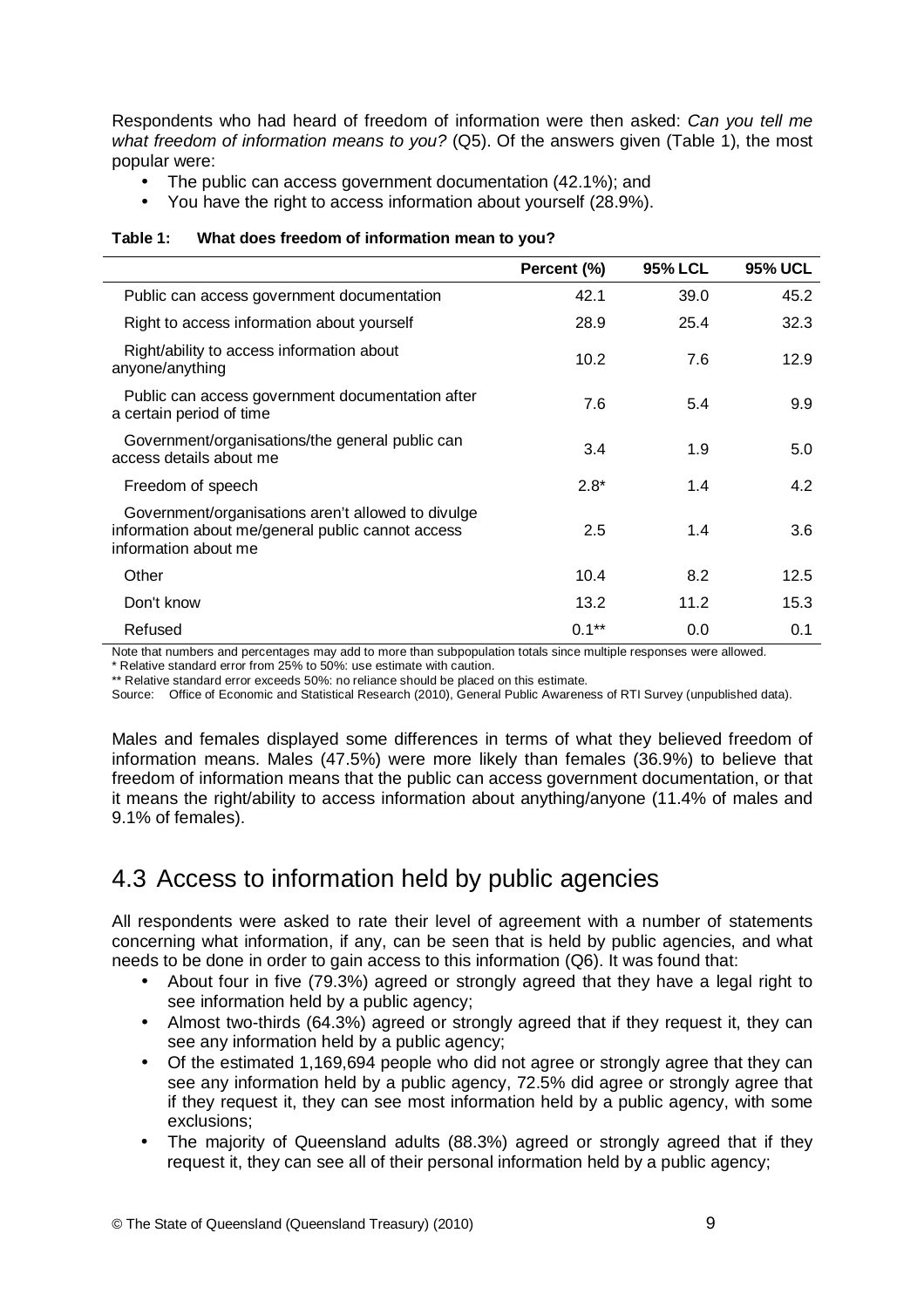- <span id="page-30-0"></span>• Of the estimated 383,102 people who did not agree or strongly agree that they can see all of their personal information held by a public agency, 63.0% did agree or strongly agree that if they request it, they can see some of their personal information held by a public agency; and
- Of the estimated 3,260,243 people who strongly agreed, agreed, or were neutral to any of the above, four in five (80.3%) agreed or strongly agreed that to get information, they have to put in a formal request in writing and less than one-quarter (22.9%) agreed or strongly agreed that to get information, they had to pay a fee.

No meaningful significant differences were found between demographic variables and level of agreement with any of the statements above.

## 4.4 Awareness of Right to Information Act 2009

All respondents were asked: Have you heard of the Queensland Right to Information Act? (Q7)

Almost one-third of Queensland adults (29.9%, 980,543) had heard of the RTI Act.

A number of factors were found to have a significant relationship with awareness of Queensland RTI Act.

### Age

People aged 45 years and over (range: 30.9% to 40.3%) were more likely than those aged 18 to 24 years (12.3%\*) to have heard of the Queensland RTI Act (Figure 3).

### Gender

Females (33.1%) were more likely than males (26.6%) to have heard of the Queensland RTI Act.

### Marital status

People who lived with a partner (32.8%) were more likely than those who did not (24.9%) to have heard of the Queensland RTI Act. Note that this result may be affected by the result for age (above), as younger adults are less likely to be in a married or de facto relationship.

When respondents who had heard of the Queensland RTI Act were then asked: Can you tell me what you know about the legislation? (Q8), half (50.5%) could not, and 27.5% (269,819) did not know (Table 2). Other answers included:

- You are able to access or can apply to access information (7.1%, 69,631); and
- You have the right to obtain information (5.8%, 56,586).

No meaningful significant differences were found between demographic variables and what respondents knew about the RTI Act.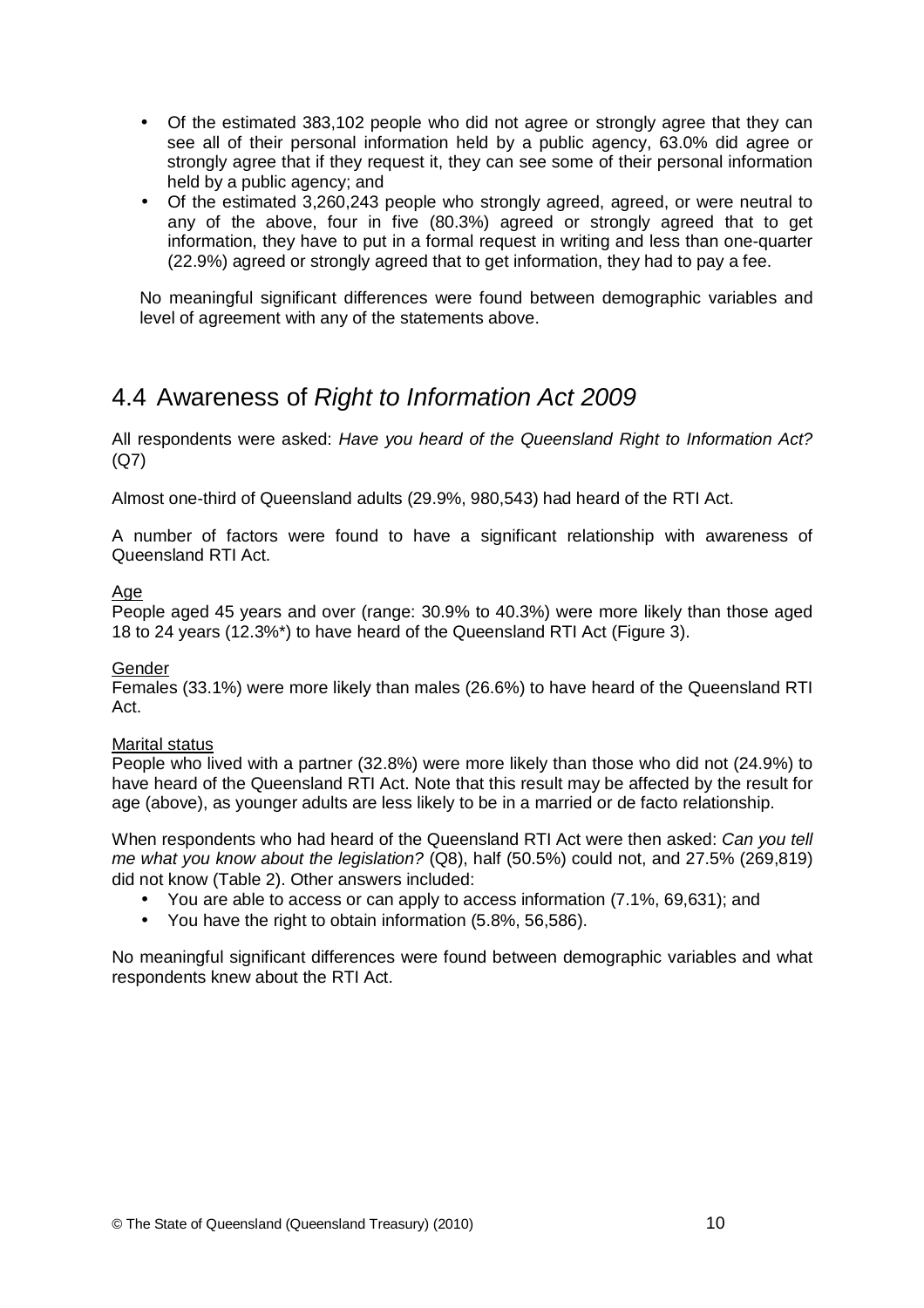

<span id="page-31-0"></span>**Figure 3: Heard of Queensland Right to Information Act by age** 

Source: Office of Economic and Statistical Research (2010), General Public Awareness of RTI Survey (unpublished data).

| Can you tell me what you know about the RTI legislation? | Table 2: |  |  |  |
|----------------------------------------------------------|----------|--|--|--|
|----------------------------------------------------------|----------|--|--|--|

|                                                 | Percentage(%) | <b>95% LCL</b> | <b>95% UCL</b> |
|-------------------------------------------------|---------------|----------------|----------------|
| No                                              | 50.5          | 44.8           | 56.1           |
| Able to access/can apply to access information  | 7.1           | 4.2            | 10.0           |
| Have the right to obtain information            | 5.8           | 3.0            | 8.5            |
| Replaces/same as the Freedom of Information Act | $2.4*$        | 0.5            | 4.2            |
| Other                                           | 6.9           | 4.6            | 9.2            |
| Don't know                                      | 27.5          | 21.9           | 33.1           |
| Refused                                         | $0.1**$       | 0.0            | 0.4            |

Note that numbers and percentages may add to more than (sub)population totals since multiple responses were allowed. \* Relative standard error from 25% to 50%: use estimate with caution.

\*\* Relative standard error exceeds 50%: no reliance should be placed on this estimate.

Source: Office of Economic and Statistical Research (2010), General Public Awareness of RTI Survey (unpublished data).

## 4.5 Awareness of Information Privacy Act 2009

All respondents were asked: Have you heard of the Queensland Information Privacy Act? (Q9)

Almost one-third of Queensland adults (31.9%, 1,047,356) had heard of the IP Act.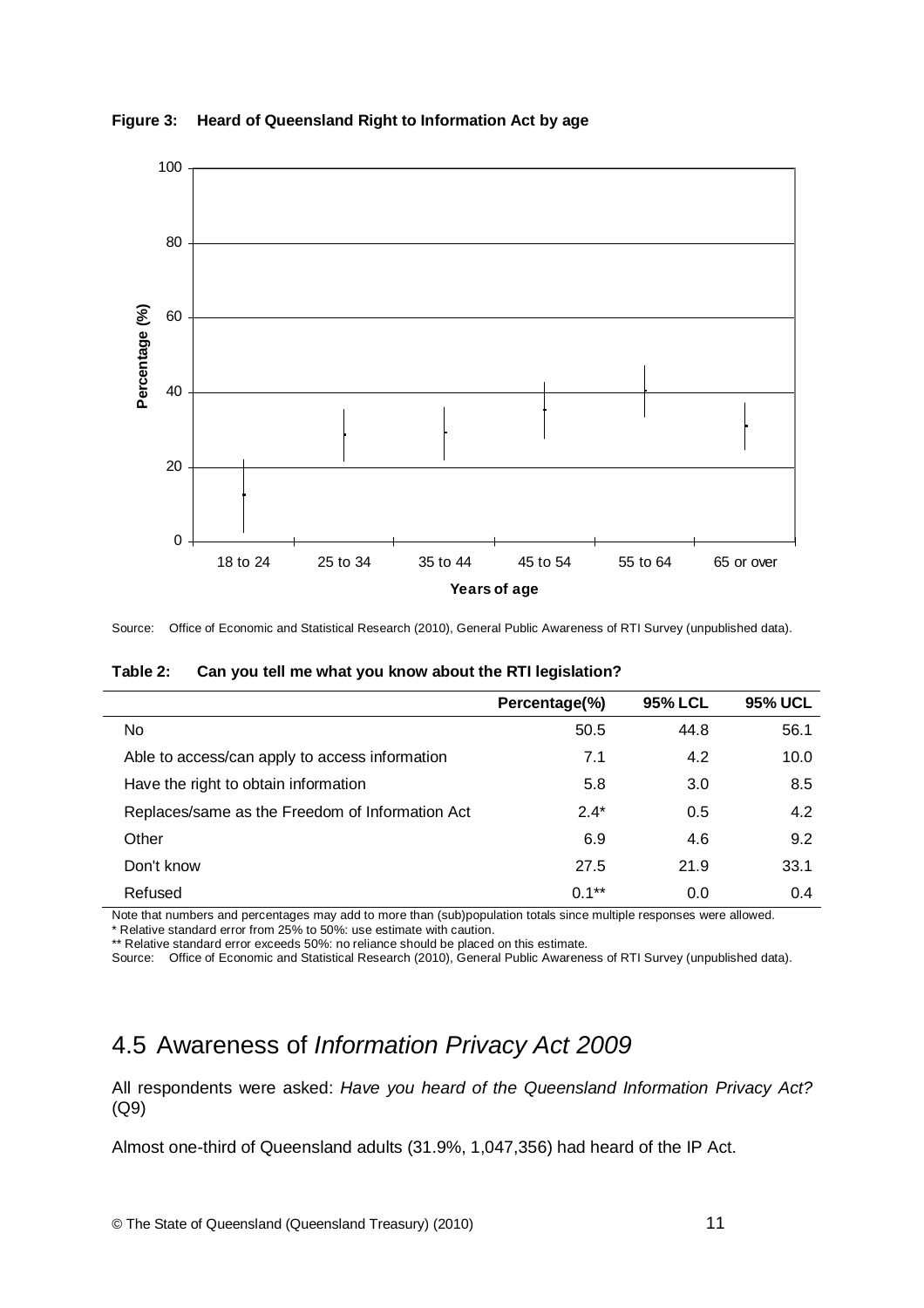<span id="page-32-0"></span>Gender was found to have a significant relationship with awareness of the Queensland IP Act. Females (37.0%) were more likely than males (26.8%) to have heard of the Queensland IP Act.

When those who had heard of the Queensland IP Act were then asked. Can you tell me what you know about the legislation? (Q10), 45.3% could not, and 26.3% did not know. Other answers that were given included:

- Need my permission to disseminate my information or proof of identity to access my information (7.9%); and
- My personal information is kept private/confidential (7.5%).

No meaningful significant differences were found between demographic variables and what respondents knew about the IP Act.

|                                                                                     | Percentage(%) | <b>95% LCL</b> | <b>95% UCL</b> |
|-------------------------------------------------------------------------------------|---------------|----------------|----------------|
| No                                                                                  | 45.3          | 39.6           | 51.0           |
| Need my permission/proof of identity to access/<br>disseminate my information       | 7.9           | 5.0            | 10.8           |
| My personal information is kept private/confidential                                | 7.5           | 4.7            | 10.3           |
| Can only access my own information not personal<br>information pertaining to others | $2.5*$        | 0.9            | 4.1            |
| Other                                                                               | 12.3          | 8.0            | 16.5           |
| Don't know                                                                          | 26.3          | 20.0           | 32.6           |

#### **Table 3: Can you tell me what you know about the IP legislation?**

Note that numbers and percentages may add to more than (sub)population totals since multiple responses were allowed. \* Relative standard error from 25% to 50%: use estimate with caution.

Source: Office of Economic and Statistical Research (2010), General Public Awareness of RTI Survey (unpublished data).

# 4.6 Input into decision-making processes of public agencies

All respondents were asked to rate their level of agreement with a number of statements concerning the decision making process of public agencies and what input, if any, can be made into these decisions (Q11). If was found that:

- Approximately nine in ten people (91.5%) agreed or strongly agreed that if a public agency is making a decision that affects them, they can find out more about it from that public agency;
- A majority (60.8%) agreed or strongly agreed that if a public agency is making a decision that affects them, they would know how to express their opinion to that public agency;
- Around two-fifths (42.7%) agreed or strongly agreed that if a public agency is making a decision that affects them, they are confident that they public agency would acknowledge their opinion;
- Forty-four per cent agreed or strongly agreed that if a public agency is making a decision that affects them, they are confident that the public agency would consider what they have to say;
- Half of all Queensland adults (50.9%) agreed or strongly agreed that they are confident that decision making by public agencies is an open process and the public can find out how the decision has been made; and
- Almost half (48.5%) agreed or strongly agreed that they are confident that the decisions made by public agencies are for the greater public good.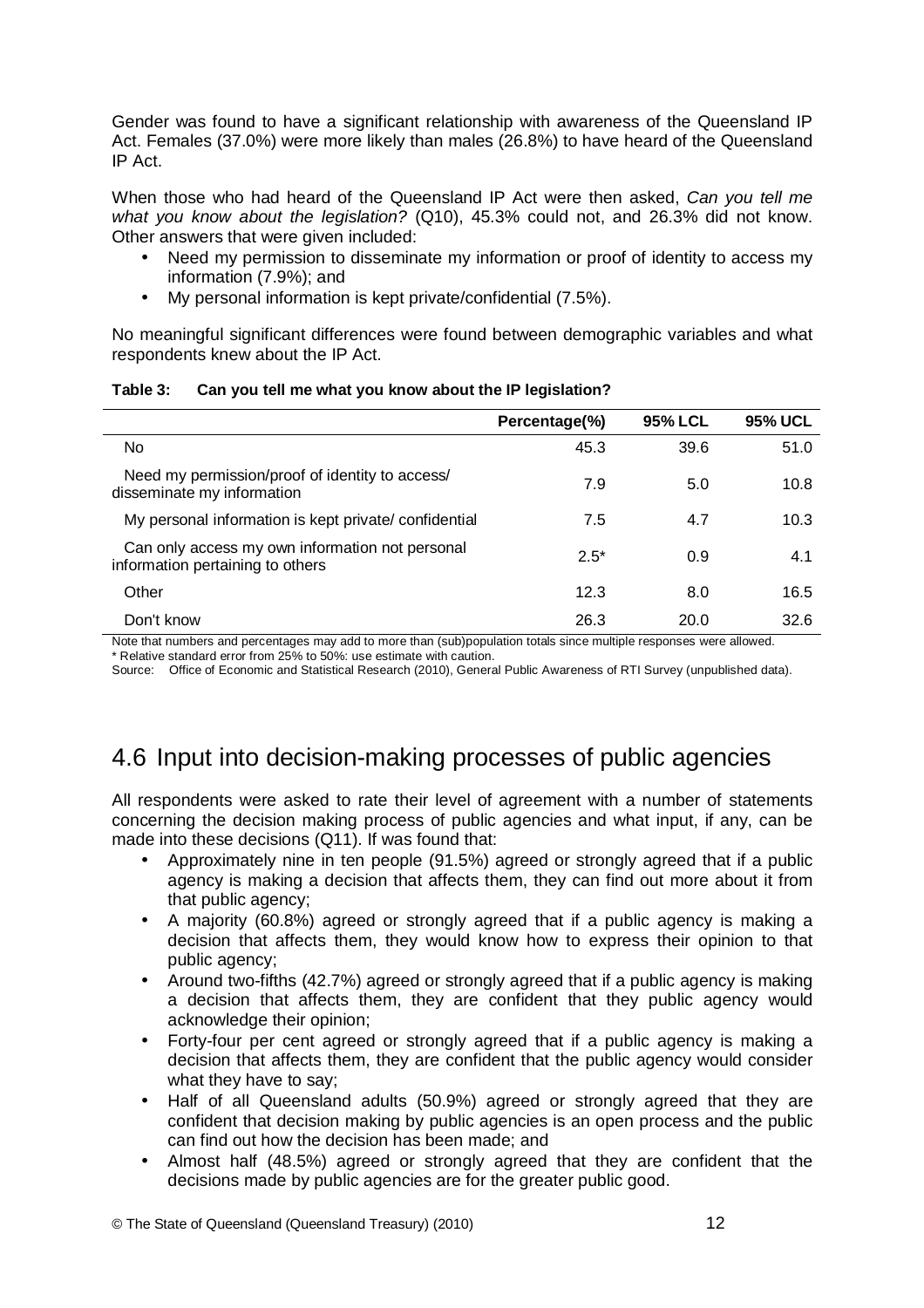<span id="page-33-0"></span>The following factors were found to have a significant relationship with level of agreement with the various statements:

### Age

People aged 18 to 24 years (64.8%) were more likely than people aged 45 years and over (range: 40.9% to 42.9%) to agree or strongly agree that they are confident that decisions made by public agencies are for the greater public good (Figure 4).

#### Language spoken

People who spoke a language other than English at home were more likely than people who spoke English at home to agree or strongly agree to the following statements:

- 'If a public agency is making a decision that affects me, I know how to express my opinion to that public agency' (78.9% and 59.4%, respectively);
- 'If a public agency is making a decision that affects me, I am confident that the public agency would acknowledge my opinion' (59.8% and 41.4%, respectively);
- If a public agency is making a decision that affects me, I am confident that the public agency would consider what I have to say' (71.9% and 42.0%, respectively);
- 'I am confident that decision making by public agencies is an open process and the public can find out how the decision has been made' (68.2% and 49.7%, respectively); and
- 'I am confident that the decisions made by public agencies are for the greater public good' (66.4% and 47.2%, respectively).

### Region

People who lived in South East Queensland (51.4%) were more likely than people who lived in the rest of Queensland (42.6%) to agree or strongly agree that they are confident that the decisions made by public agencies are for the greater public good.





Source: Office of Economic and Statistical Research (2010), General Public Awareness of RTI Survey (unpublished data).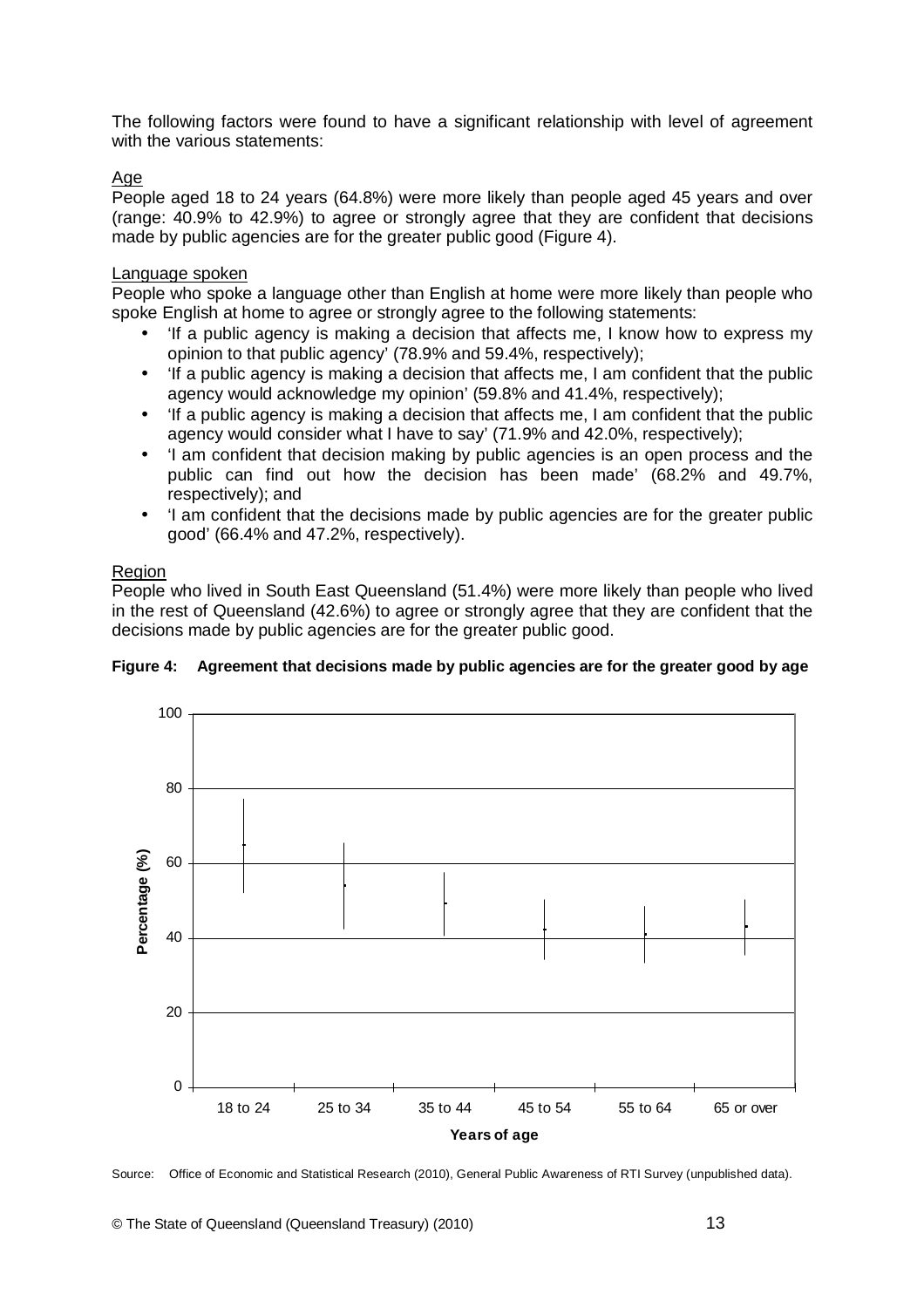## <span id="page-34-0"></span>4.7 Requests made for information

All respondents were asked: Have you made a written request by letter, fax or email, for information held by a public agency since July 2009? (Q12)

Only four per cent (131,990) of Queensland adults had made a written request for information.

No meaningful significant differences were found between demographic variables and having made a written request for information.

Those who had made a written request for information were asked to rate their level of agreement with a number of statements concerning their satisfaction with the processing of their request for information (Q13). It was found that, of the estimated 131,990 people who had made written requests for information:

- Close to half (47.1%\*) agreed or strongly agreed that they were satisfied with the time taken to process their request for information;
- Just less than half (44.6%\*) agreed or strongly agreed that they were satisfied with the cost of processing their request for information;
- Almost one-third (29.5%\*) agreed or strongly agreed that if access was not granted in full to the information that they requested, they were satisfied with the reasons given for that decision;
- Approximately half (51.6%) agreed or strongly agreed that they were satisfied with the quality of communication with them about the process; and
- Over half (57.1%) agreed or strongly agreed that they were satisfied with the timeliness of communication with them about the process.

When respondents who had made written requests for information were then asked what they requested information about (Q14), the most frequent answers were (Table 4):

- Information about myself (66.0%); and
- Information associated with the conduct of a business (19.6%\*).

#### **Table 4: What was information requested about?**

|                                                          | Percentage(%) | <b>95% LCL</b> | <b>95% UCL</b> |
|----------------------------------------------------------|---------------|----------------|----------------|
| Information about myself                                 | 66.0          | 41.3           | 90.8           |
| Information associated with the conduct of a<br>business | $19.6*$       | 4.6            | 34.5           |
| Information to lobby or pursue and issue                 | $17.3*$       | 5.0            | 29.7           |
| Information for education or research purposes           | $15.9**$      | 0.0            | 34.0           |
| As a legal representative                                | $6.7**$       | 0.0            | 18.3           |
| Other                                                    | $15.9*$       | 2.9            | 29.0           |

Note that numbers and percentages may add to more than (sub)population totals since multiple responses were allowed.

\* Relative standard error from 25% to 50%: use estimate with caution.

\*\* Relative standard error exceeds 50%: no reliance should be placed on this estimate.

Source: Office of Economic and Statistical Research (2010), General Public Awareness of RTI Survey (unpublished data).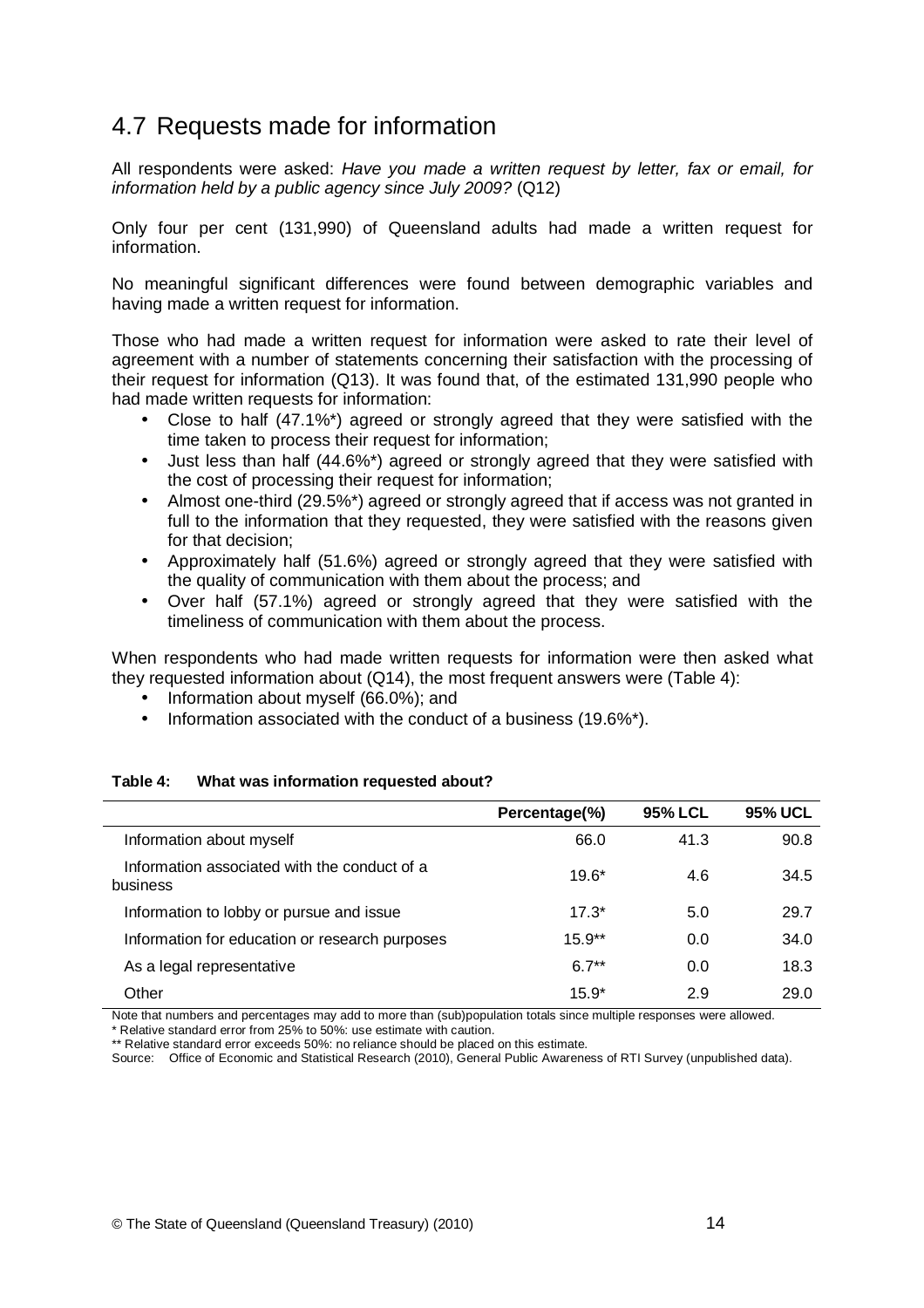<span id="page-35-0"></span>Respondents were then asked who they requested information from (Q15). Around half had requested information from a State Government department (49.1%, 64,826) (Table 5):

Of the 34.9% of respondents who indicated they requested information from other bodies, some bodies listed were Federal Government agencies, and ombudsman.

Due to the small number of participants (48) who were asked questions 13 to 15, tests for meaningful significant differences were unable to be performed.

| Table 5: | Who was information requested from? |
|----------|-------------------------------------|
|----------|-------------------------------------|

|                                | Percentage(%) | <b>95% LCL</b> | <b>95% UCL</b> |
|--------------------------------|---------------|----------------|----------------|
| State government department    | 49.1          | 32.1           | 66.1           |
| Local government/local council | $12.6*$       | 1.7            | 23.5           |
| University                     | $5.6**$       | 0.0            | 15.1           |
| <b>TAFE</b>                    | $4.6**$       | 0.0            | 13.9           |
| Other                          | $34.9*$       | 14.6           | 55.1           |

Note that numbers and percentages may add to more than (sub)population totals since multiple responses were allowed.

\* Relative standard error from 25% to 50%: use estimate with caution. \*\* Relative standard error exceeds 50%: no reliance should be placed on this estimate.

Source: Office of Economic and Statistical Research (2010), General Public Awareness of RTI Survey (unpublished data).

# 4.8 Comments regarding right to information

Finally, all respondents were asked: Do you have any comments you would like to make about Right to Information? (Q16)

The majority of adults living in Queensland (73.0%, 2,394,036) did not have any comments to make (Table 6). Of respondents who did make comments, however, the most frequent comments were:

- People should have a right to request their own personal information (5.0%);
- Private/personal information should not be available to anyone/everyone (3.1%); and
- Information about RTI (e.g. the process to obtain information) should be made more available to the general public (3.1%).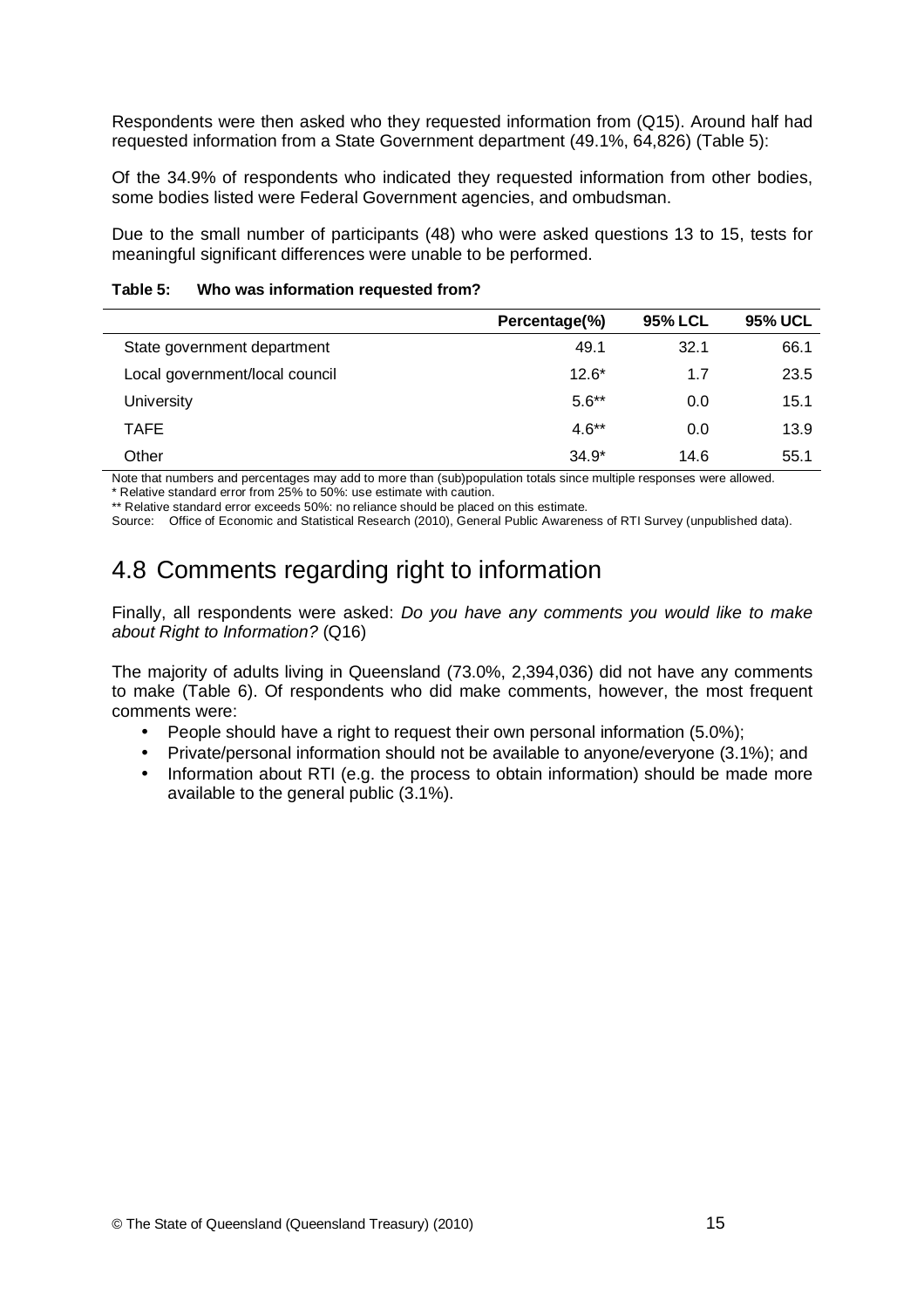|                                                                                                                          | Percentage(%) | <b>95% LCL</b> | <b>95% UCL</b> |
|--------------------------------------------------------------------------------------------------------------------------|---------------|----------------|----------------|
| <b>No</b>                                                                                                                | 73.0          | 70.3           | 75.7           |
| People should have a right to request their own<br>personal information                                                  | 5.0           | 3.7            | 6.2            |
| Private/personal information should not be available<br>to anyone/everyone                                               | 3.1           | 2.1            | 4.1            |
| Information about RTI (e.g. the process to obtain<br>information) should be made more available to the<br>general public | 3.1           | 2.0            | 4.2            |
| People should not be charged a fee, or only a<br>minimal fee, to access information                                      | 3.0           | 1.6            | 4.3            |
| Public information should be made more available                                                                         | 2.7           | 1.7            | 3.6            |
| RTI is a good thing                                                                                                      | 1.6           | 1.0            | 2.3            |
| Better accessibility to information is needed (e.g.<br>verbal or online requests for information)                        | $0.8*$        | 0.4            | 1.3            |
| Other                                                                                                                    | 10.5          | 8.5            | 12.5           |
| Don't know                                                                                                               | $0.4*$        | 0.1            | 0.7            |
| Refused                                                                                                                  | $0.1**$       | 0.0            | 0.3            |

#### <span id="page-36-0"></span>**Table 6: Do you have any comments regarding Right to Information?**

Note that numbers and percentages may add to more than (sub)population totals since public responses were allowed.

\* Relative standard error exceeds 25%: use estimate with caution.

\*\* Relative standard error exceeds 50%: no reliance should be placed on this estimate.

Source: Office of Economic and Statistical Research (2010), General Public Awareness of RTI Survey (unpublished data).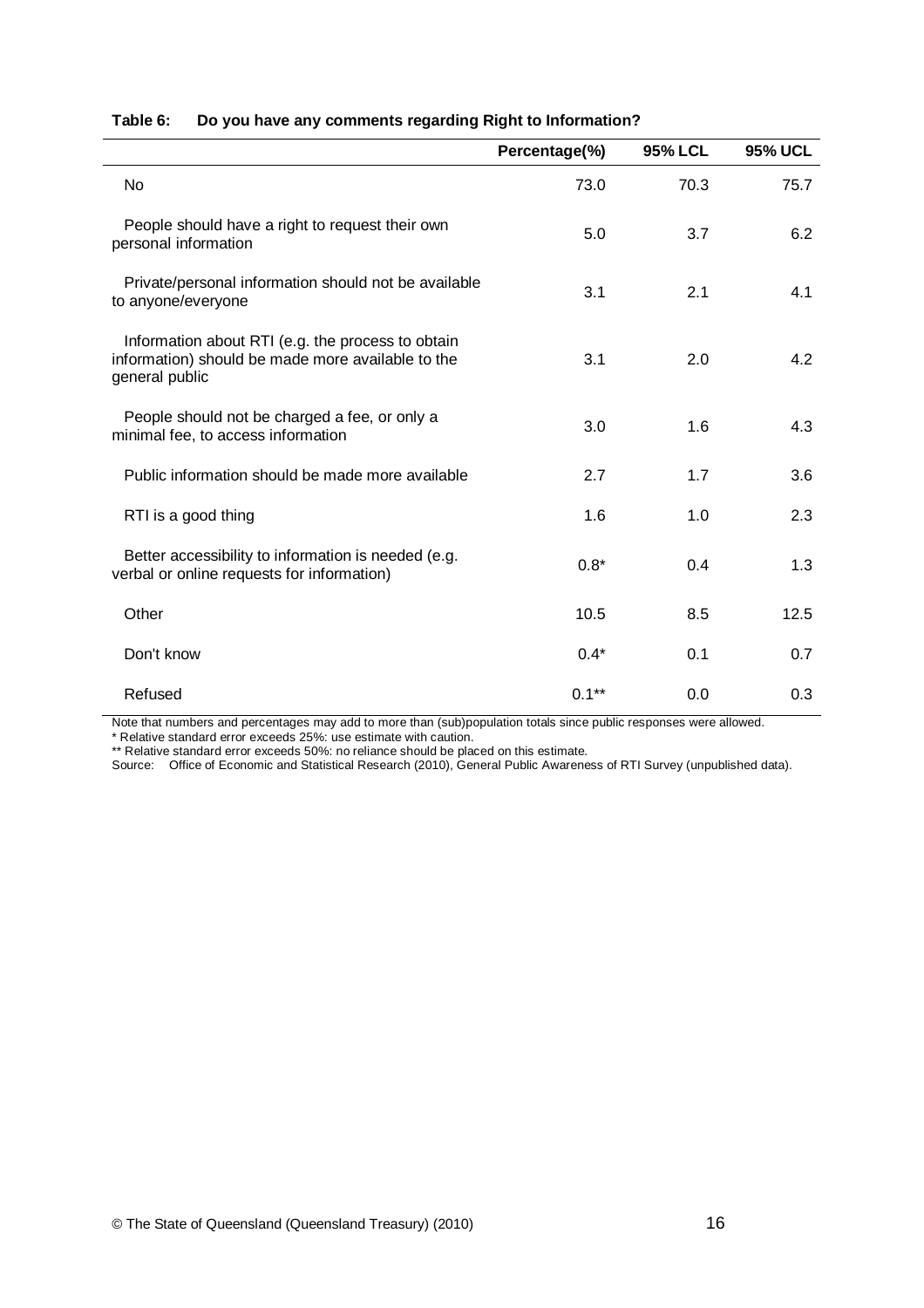# <span id="page-37-0"></span>**5 GLOSSARY**

Bias – the label given to all forms of systematic, as opposed to random, error in estimates. Bias can occur in various forms. It can be built into the questionnaire with questions that appear to ask about A but actually collect data about B because respondents do not interpret the question as intended. Refusal bias, non-contact bias and frame bias are some other common examples. For example, refusal bias arises when refusers have different characteristics and opinions to survey respondents. If present, bias is hard to quantify and difficult to remove.

Confidence interval – an interval within which the true value of a parameter lies with a specified probability. By convention, this probability value is usually 95%, hence a '95% confidence interval'. The higher the degree of certainty required, the wider the confidence interval will be.

Error bars – in graphs, confidence intervals are often indicated by drawing a bar from the upper limit of the confidence interval to the lower limit of the confidence interval. The wider these bars stretch, the less reliable the estimate.

Estimation – the process of calculating from a sample a value that approximates as closely as possible some characteristic of the target population from which the sample was drawn.

Frame – a list, map, or conceptual specification of the people or other units comprising the survey population from which respondents can be selected. Examples include a telephone or city directory, or a list of members of a particular association or group.

Population – any entire group with at least one characteristic in common, for example, residents of Queensland.

Relative standard error – (or RSE) is the standard error of the estimate divided by the estimate itself and multiplied by 100 in order to express it as a percentage. It is a way of expressing the standard error to make interpretation easier. As with the standard error, the higher the RSE, the less confident we are that the estimate from the sample is close to the true population value. See also 'standard error' below.

Respondent – the person who is interviewed.

Response rate – the percentage of a sample from which information is successfully obtained. Response rates are calculated differently depending on the survey organisation.

Sample – part of a population. It is a subset of the population, often randomly selected for the purpose of studying the characteristics of the entire population.

Sample design – provides information on how the respondents were selected from the population and how estimates for that population were calculated.

Scope – is the term used to describe people who could potentially be part of a particular survey. For the 2010 General Public Awareness of Rights to Information Survey, persons over 18 years of age living in a private dwelling in Queensland are in-scope; anyone else is out-of-scope.

Standard deviation – The square root of the variance of a random variable is called its standard deviation. The variance of a random variable is a number that describes the degree of scatter or spread of values one might observe in values sampled from the distribution of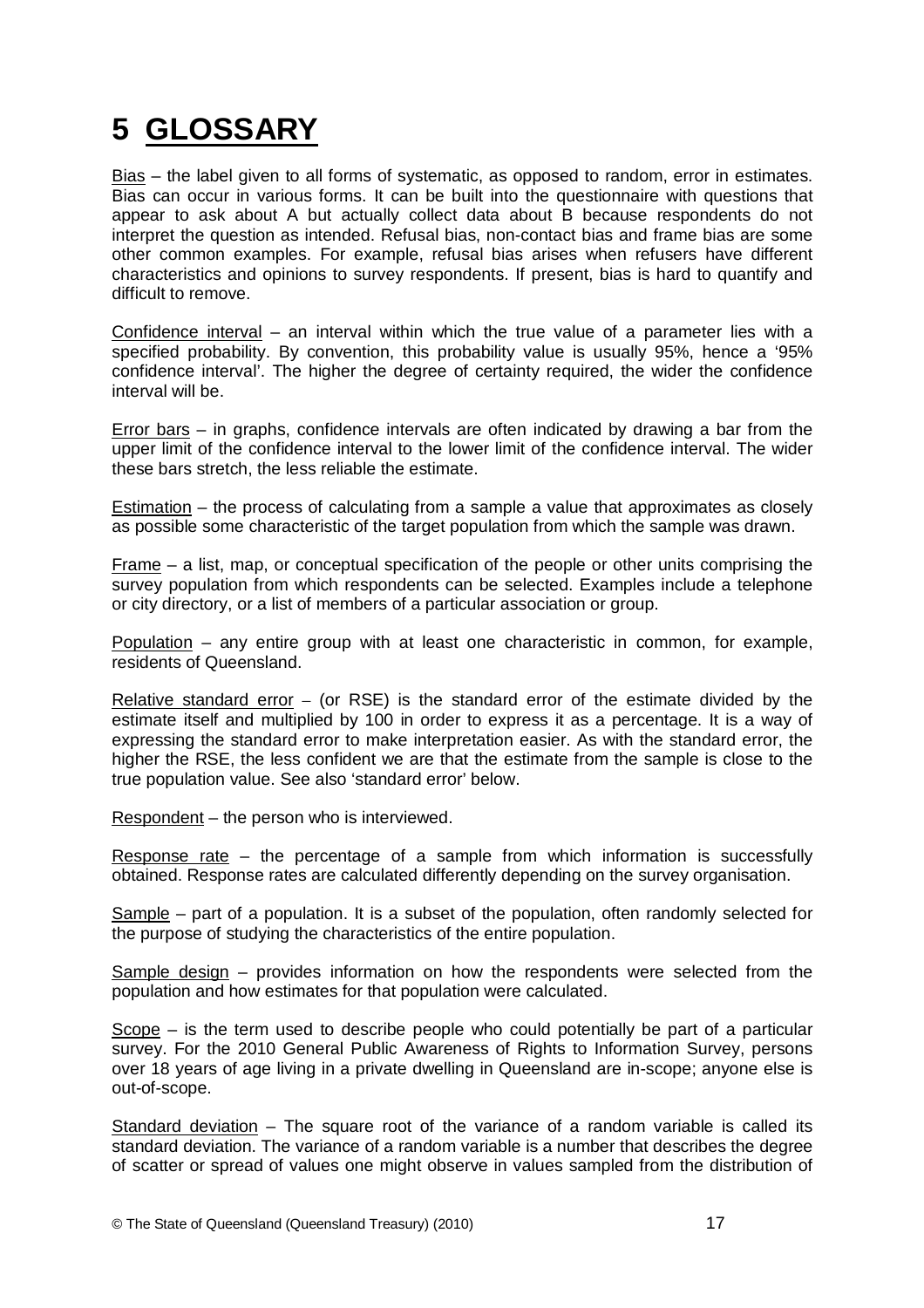the random variable. If the variance is small, values will tend to cluster in a narrow range of values. If the variance is large the range may be very much wider.

Standard error – an estimate of the standard deviation of some estimator (e.g. the mean) is called its standard error. A characteristic of the standard error of the mean from a sample of size n is that it contains the term  $1/\sqrt{n}$ . The larger the size of the sample, the smaller the standard error; however, as the square root term shows, to halve the standard error of the mean, the sample size must be increased four times.

Statistical division – (or SD) is an Australian Standard Geographical Classification (ASGC) defined area which represents a large, general purpose, regional type geographic area.<sup>2</sup>

Statistical significance – assesses the probability that a statistical result in a sample could be due to sampling error alone. A result is said to be statistically significant if it is unlikely to occur by chance.

Stratification – consists of dividing the population into subsets (called strata) within each of which a sample is selected.

Variance – The variance of a random variable is a number that describes the degree of scatter or spread of values one might observe in values sampled from the distribution of the random variable. If the variance is small, values will tend to cluster in a narrow range of values. If the variance is large the range may be very much wider.

Weighting – Each record in the raw 2010 General Public Awareness of Rights to Information Survey dataset counts one person and can be thought of as having a 'weight' of one. These nominal weights are adjusted in two ways to improve the quality of estimates. Firstly, the weights are adjusted for the probability of selection of each respondent. These probabilities are not equal because the 2010 General Public Awareness of Rights to Information Survey design is not a simple random sample. Secondly, weights are adjusted so that certain demographic characteristics of the sample exactly match the equivalent demographic characteristics of the populations that are sampled from (i.e. regions). This adjustment, called benchmarking, is carried out to reduce bias in estimates.

\_\_\_\_\_\_\_\_\_\_\_\_\_\_\_\_\_\_\_\_\_\_\_\_\_\_\_\_\_\_\_\_\_\_\_<br><sup>2</sup> Australian Bureau of Statistics (2008) *Australian Standard Geographical Classification* (ASGC), cat. no. 1216.0, Commonwealth of Australia, Canberra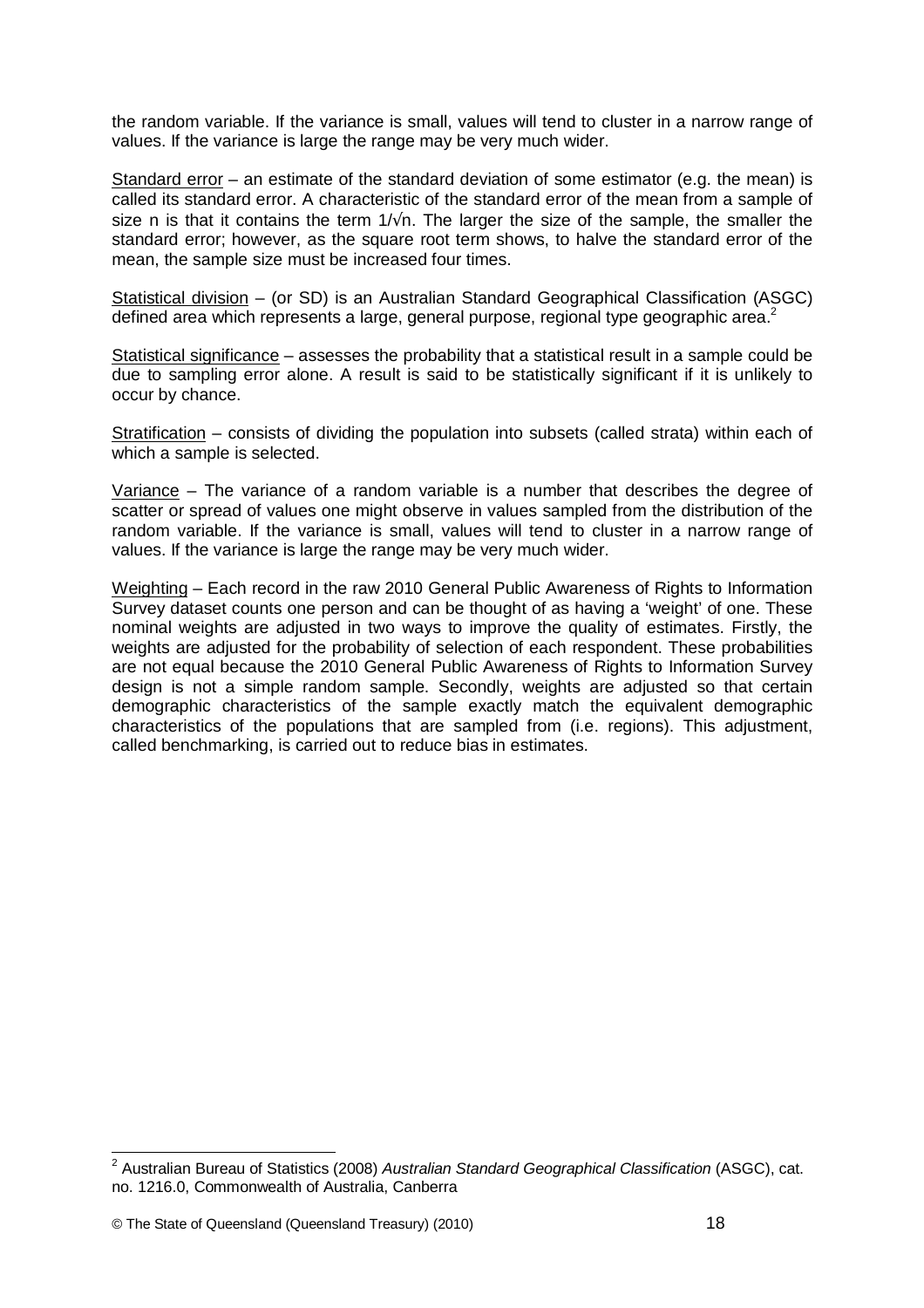# <span id="page-39-0"></span>**6 NOTE ON DEMOGRAPHICS**

All demographics are self-reported and, as such, rely on the respondent's ability and willingness to select the appropriate category. Demographic estimates produced in the 2010 General Public Awareness of Rights to Information Survey are not comparable to those produced by the ABS due to differences in data collection and estimation methodology.

For the purposes of this survey:

- Annual personal income is based on a respondent's reported gross income (i.e. before tax).
- Indigenous status is based on the respondent's reported Aboriginal and/or Torres Strait Islander status.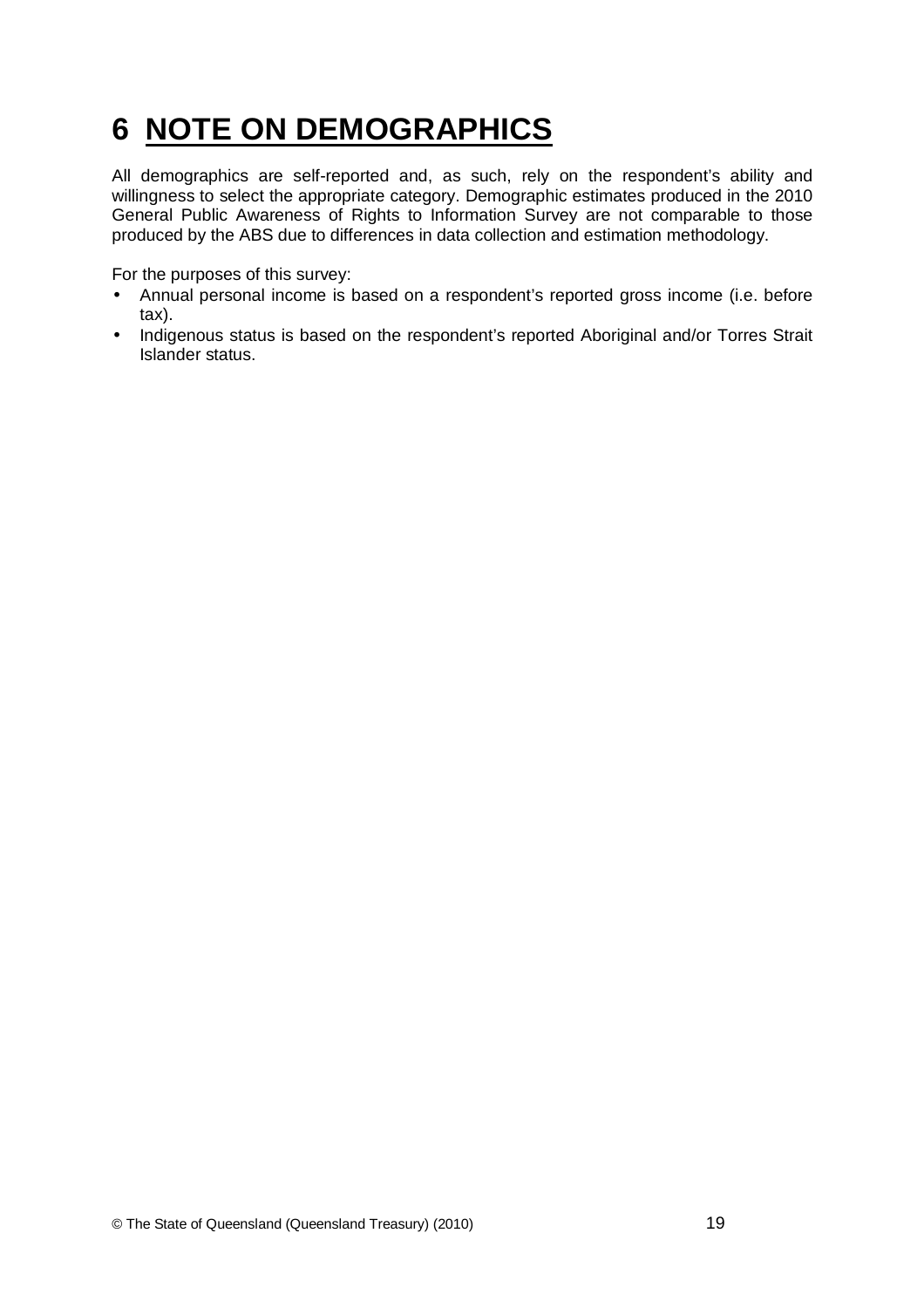# <span id="page-40-0"></span>**7 APPENDICES**

# **Appendix 1 – Sample design**

The 2010 General Public Awareness of Rights to Information Survey sample was designed to provide reliable information on individual characteristics at both the whole-of-state and the regional level. To achieve this goal, respondents were selected using a stratified sampling design. A simple random sample would not have supported this type of analysis because the final sample would be concentrated in South-East Queensland, due to its high population density. For the 2010 General Public Awareness of Rights to Information Survey, Queensland was stratified into two geographic regions: South East Queensland, and Rest of Queensland. The regions align to ABS statistical divisions (SD), with the South East Queensland region comprising the Brisbane, Gold Coast, Sunshine Coast, and Moreton Bay statistical divisions, and the Rest of Queensland region comprising the remaining statistical divisions. For each of the two regions used for the 2010 General Public Awareness of Rights to Information Survey, a quota (i.e. target) of 600 completed interviews was set. Thus the final sample was designed to achieve 1,200 interviews.

With the stratified sample design, the probability of selecting a household varied across the regions. For example, households in Rest of Queensland region had a higher probability of being selected than households in the more populous South-East Queensland region. Statistical methods used to analyse the 2010 General Public Awareness of Rights to Information Survey data account for these different selection probabilities.

The 2010 General Public Awareness of Rights to Information Survey frame was developed using a variety of sources of Queensland residential telephone numbers. Approximately 15% of Queensland households with landline telephones are thought to have silent numbers. To ensure that such households have a chance of being contacted, the available numbers were used to compile a list of the active ranges of telephone numbers based on six-digit prefixes (e.g. if the least and greatest phone numbers of the form 3300 00xx were 3300 0015 and 3300 0046 then the active range would be 3300 0015 to 3300 0046). Landline telephone numbers were then selected at random from within these ranges. This method of selection is referred to as Random Digit Dialling (RDD). The resulting selection of telephone numbers included unconnected numbers, business telephone numbers and other out-of-scope numbers. Approximately half the telephone numbers selected using RDD were expected to belong to occupied private dwellings (these telephone numbers were termed 'in-scope').

Only one adult in each sampled household was interviewed. For households with more than one resident adult, one was randomly chosen to be interviewed. Failing to do so, e.g. by interviewing whomever answered the telephone, could have biased the sample. This is because some demographic groups are less likely to be at home than others or are less likely to answer the telephone.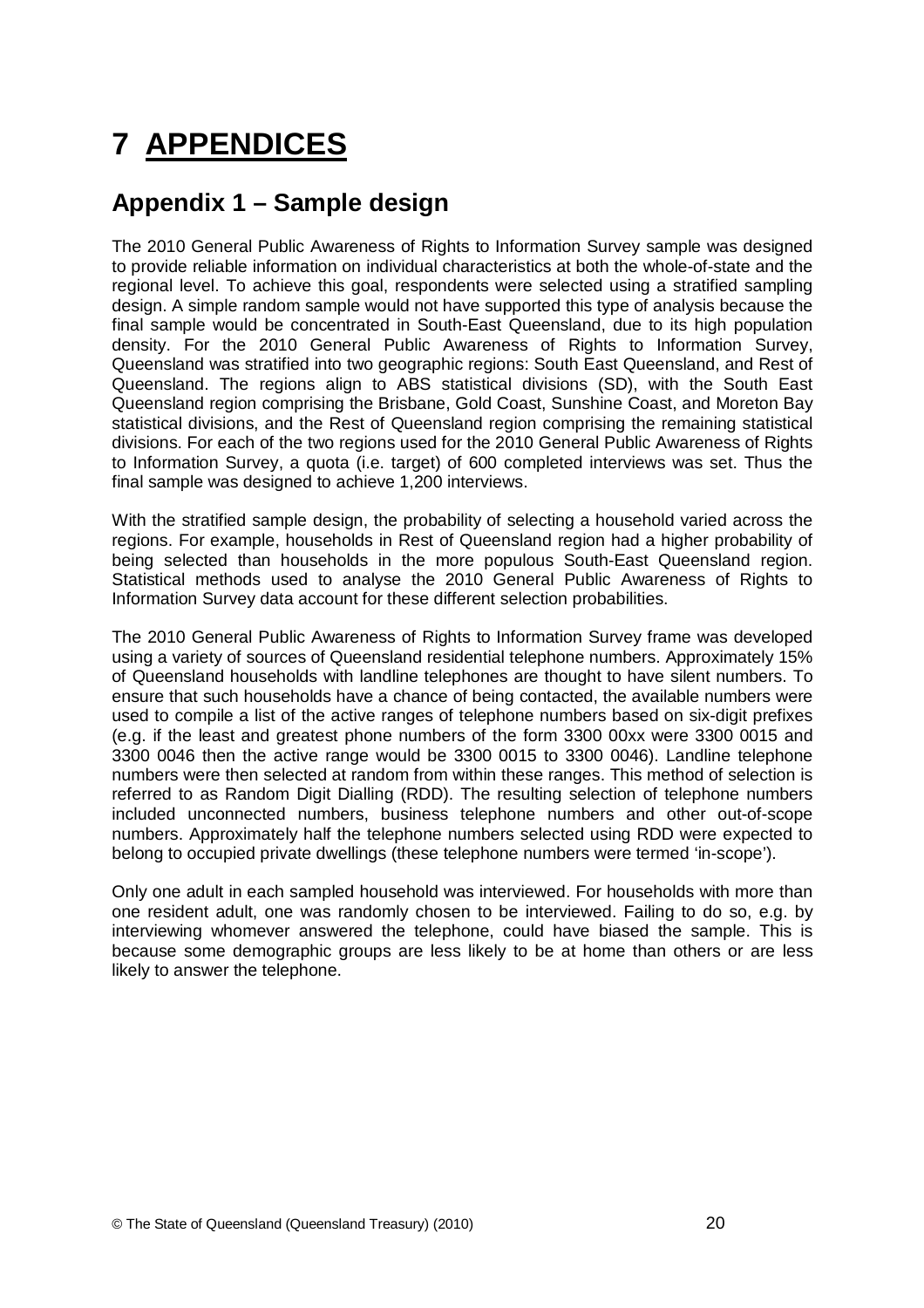## <span id="page-41-0"></span>**Appendix 2 – Survey instrument**

# **Office of the Information Commissioner General Public Awareness of RTI Survey 2010 Main Survey**

Good morning/afternoon/evening, my name is \_\_\_\_ and I work for the Office of the Government Statistician. The Queensland Government introduced new legislation in 2009 to make Freedom of Information Laws more effective. We'd like to ask your opinions about freedom of information and the new state laws. The questions will only take about 5 minutes. Your responses are strictly confidential and will only be used for research purposes. Some calls are monitored by my supervisor for training and quality purposes.

 $\_$  ,  $\_$  ,  $\_$  ,  $\_$  ,  $\_$  ,  $\_$  ,  $\_$  ,  $\_$  ,  $\_$  ,  $\_$  ,  $\_$  ,  $\_$  ,  $\_$  ,  $\_$  ,  $\_$  ,  $\_$  ,  $\_$  ,  $\_$  ,  $\_$  ,  $\_$  ,  $\_$  ,  $\_$  ,  $\_$  ,  $\_$  ,  $\_$  ,  $\_$  ,  $\_$  ,  $\_$  ,  $\_$  ,  $\_$  ,  $\_$  ,  $\_$  ,  $\_$  ,  $\_$  ,  $\_$  ,  $\_$  ,  $\_$  ,

 $\overline{\phantom{a}}$  , and the set of the set of the set of the set of the set of the set of the set of the set of the set of the set of the set of the set of the set of the set of the set of the set of the set of the set of the s

| Q.1 | To ensure that we obtain a representative sample of all people aged                                                               |
|-----|-----------------------------------------------------------------------------------------------------------------------------------|
|     | 18 years or over, we need to randomly select a person from your<br>household to complete the survey. Could you please tell me the |
|     | number of people aged 18 years or over who usually live in this<br>household?                                                     |
|     |                                                                                                                                   |

#### **Q. 2** Could I please speak to the **Randomly Selected Person**? (If Callback - select ALT S and book appointment time)

...........................................................................................................

|  |   | Go to Q3   |
|--|---|------------|
|  |   | End survey |
|  |   | End survey |
|  | 4 | End survey |
|  | 5 | End survey |
|  |   | End survey |
|  |   | End survey |
|  |   | End survey |
|  |   | End survey |
|  |   |            |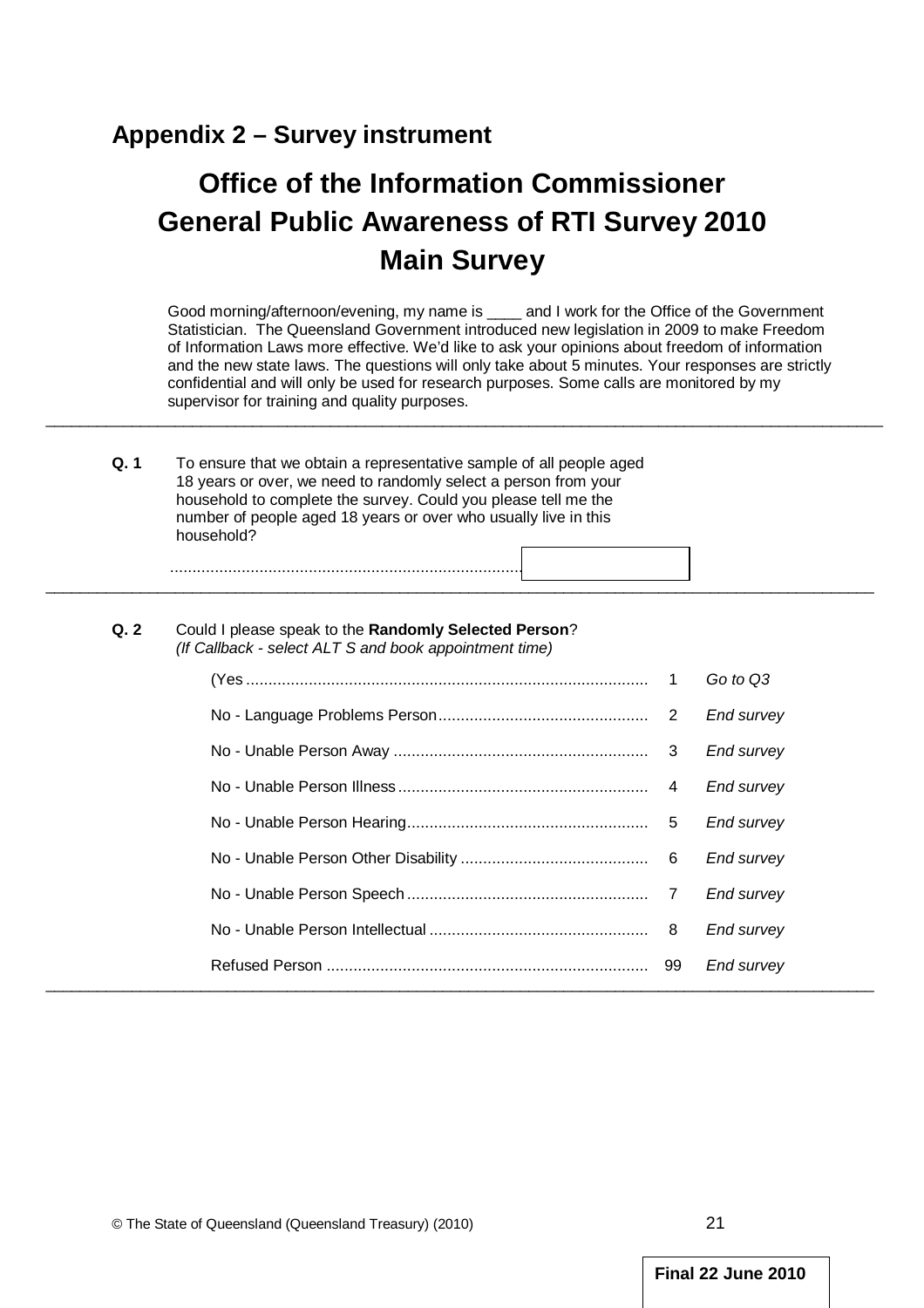| Q.3 | What is your postcode?                                    |
|-----|-----------------------------------------------------------|
|     |                                                           |
|     |                                                           |
| Q.4 | Have you heard of freedom of information before?          |
|     |                                                           |
|     |                                                           |
|     |                                                           |
|     | If $Q4 = 2$ or 99 go to $Q6$<br>Otherwise go to Q5        |
| Q.5 | Can you tell me what freedom of information means to you? |
|     | (Allow more than one. Read out)                           |
|     |                                                           |
|     |                                                           |
|     |                                                           |
|     | Public can access government documentation after a        |
|     |                                                           |
|     |                                                           |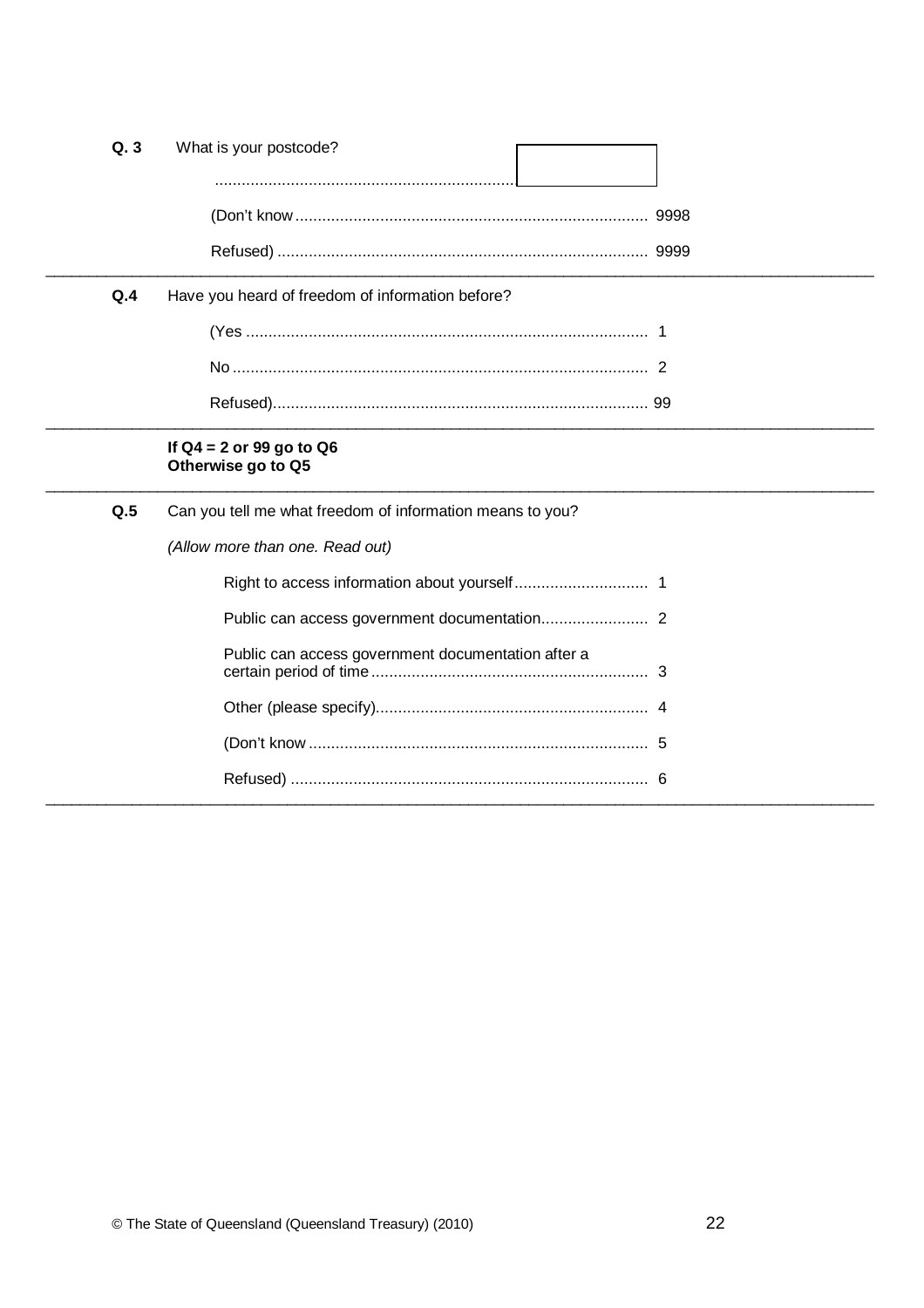**Q. 6** The new Queensland Freedom of Information legislation covers any public agency which includes state government departments, universities, TAFEs, government owned corporations and local governments.

I'd like you to say whether you agree or disagree with the following statements.

|                                                                                                                                                                                                                              | Strongly<br>Agree | Agree | Neutral      | Disagree | Strongly<br>Disagree | Refused |
|------------------------------------------------------------------------------------------------------------------------------------------------------------------------------------------------------------------------------|-------------------|-------|--------------|----------|----------------------|---------|
| a. I have the legal right to see<br>information held by a public                                                                                                                                                             |                   |       |              |          |                      |         |
|                                                                                                                                                                                                                              |                   |       |              |          |                      |         |
| b. If I request it, I can see any<br>information held by a public                                                                                                                                                            |                   |       |              |          |                      |         |
| If $Q6b = 1$ , or 2 go to $Q6d$<br>Otherwise go to Q6c                                                                                                                                                                       |                   |       |              |          |                      |         |
| c. If I request it, I can see most<br>information held by a public                                                                                                                                                           |                   |       |              |          |                      |         |
| d. If I request it, I can see all my<br>personal information held by a                                                                                                                                                       |                   |       |              |          |                      |         |
|                                                                                                                                                                                                                              |                   |       |              |          |                      |         |
| Otherwise go to Q6e<br>e. If I request it, I can see some of<br>my personal information held by<br>If Q6a to Q6e all = 4, 5 or 99 go to Q7<br>Otherwise go to Q6f                                                            |                   |       |              |          |                      |         |
| f. To get information, I have to put                                                                                                                                                                                         |                   |       |              |          |                      |         |
|                                                                                                                                                                                                                              | get               |       | information, |          |                      | have    |
| To:<br>g.                                                                                                                                                                                                                    |                   |       |              |          |                      |         |
| Exclusions include information that should be kept confidential in the public interest, for<br>example, Cabinet documents, information being used in criminal investigations or the<br>personal information of someone else. |                   |       |              |          |                      |         |
| Q.7<br>Have you heard of the Queensland Right to Information Act?                                                                                                                                                            |                   |       |              |          |                      |         |
|                                                                                                                                                                                                                              |                   |       |              |          |                      |         |
|                                                                                                                                                                                                                              |                   |       |              |          |                      |         |

**If Q7 = 2 or 99 go to Q9 Otherwise go to Q8**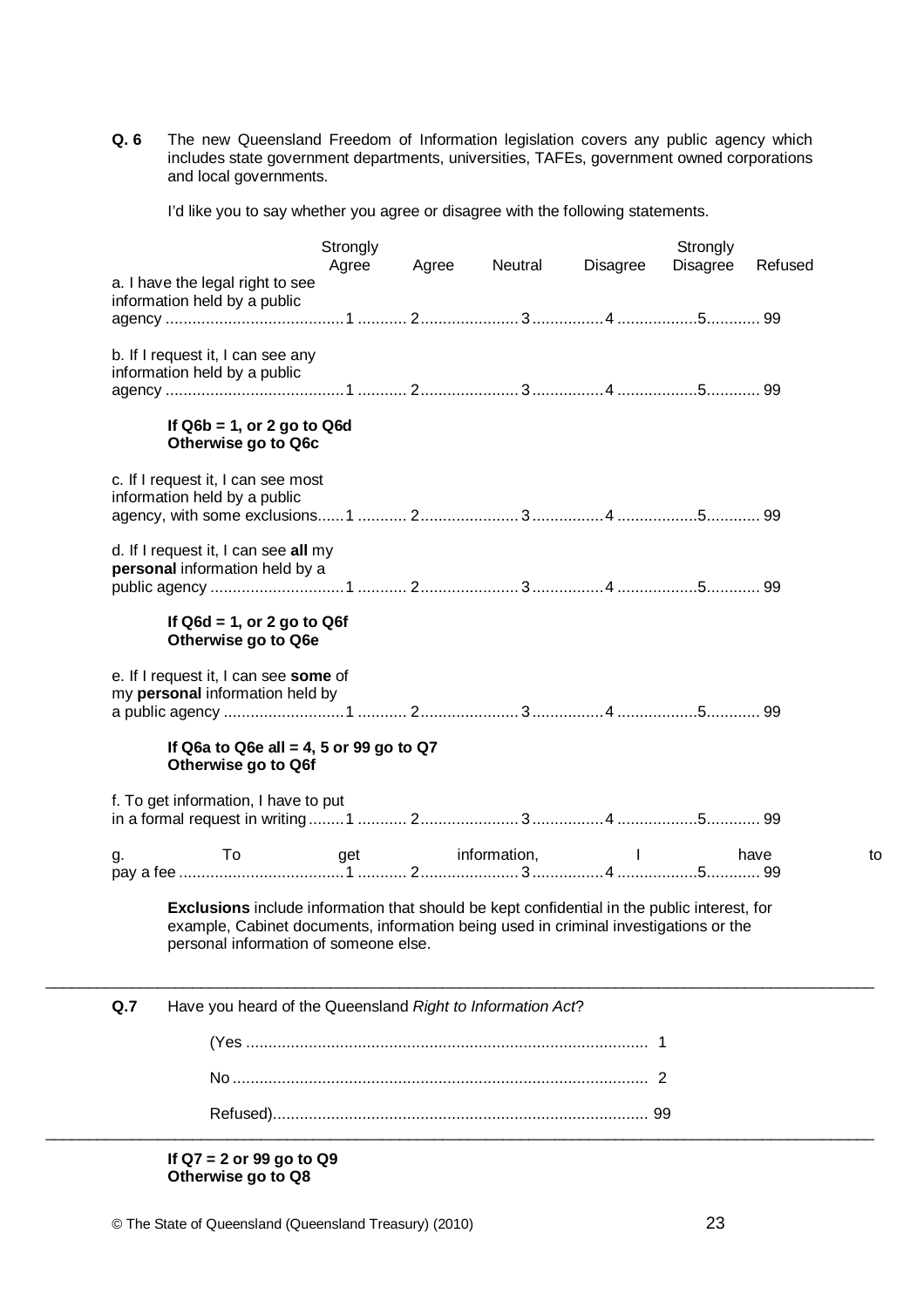$Q.8$ Can you tell me what you know about the legislation?

 $Q.9$ Have you heard of the Queensland Information Privacy Act 2009?

# If  $Q9 = 2$  or 99 go to  $Q11$ <br>Otherwise go to  $Q10$

|  | Q.10 Can you tell me what you know about the legislation? |  |
|--|-----------------------------------------------------------|--|
|  |                                                           |  |
|  |                                                           |  |
|  |                                                           |  |
|  |                                                           |  |
|  |                                                           |  |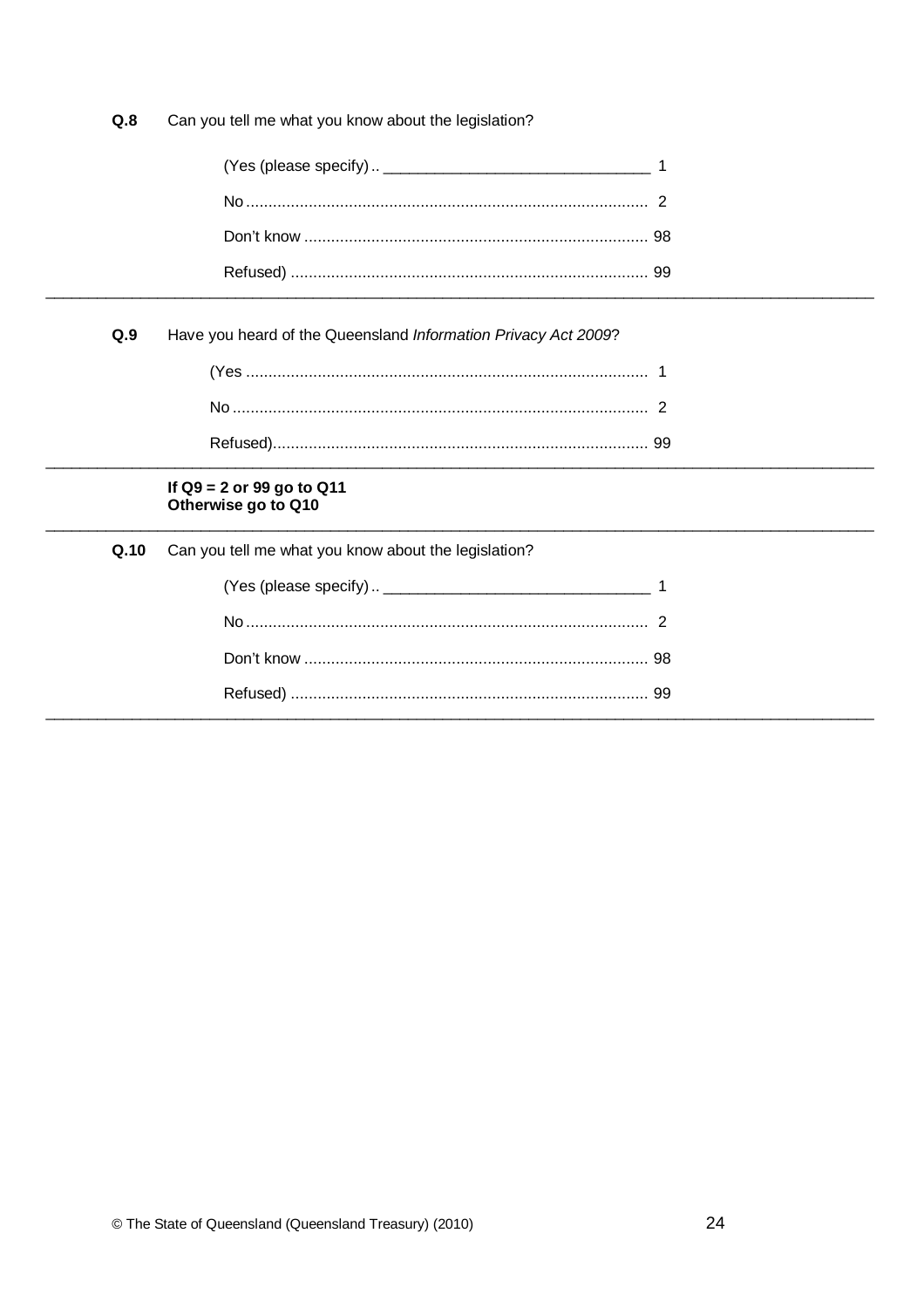**Q. 11** Thinking about public agencies, I'd like you to say whether you agree or disagree with the following statements.

|                                                                                                                                          | Strongly<br>Agree | Agree | Neutral | <b>Disagree</b> | Strongly<br><b>Disagree</b> | Refused |
|------------------------------------------------------------------------------------------------------------------------------------------|-------------------|-------|---------|-----------------|-----------------------------|---------|
| If a public agency is making a<br>decision that affects me, I can<br>find out more about it from that                                    |                   |       |         |                 |                             |         |
| If a public agency is making a<br>decision that affects me, I know<br>how to express my opinion to                                       |                   |       |         |                 |                             |         |
| If a public agency is making a<br>decision that affects me, I am<br>confident that the public agency                                     |                   |       |         |                 |                             |         |
| If a public agency is making a<br>decision that affects me, I am<br>confident that the public agency                                     |                   |       |         |                 |                             |         |
| I am confident that decision<br>making by public agencies is an<br>open process and the public can<br>find out how the decision has been |                   |       |         |                 |                             |         |
| I am confident that the decisions<br>made by public agencies are for                                                                     |                   |       |         |                 |                             |         |

**Q. 12** Have you made a written request by letter, fax or email, for information held by a public agency, since July 2009?

 $\_$  ,  $\_$  ,  $\_$  ,  $\_$  ,  $\_$  ,  $\_$  ,  $\_$  ,  $\_$  ,  $\_$  ,  $\_$  ,  $\_$  ,  $\_$  ,  $\_$  ,  $\_$  ,  $\_$  ,  $\_$  ,  $\_$  ,  $\_$  ,  $\_$  ,  $\_$  ,  $\_$  ,  $\_$  ,  $\_$  ,  $\_$  ,  $\_$  ,  $\_$  ,  $\_$  ,  $\_$  ,  $\_$  ,  $\_$  ,  $\_$  ,  $\_$  ,  $\_$  ,  $\_$  ,  $\_$  ,  $\_$  ,  $\_$  ,

 $\_$  ,  $\_$  ,  $\_$  ,  $\_$  ,  $\_$  ,  $\_$  ,  $\_$  ,  $\_$  ,  $\_$  ,  $\_$  ,  $\_$  ,  $\_$  ,  $\_$  ,  $\_$  ,  $\_$  ,  $\_$  ,  $\_$  ,  $\_$  ,  $\_$  ,  $\_$  ,  $\_$  ,  $\_$  ,  $\_$  ,  $\_$  ,  $\_$  ,  $\_$  ,  $\_$  ,  $\_$  ,  $\_$  ,  $\_$  ,  $\_$  ,  $\_$  ,  $\_$  ,  $\_$  ,  $\_$  ,  $\_$  ,  $\_$  ,

 $\_$  ,  $\_$  ,  $\_$  ,  $\_$  ,  $\_$  ,  $\_$  ,  $\_$  ,  $\_$  ,  $\_$  ,  $\_$  ,  $\_$  ,  $\_$  ,  $\_$  ,  $\_$  ,  $\_$  ,  $\_$  ,  $\_$  ,  $\_$  ,  $\_$  ,  $\_$  ,  $\_$  ,  $\_$  ,  $\_$  ,  $\_$  ,  $\_$  ,  $\_$  ,  $\_$  ,  $\_$  ,  $\_$  ,  $\_$  ,  $\_$  ,  $\_$  ,  $\_$  ,  $\_$  ,  $\_$  ,  $\_$  ,  $\_$  ,

#### **If Q12 = 2, 98 or 99 go to Q16 Otherwise go to Q13**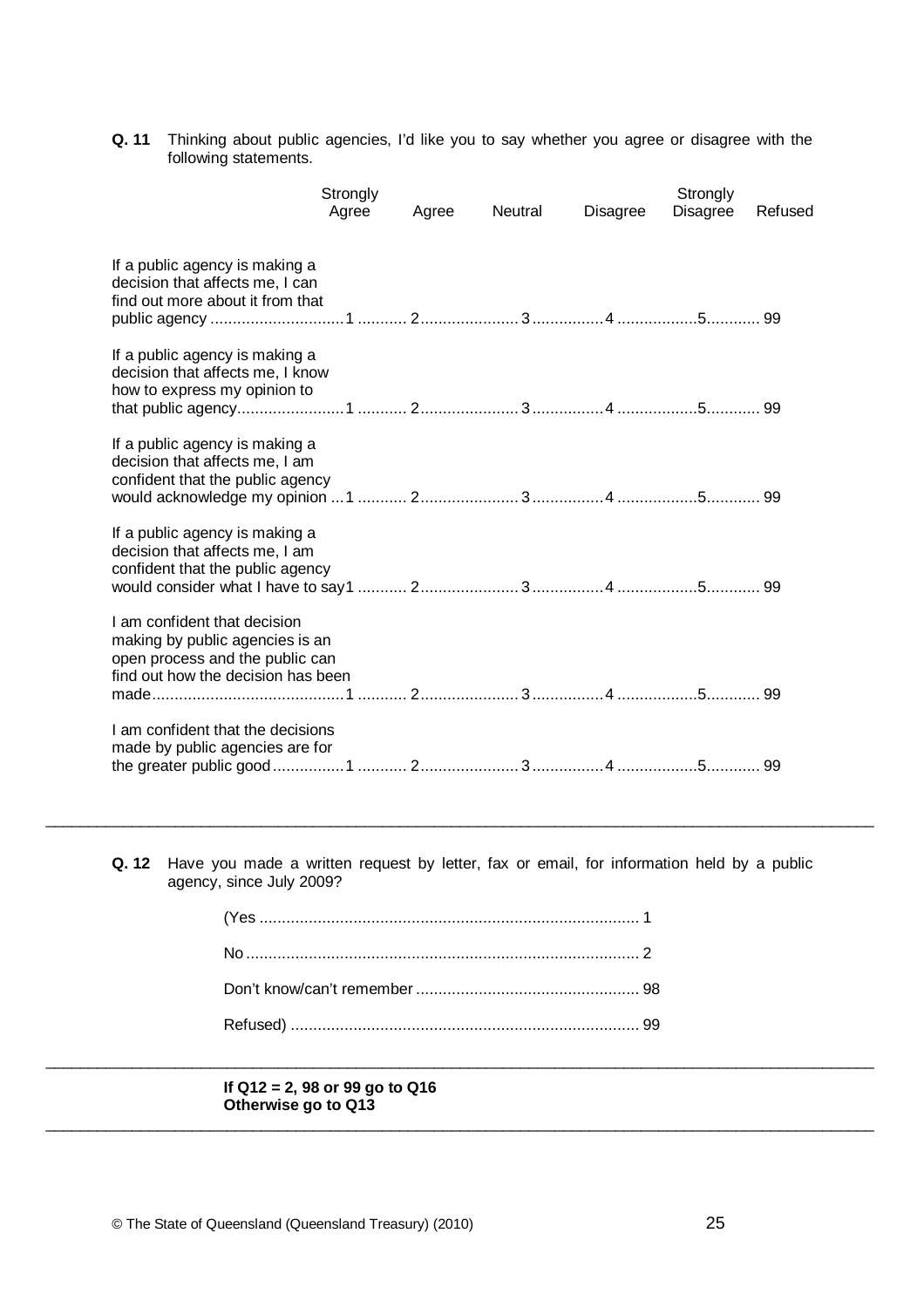**Q. 13** If you have requested information from a government agency since July 2009, can you please say whether you agree or disagree with the following statements?

|                                                                                                                    | Strongly<br>Agree | Agree | Neutral | Disagree | Strongly<br>Disagree | Refused |
|--------------------------------------------------------------------------------------------------------------------|-------------------|-------|---------|----------|----------------------|---------|
| You were satisfied with the time<br>taken to process your request                                                  |                   |       |         |          |                      |         |
| You were satisfied with the cost<br>of processing your request for                                                 |                   |       |         |          |                      |         |
| If access was not granted in full<br>to the information that you requested,<br>you were satisfied with the reasons |                   |       |         |          |                      |         |
| You were satisfied with the quality<br>of communication with you about                                             |                   |       |         |          |                      |         |
| You were satisfied with the<br>timeliness of communication with                                                    |                   |       |         |          |                      |         |

#### **Q.14** Did you request information - (Allow more than one. Read out)

 $\_$  ,  $\_$  ,  $\_$  ,  $\_$  ,  $\_$  ,  $\_$  ,  $\_$  ,  $\_$  ,  $\_$  ,  $\_$  ,  $\_$  ,  $\_$  ,  $\_$  ,  $\_$  ,  $\_$  ,  $\_$  ,  $\_$  ,  $\_$  ,  $\_$  ,  $\_$  ,  $\_$  ,  $\_$  ,  $\_$  ,  $\_$  ,  $\_$  ,  $\_$  ,  $\_$  ,  $\_$  ,  $\_$  ,  $\_$  ,  $\_$  ,  $\_$  ,  $\_$  ,  $\_$  ,  $\_$  ,  $\_$  ,  $\_$  ,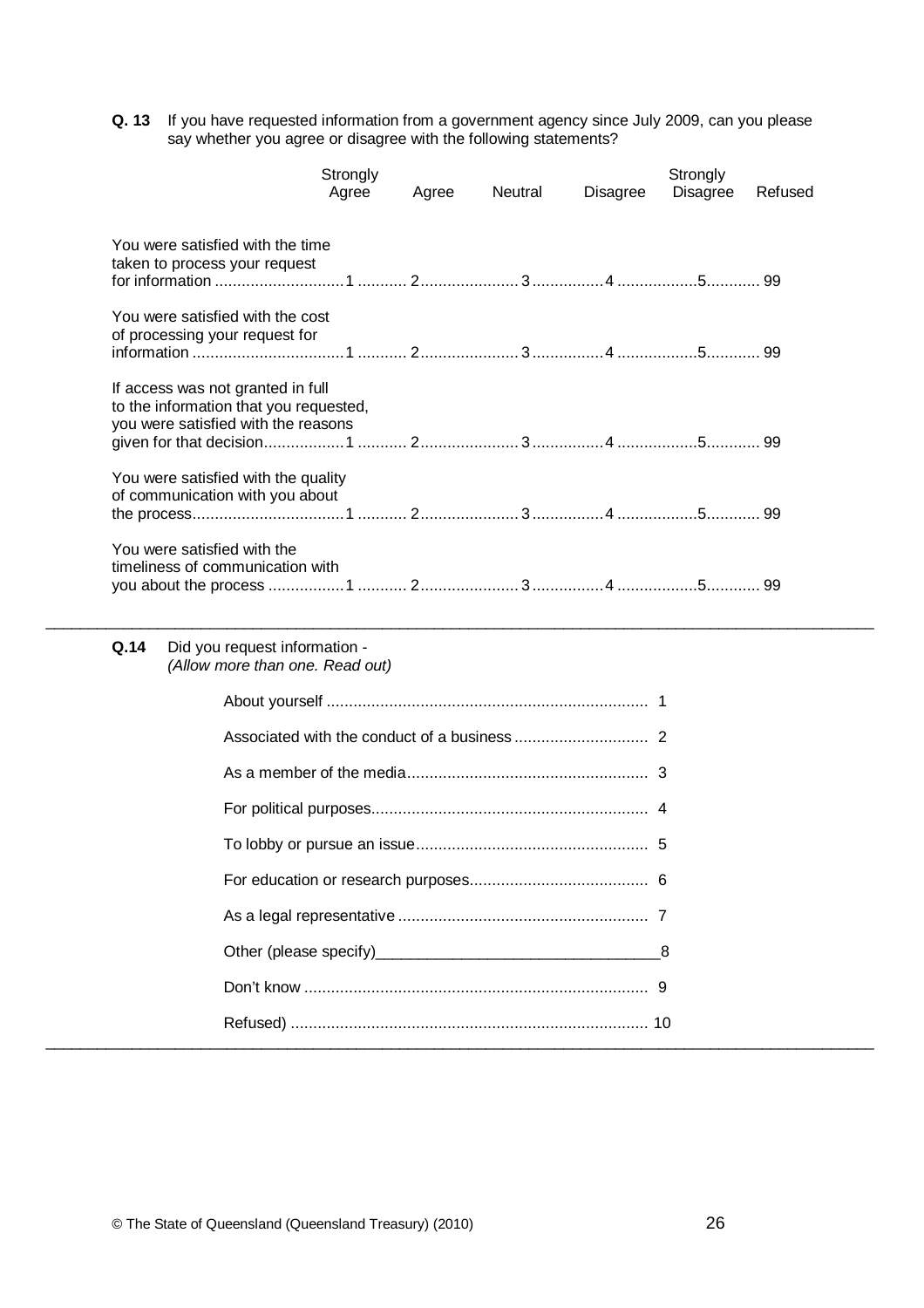$Q.15$ Who did you request information from (Allow more than one. Do not read out)

 $Q.16$ Do you have any comments you would like to make about Right to Information?

The following questions are for statistical purposes only.

Q. 17a Can I have your date of birth?

If  $Q17a = 1$  go to  $Q17b$ If Q17a =  $99$  go to Q17c

| <b>Q. 17b</b> Day/Month/Year?                           |
|---------------------------------------------------------|
| (Prompt for year of birth only if respondent is uneasy) |

#### Go to Q18

Q. 17c Would you mind giving me your age in years?

If  $Q17c = 1$  go to  $Q17d$ If  $Q17c = 99$  go to  $Q17e$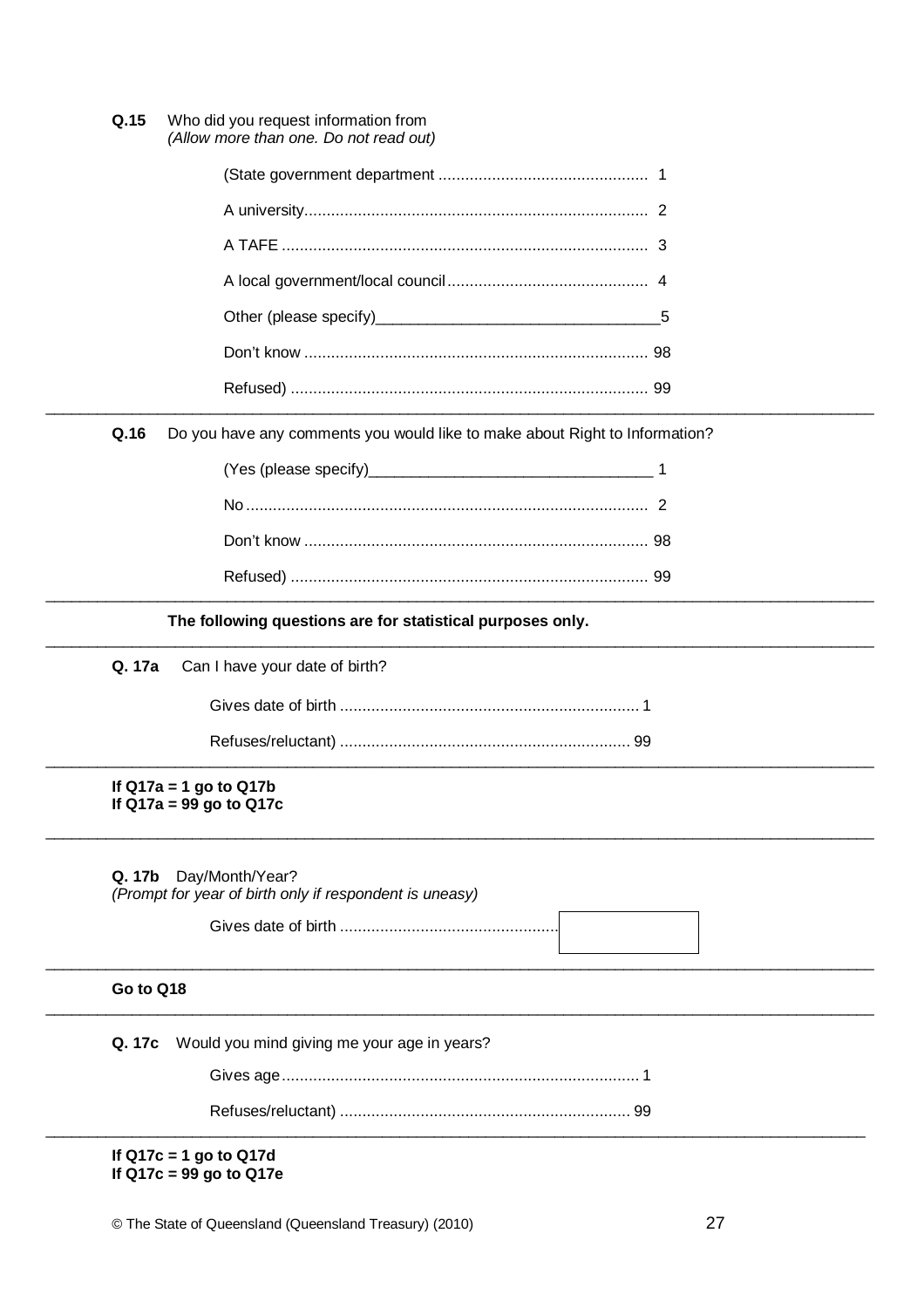| Q. 17d    |                                                                               |                |
|-----------|-------------------------------------------------------------------------------|----------------|
|           |                                                                               |                |
| Go to Q18 |                                                                               |                |
| Q. 17e    | Would you be willing to say which of the following categories your age is in? |                |
|           |                                                                               | 1              |
|           |                                                                               | 2              |
|           |                                                                               | 3              |
|           |                                                                               | 4              |
|           |                                                                               | 5              |
|           |                                                                               | 6              |
|           |                                                                               | 99             |
| Q. 18     | (Record if known, otherwise ask) Are you male or female?                      |                |
|           |                                                                               | 1              |
|           |                                                                               | $\overline{2}$ |
|           |                                                                               | 99             |
| Q. 19     | Do you usually speak a language other than English at home?                   |                |
|           |                                                                               | 1              |
|           |                                                                               | 2              |
|           |                                                                               | 99             |
| Q. 20     | How many persons aged 17 years or younger usually live in this household?     |                |
|           |                                                                               | 1              |
|           |                                                                               | $\overline{2}$ |
|           |                                                                               | 3              |
|           |                                                                               | 4              |
|           |                                                                               | 98             |
|           |                                                                               | 99             |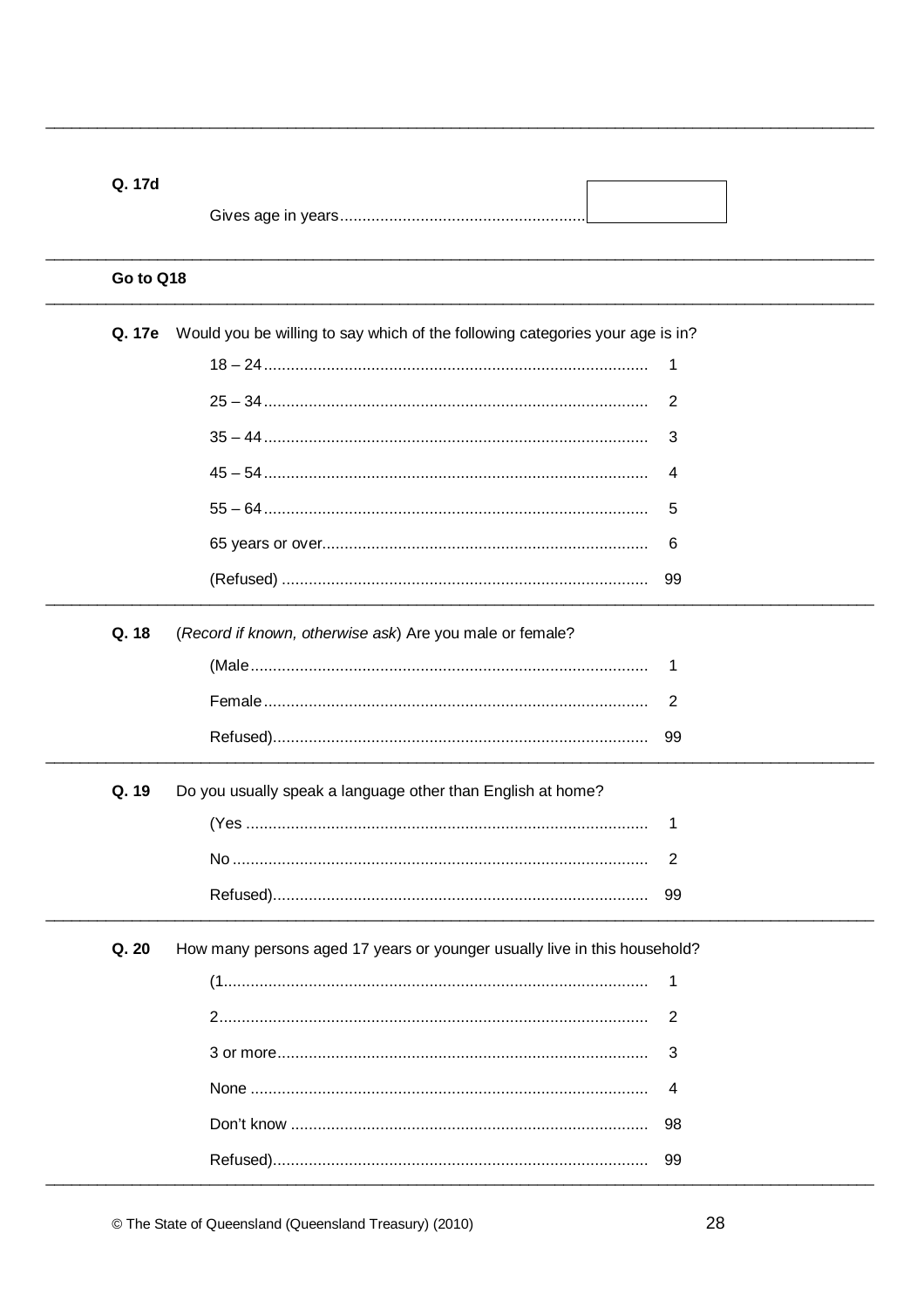| Q. 21 | highest<br>qualification?<br>What<br>educational<br>is<br>your<br>(Stop reading out once reached relevant qualification) |
|-------|--------------------------------------------------------------------------------------------------------------------------|
|       |                                                                                                                          |
|       |                                                                                                                          |
|       |                                                                                                                          |
|       |                                                                                                                          |
|       |                                                                                                                          |
|       |                                                                                                                          |
|       |                                                                                                                          |
|       |                                                                                                                          |
|       |                                                                                                                          |
|       |                                                                                                                          |
| Q. 22 | Do you live with a spouse or partner?                                                                                    |
|       | 1                                                                                                                        |
|       | 2                                                                                                                        |
|       | 99                                                                                                                       |
| Q. 23 | Are you of Aboriginal or Torres Strait Islander origin?                                                                  |
|       | 1                                                                                                                        |
|       | $\overline{2}$                                                                                                           |
|       | 98                                                                                                                       |
|       | 99                                                                                                                       |

 $\overline{a}$  $\overline{\phantom{0}}$ 

 $\overline{\phantom{0}}$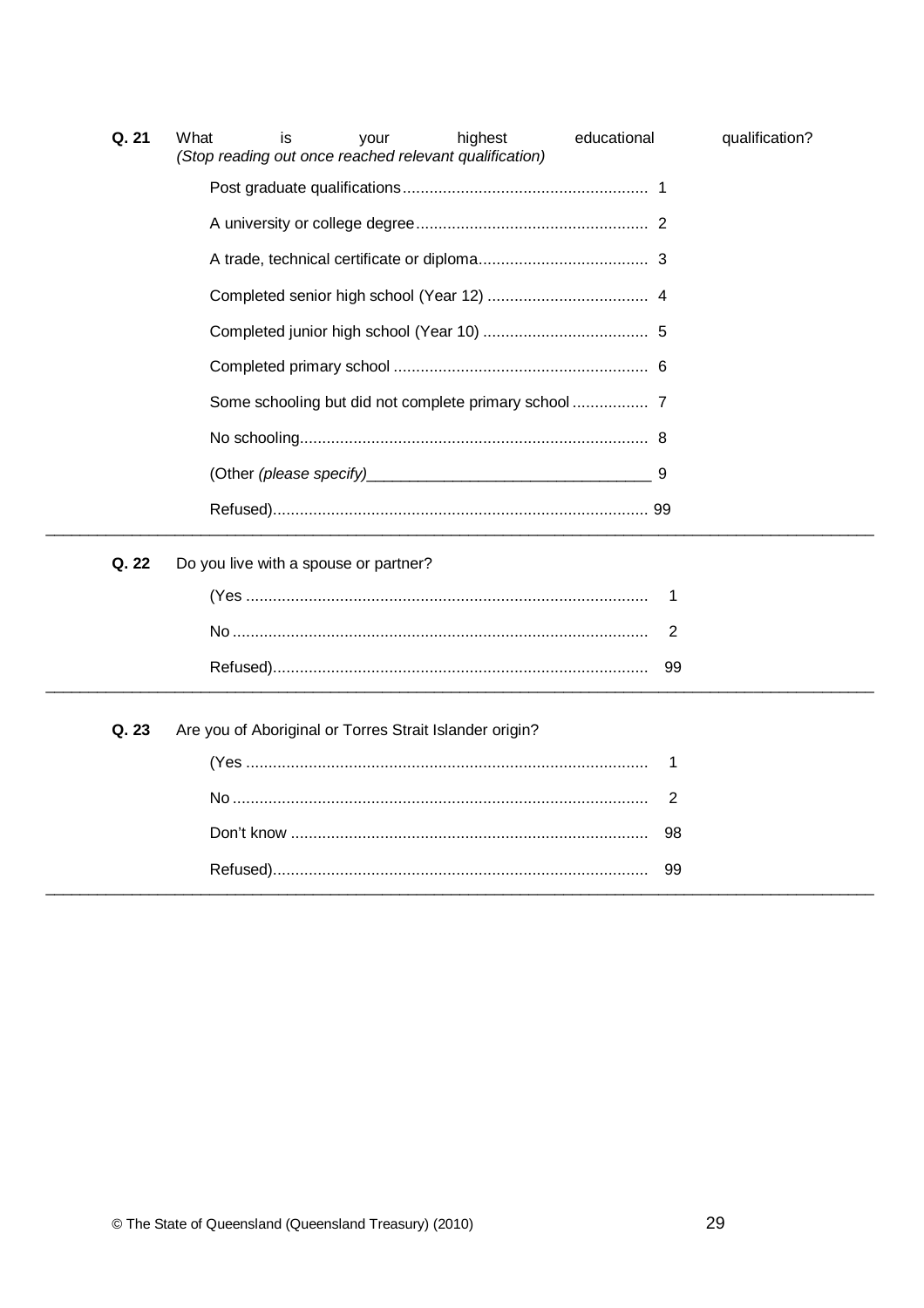Q. 24 What is your personal annual income before tax including pensions, income from investments and family allowances?

#### If  $Q1 = 1$  and  $Q20 = 4$  and  $Q24 = 6$  go to  $Q25c$ If Q1 = 1 and Q20 = 4 and Q24 <=  $\frac{5}{9}$  go to Q26 Otherwise go to Q25a

| Q. 25a Are you the only income earner in the household? |  |
|---------------------------------------------------------|--|
|                                                         |  |
|                                                         |  |
|                                                         |  |
|                                                         |  |

If  $Q25a = 1$  and  $Q24 = 6$  go to  $Q25c$ If Q25a = 1 and Q24 <=  $5$  or Q24 = 98 or 99 go to Q26 Otherwise go to Q25b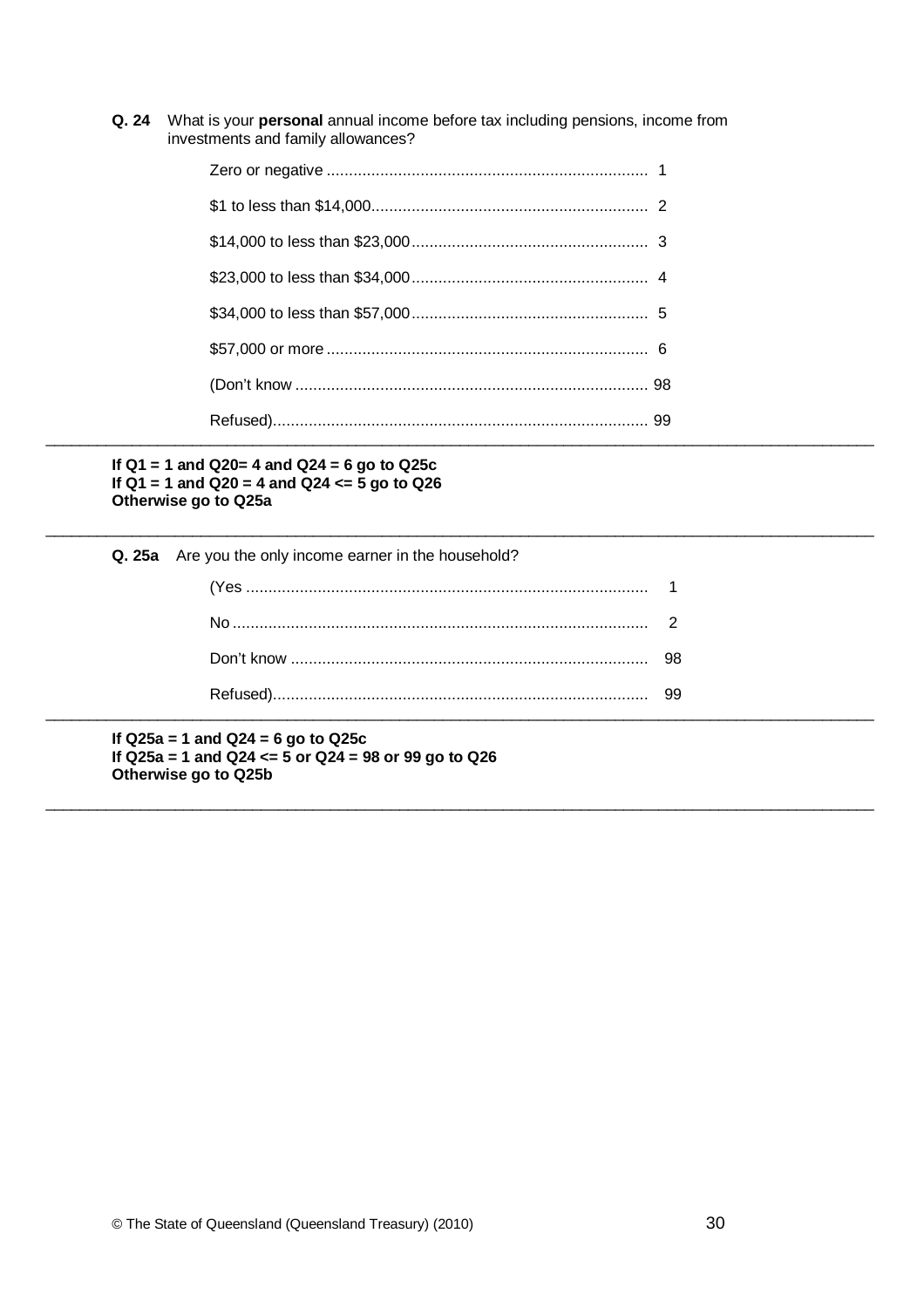Q. 25b Before tax is taken out, which of the following ranges best describes your household's income, from all sources, over the last 12 months?

#### If  $Q25b = 97$  and  $Q24=6$  go to  $Q25c$ Otherwise go to Q26

Q. 25c For classifying households according to overall income there are some additional categories. Could you please tell me whether your household income is - ?

Q. 26 What is the name of your town or suburb?

 $Q.27$ Occasionally, we need to follow up on issues arising out of the answers we get to our questions. Could we contact you again, should the need arise?

| (Yes (please specify name) |  |
|----------------------------|--|
|                            |  |
|                            |  |